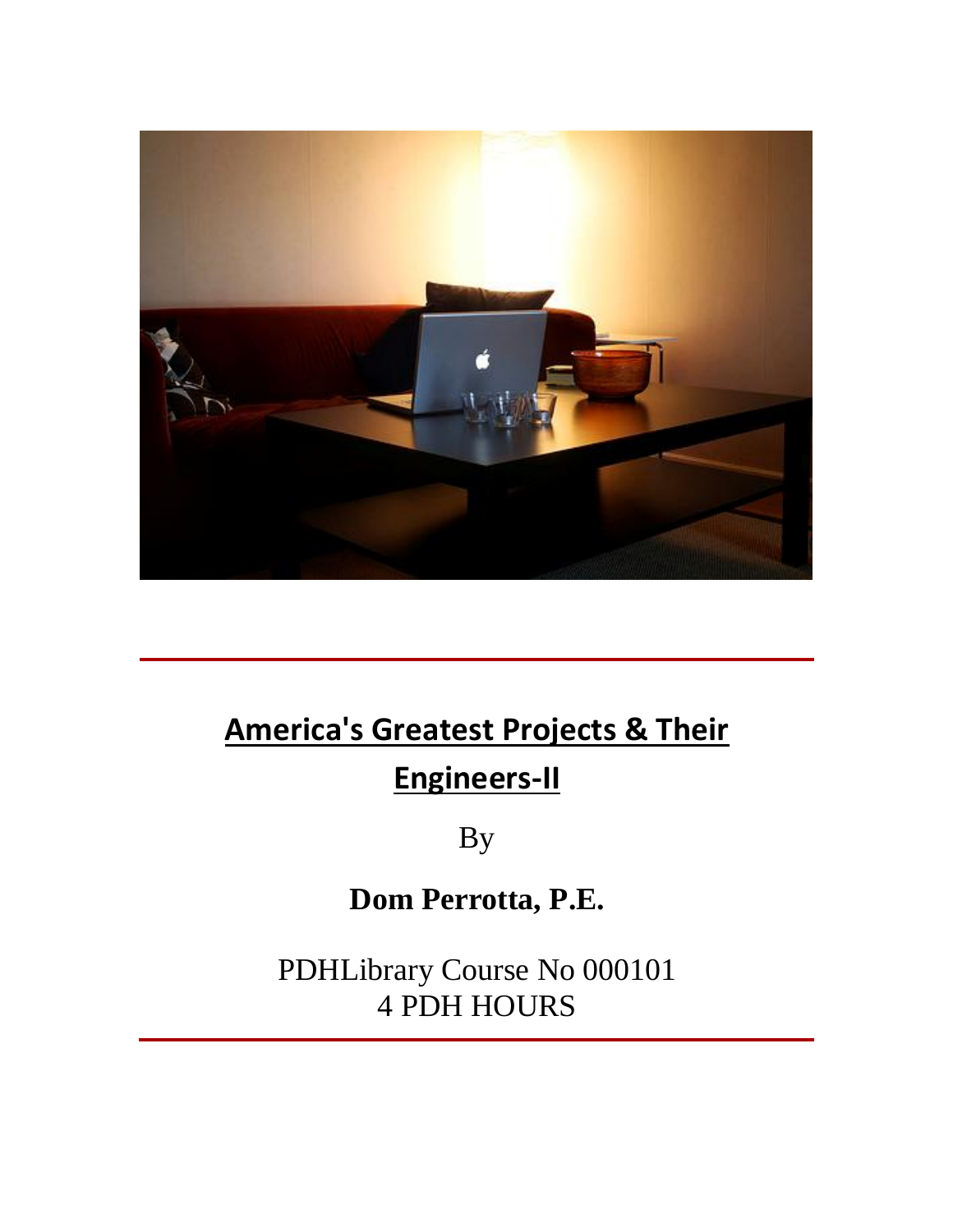# **America's Greatest Projects & Their Engineers-II The Manhattan Projects &<br>The Manhattan Proiect The Manhattan Projects & Their Engineers-II<br>
<b>The Manhattan Project**<br>
This course traces technological events leading up to the dropping of the

#### $1.$ **The Manhattan Project**

**1**<br> **two** atomic bombs on Japan, including the ideas and the attempts by<br> **outh** atomic bombs on Japan, including the ideas and the attempts by **nanktran Project**<br> **Manhattan Project**<br> **Surfer and the dropping of the**<br> **No atomic bombs on Japan, including the ideas and the attempts by<br>
<br>
<b>No atomic bombs on Japan, including the ideas and the attempts by<br>
<b>No atomi Manhattan Project**<br>
burse traces technological events leading up to the dropping of the<br>
wo atomic bombs on Japan, including the ideas and the attempts by<br>
nations to develop similar weapons that could ultimately make<br>
th first two atomic bombs on Japan, including the ideas and the attempts by other nations to develop similar weapons that could ultimately make them the world's strongest military powers. Course describes efforts of many indi **feat.FIFST two atomic bombs of ther nations to develof them the world's strong<br>them the world's strong<br>many individual U. S. en<br>feat.<br>Early Events The United States Plan**

### **C.**

- **Early Events<br>The United States Plan<br>U. S. Race to Completion D.**
- **The United States Plan<br>U. S. Race to Completion<br>Result/Summary**  $\mathsf{C}$ .
- D.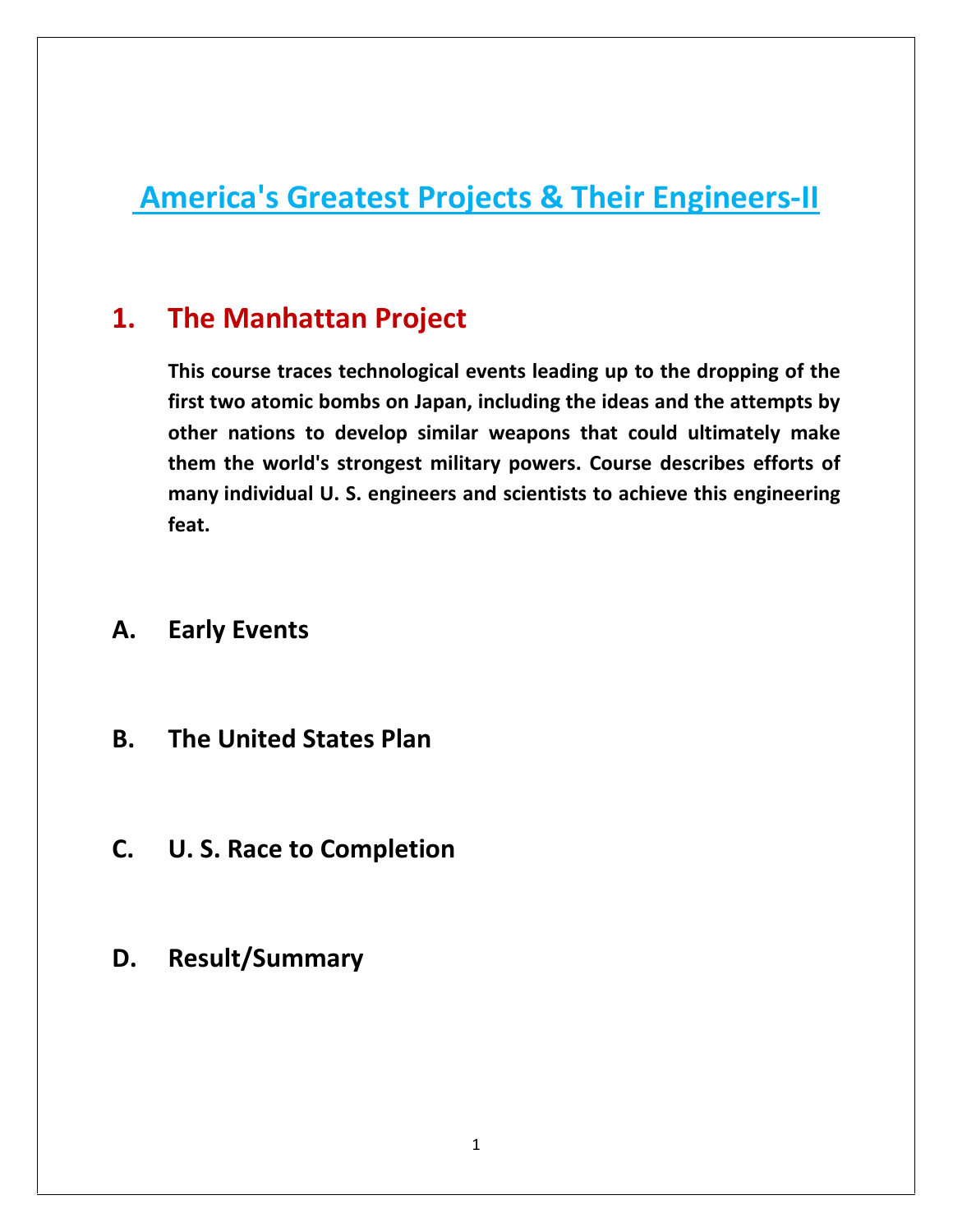#### **Introduction**

**troduction**<br>lot has been made about the fact that the two atomic bombs dropped over the Japanese ondian<br>Allection<br>Thiroshima and Nagasaki, while they likely brought a quick end to World War II, also<br>Allection and Nagasaki, while they likely brought a quick end to World War II, also **duction**<br>has been made about the fact that the two atomic bombs dropped over the Japanese<br>of Hiroshima and Nagasaki, while they likely brought a quick end to World War II, also<br>nearly 130.00 Japanese civilians as well as **Soluction**<br>
has been made about the fact that the two atomic bombs dropped over the Japanese<br>
of Hiroshima and Nagasaki, while they likely brought a quick end to World War II, also<br>
nearly 130,00 Japanese civilians as wel **oduction**<br>
I has been made about the fact that the two atomic bombs dropped over the Japanese<br>
s of Hiroshima and Nagasaki, while they likely brought a quick end to World War II, also<br>
I nearly 130,00 Japanese civilians a as been made about the fact that the two atomic bombs dropped over the Japanese<br>of Hiroshima and Nagasaki, while they likely brought a quick end to World War II, also<br>nearly 130,00 Japanese civilians as well as an estimate A lot has been made about the fact that the two atomic bombs dropped over the Japanese has been made about the fact that the two atomic bombs dropped over the Japanese<br>of Hiroshima and Nagasaki, while they likely brought a quick end to World War II, also<br>nearly 130,00 Japanese civilians as well as an estimat cities of Hiroshima and Nagasaki, while they likely brought a quick end to World War II, also Hiroshima and Nagasaki, while they likely brought a quick end to World War II, also<br>rly 130,00 Japanese civilians as well as an estimated 20,000 Japanese soldiers. Unless<br>e Tony was a part of the U. S. Infantry that battle killed nearly 130,00 Japanese civilians as well as an estimated 20,000 Japanese soldiers. Unless nearly 130,00 Japanese civilians as well as an estimated 20,000 Japanese soldiers. Unless<br>Jncle Tony was a part of the U.S. Infantry that battled the Japanese in the Pacific Theater<br>uffered the trauma and deprivation at th your Uncle Tony was a part of the U.S. Infantry that battled the Japanese in the Pacific Theater ncle Tony was a part of the U. S. Infantry that battled the Japanese in the Pacific Theater<br>ffered the trauma and deprivation at the hands of the heinous Japanese military, you<br>wonder if there could have been a better (mor and suffered the trauma and deprivation at the hands of the heinous Japanese military, you A suffered the trauma and deprivation at the hands of the heinous Japanese military, you might wonder if there could have been a better (more humane) way to end the war. Indeed that is a fair question to ask about the carn might wonder if there could have been a better (more humane) way to en<br>that is a fair question to ask about the carnage that was wreaked on th<br>Japanese population. However, this course deals with the achievements ar<br>many e **of** a matrix section to ask about the pulation. However, this cours ers and scientists who put the nal in world history, Adolph e Japanese, because of the a unwitting victims of American of Hitler's Reign worst criminal in world history, Adolph Hitler, would never have the opportunity to reign criminal in world history, Adolph Hitler, would never have the opportunity to reign<br>me. The Japanese, because of the arrogance and stubbornness of their military leaders,<br>ie the unwitting victims of American determination supreme. The Japanese, because of the arrogance and stubbornness of their military leaders, became the unwitting victims of American determination and ingenuity.<br>Beginning of Hitler's Reign

**Beginning of Hitler's Reign<br>Hitler had come into power in Germany in early 1933 as the leader of the Nationalis:<br>(Nazi) Party, and almost immediately adopted two objectives:<br>1. Rid Germany (Deutschland) of Jews an** Hitler had come into power in Germany in early 1933 as the leader of the Nationalist Socialist me into power in Germany in early 1933 as the leader of the Nationalist Socialist<br>ind almost immediately adopted two objectives:<br>independencellor of Aeronal possessions.<br>Inter all of Europe between Russia and the Atlantic Franklinheight

- Rid Germany (Deutschland) of Jews and take their money and possessions.<br>Conquer all of Europe between Russia and the Atlantic Ocean.  $1.$
- 

rty, and almost immediately adopted two objectives:<br>id Germany (Deutschland) of Jews and take their money and possessions.<br>onquer all of Europe between Russia and the Atlantic Ocean.<br>ngly Hitler came into power as the chan Rid Germany (Deutschland) of Jews and take their money and possessions.<br>
Conquer all of Europe between Russia and the Atlantic Ocean.<br>
The Same time that<br>
The Same time that<br>
The Same time that<br>
The Same time that<br>
The Sam Rid Germany (Deutschland) of Jews and take their money and possessions.<br>
Conquer all of Europe between Russia and the Atlantic Ocean.<br>
ingly Hitler came into power as the chancellor of Germany at the same time that<br>
D. Roo 2. Conquer all of Europe between Russia and the Atlantic Ocean.<br>
Interestingly Hitler came into power as the chancellor of Germany at the same time that<br>
Franklin D. Roosevelt became President of the United States.. The Gr erestingly Hitler came into power as the chancellor of Germany at the same time that<br>inklin D. Roosevelt became President of the United States.. The Great Depression was at its<br>ight and affected unemployment throughout the Interestingly Hitler came into power as the chancellor of Germany at the same time that y Hitler came into power as the chancellor of Germany at the same time that<br>Roosevelt became President of the United States.. The Great Depression was at its<br>affected unemployment throughout the world. President Roosevelt Franklin D. Roosevelt became President of the United States.. The Great Depression was at its 85% through the purging of Jews and other minorities and the implementation of other minorities and affected unemployment throughout the world. President Roosevelt did his best to unemployment, inaugurating numerous conser height and affected unemployment throughout the world. President Roosevelt did his best to d affected unemployment throughout the world. President Roosevelt did his best to employment, inaugurating numerous conservation and social programs during the e of which we discuss in a previous course. Nevertheless, Roos raduce iii reduce unemployment, inaugurating numerous conservation and social programs durin<br>1930's, one of which we discuss in a previous course. Nevertheless, Roosevelt had little su<br>in reducing the high unemployment rate in the Un cing the high unemployment rate in the United States. Hitler on the other hand was<br>ful over a period of five or six years in reducing the unemployment rate in Germany by<br>35% through the purging of Jews and other minorities in reducing the high unemployment rate in the United States. Hitler on the other hand was successful over a period of five or six years in reducing the unemployment rate in Germany by I over a period of five or six years in reducing the unemployment rate in Germany by<br>5% through the purging of Jews and other minorities and the implementation of other<br>5 actions. While Hitler was wreaking havoc in Eastern nearly 85% through the purging of Jews and other minorities and the implementation of other verty 85% through the purging of Jews and other minorities and the implementation of other<br>ious actions. While Hitler was wreaking havoc in Eastern and Western Europe, British and<br>ican leaders tried to ignore his activitie nefarious actions. While Hitler was wreaking havoc in Eastern and Western Europe, British and American leaders tried to ignore his activities, placate his actions, and remain neutral. necessary,

in order to build up his military machine. In addition he dissolved all union activities, requiring Farious actions. While Hitler was wreaking havoc in Eastern and Western Europe, British and<br>nerican leaders tried to ignore his activities, placate his actions, and remain neutral.<br>Iler's plans for putting the German popul erican leaders tried to ignore his activities, placate his actions, and remain neutral.<br>
er's plans for putting the German population back to work were far more ruthless than most<br>
lized nations could fathom. By ridding Ge It is for putting the German population back to work were far more ruthless than most<br>tions could fathom. By ridding Germany of its Jewish population and confiscating<br>esources of wealth, Hitler was able to have access to h Hitler's plans for putting the German population back to work were far more ruthless than most r's plans for putting the German population back to work were far more ruthless than most<br>red nations could fathom. By ridding Germany of its Jewish population and confiscating<br>vast resources of wealth, Hitler was able to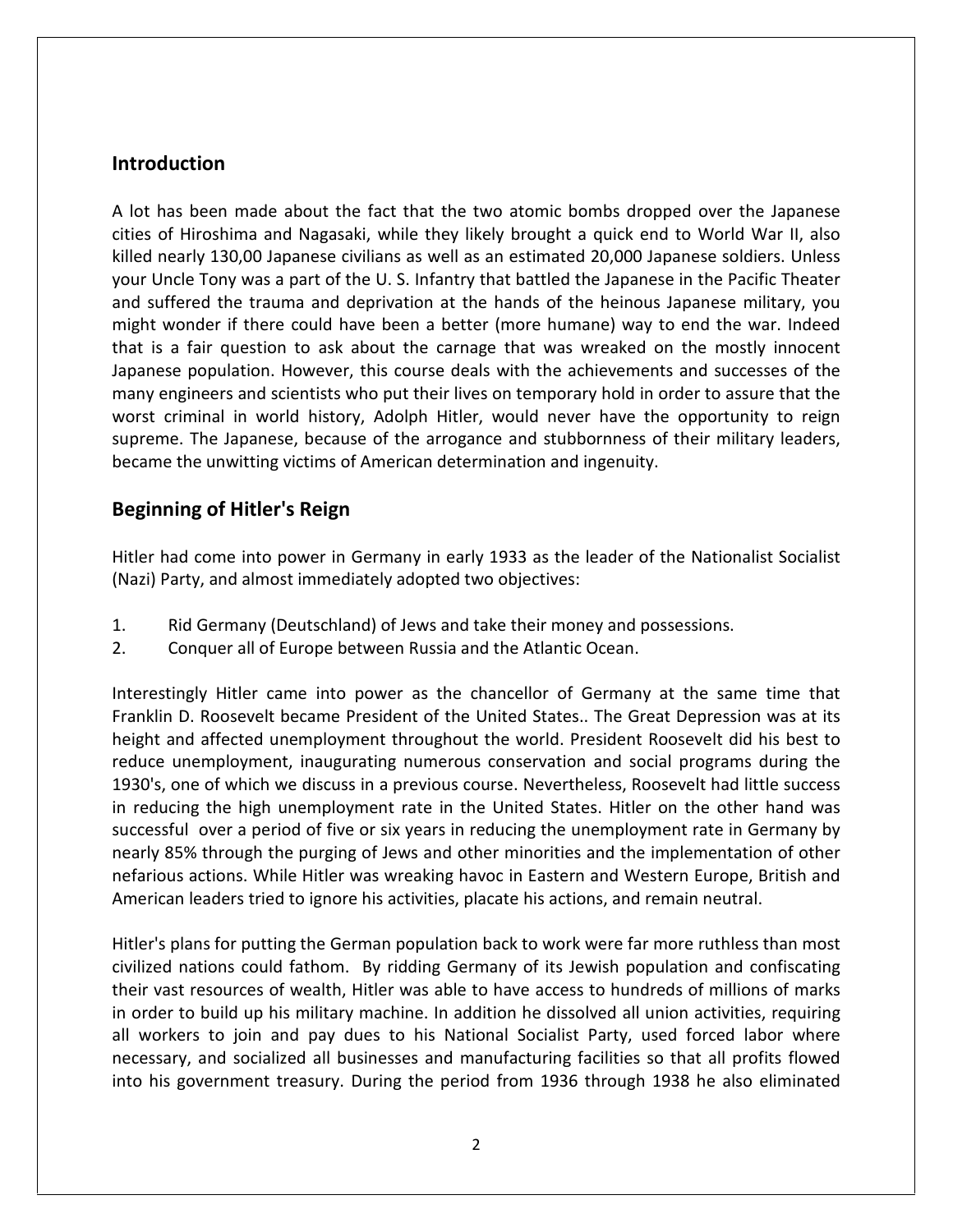dissension in his military ranks by removing and imprisoning any generals who took an viewpoint of the series of the sample of the sample of the sample of the sample of the sample of the sample of th<br>The sample of the sample of the sample of the sample of the sample of the sample of the sample of the sample **Example 18 Example 2011**<br> **Early** Events<br> **Early Events** opposing viewpoint to his genocidal policies.

### A. Early Events

in the 1930's had some of the great minds in the engineering and science fields.<br>in the 1930's had some of the great minds in the engineering and science fields. arly Events<br>
in the 1930's had some of the great minds in the engineering and science fields,<br>
Otto Hahn and his assistant Fritz Strassmann. They discovered that the uranium atom **Early Events**<br>bombards with a some of the great minds in the engineering and science fields,<br>ing Otto Hahn and his assistant Fritz Strassmann. They discovered that the uranium atom<br>bombarded with neutrons would actually s **Early Events**<br>
y in the 1930's had some of the great minds in the engineering and science fields,<br>
g Otto Hahn and his assistant Fritz Strassmann. They discovered that the uranium atom<br>
pombarded with neutrons would actua my in the 1930's had some of the great minds in the engineering and science fields,<br>hg Otto Hahn and his assistant Fritz Strassmann. They discovered that the uranium atom<br>ombarded with neutrons would actually split. Hahn s many in the 1930's had some of the great minds in the engineering and science fields,<br>iding Otto Hahn and his assistant Fritz Strassmann. They discovered that the uranium atom<br>in bombarded with neutrons would actually spli Germany in the 1930's had some of the great minds in the engineering and science fields, Germany in the 1930's had some of the great minds in the engineering and science fields,<br>including Otto Hahn and his assistant Fritz Strassmann. They discovered that the uranium atom<br>when bombarded with neutrons would actu including Otto Hahn and his assistant Fritz S<br>when bombarded with neutrons would actu<br>worked in Montreal and London for several<br>Berlin. While in Berlin Hahn teamed up with<br>one of the few women in all of Europe with<br>dedicat Intreal and London for several years before finally returning to the University of<br>
Dr. Merlin Hahn teamed up with Lise Meitner, a Jewish physicist from Austria and<br>
Women in all of Europe with a Ph. D. During the 1930's t worked in Montreal and London for several years before finally returning to the University of Berlin. While in Berlin Hahn teamed up with Lise Meitner, a Jewish physicist from Austria and n. While in Berlin Hahn teamed up with Lise Meitner, a Jewish physicist from Austria and<br>of the few women in all of Europe with a Ph. D. During the 1930's these three were<br>cated to identifying the products of neutron bomba one of the few women in all of Europe with a Ph. D. During the 1930's these three were If the few women in all of Europe with a Ph. D. During the 1930's these three were<br>ted to identifying the products of neutron bombardment of uranium and what higher-<br>ered elements would be created.<br>Cunately Dr. Meitner had dedicated to identifying the products of neutron bombardment of uranium and what higher numbered elements would be created. electromagnetic

d to identifying the products of neutron bombardment of uranium and what higher -<br>ed elements would be created.<br>ately Dr. Meitner had to leave Berlin suddenly in 1938 because the Nazis were placing<br>ivity all known or suspe d elements would be created.<br>
ately Dr. Meitner had to leave Berlin suddenly in 1938 because the Nazis were placing<br>
ivity all known or suspected Jews, and she found a safe haven in Copenhagen. While<br>
Meitner and her nephe radiation. Neither had to leave Berlin suddenly in 1938 because the Nazis were placing<br>known or suspected Jews, and she found a safe haven in Copenhagen. While<br>r and her nephew Otto Robert Frisch named the process **nuclear** Unfortunately Dr. Meitner had to leave Berlin suddenly in 1938 because the Nazis were placing Unfortunately Dr. Meitner had to leave Berlin suddenly in 1938 because the Nazis were placing<br>into captivity all known or suspected Jews, and she found a safe haven in Copenhagen. While<br>there Dr. Meitner and her nephew Ott captivity all known or suspected Jews, and she found a safe haven in Copenhagen. While<br>
E Dr. Meitner and her nephew Otto Robert Frisch named the process **nuclear fission** by<br>
pgy with biological fission living cells, desc there Dr. Meitner and her nephew Otto Robert Frisch named the process nuclear fission by Meitner and her nephew Otto Robert Frisch named the process **nuclear fission** by<br>with biological fission living cells, describing It as an exothermic reaction which was<br>of releasing large amounts of energy in both kinetic analogy with biological fission living cells, describing It as an exothermic reaction which was analogy with biological fission living<br>capable of releasing large amount:<br>electromagnetic radiation. News of t<br>States in early 1939, which captured<br>and around the world. At that time<br>produce energy, the total binding en<br>th inagnetic radiation. News of the splitting of the atom was made known in the United<br>
i early 1939, which captured the imaginations of engineers and scientists in the U.S.<br>
und the world. At that time the simple explanation electromagnetic radiation. News of the splitting of the atom was made known in the United<br>States in early 1939, which captured the imaginations of engineers and scientists in the U.S. weapons research during World War II. Dr. Hahn later won the Nobel Prize for the Nobel Prize for the starting element.<br>
weapons research during World War II. Dr. Hahn later won the Nobel Prize for the Nobel Prize for the N and around the world. At that time the simple explanation was that In order for fission to d the world. At that time the simple explanation was that In order for fission to<br>nergy, the total binding energy of the resulting elements must have higher energy<br>of the starting element.<br>nically as well as fortuitously, produce energy, the total binding energy of the resulting elements must have higher energy

than that of the starting element.<br>Almost ironically as well as fortuitously, none of these scientists ever became engaged in **Said Shirt (SP)** the total shirt that of the starting elements<br>st ironically as well as for the starting of the starting of the starting<br>istry in 1944, and was ge<br>very but also that nuclear k<br>Szilard. Physicist nuclear weapons research during World War II. Dr. Hahn later won the Nobel Prize for eapons research during World War II. Dr. Hahn later won the Nobel Prize for<br>in 1944, and was genuinely surprised that not only had he won the award for his<br>out also that nuclear bombs had been developed from the discovery. chemistry in 1944, and was genuinely surprised that not only had he won the award for his in 1944, and was genuinely surprised that not only had he won the award for his<br>but also that nuclear bombs had been developed from the discovery.<br> **rd, Physicist**<br>
and scientists in the U. S. and Great Britain had grave c discovery but also that nuclear bombs had been developed from the discovery.

#### Leo Szilard, Physicist

Jew who had been born in Budapest, started out as a Civil Engineering student, then switched out also that nuclear bombs had been developed from the discovery.<br> **d, Physicist**<br>
and scientists in the U. S. and Great Britain had grave concerns regarding the<br>
of nuclear fission in Germany in 1939. Leo Szilard, a disp rd, Physicist<br>and scientists in the U. S. and Great Britain had grave concerns regarding the<br>of nuclear fission in Germany in 1939. Leo Szilard, a displaced physicist from the<br>of Berlin was one of several physicists and sc **Szilard, Physicist**<br>icists and scientists in the U. S. and Great Britain had grave concerns regarding the<br>overy of nuclear fission in Germany in 1939. Leo Szilard, a displaced physicist from the<br>ersity of Berlin was one o ts and scientists in the U. S. and Great Britain had grave concerns regarding the<br>ry of nuclear fission in Germany in 1939. Leo Szilard, a displaced physicist from the<br>ity of Berlin was one of several physicists and scient Physicists and scientists in the U.S. and Great Britain had grave concerns regarding the discovery of nuclear fission in Germany in 1939. Leo Szilard, a displaced physicist from the University of Berlin was one of several physicists and scientists who was very vocal about the possibility that the Germans might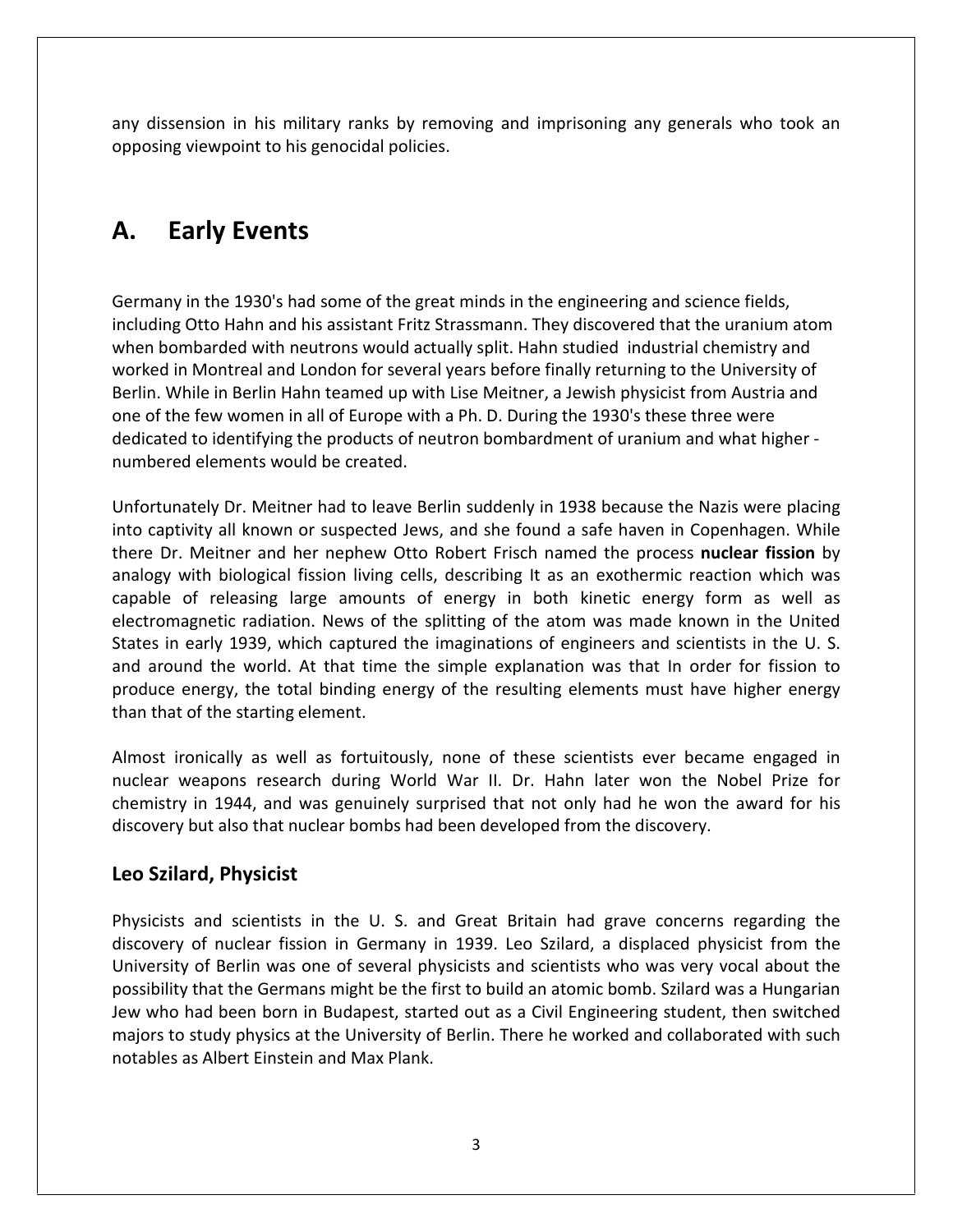left Germany in <sup>1933</sup> due to the rise of Hitler and the Nazis in Germany and the Germany in 1933 due to the rise of Hitler and the Nazis in Germany and the<br>of their anti-Semitic policies. He first studied and worked at Oxford University in eft Germany in 1933 due to the rise of Hitler and the Nazis in Germany and the<br>pgs of their anti-Semitic policies. He first studied and worked at Oxford University in<br>before moving to the United States in the late 1930's t If Germany in 1933 due to the rise of Hitler and the Nazis in Germany and the<br>
So f their anti-Semitic policies. He first studied and worked at Oxford University in<br>
So formulate a University. At that time Szilard joined w left Germany in 1933 due to the rise of Hitler and the Nazis in Germany and the<br>ings of their anti-Semitic policies. He first studied and worked at Oxford University in<br>before moving to the United States in the late 1930's ermany in 1933 due to the rise of Hitler and the Nazis in Germany and the<br>
itheir anti-Semitic policies. He first studied and worked at Oxford University in<br>
e moving to the United States in the late 1930's to accept a tea Szilard left Germany in 1933 due to the rise of Hitler and the Nazis in Germany and the Germany in 1933 due to the rise of Hitler and the Nazis in Germany and the<br>of their anti-Semitic policies. He first studied and worked at Oxford University in<br>ore moving to the United States in the late 1930's to accept a beginnings of their anti-Semitic policies. He first studied and worked at Oxford University in sinnings of their anti-Semitic policies. He first studied and worked at Oxford University in<br>Idon before moving to the United States in the late 1930's to accept a teaching position at<br>Implia University. At that time Szila London before moving to the United States in the late 1930's to accept a teaching position at ore moving to the United States in the late 1930's to accept a teaching position at Iniversity. At that time Szilard joined with several other scientists to formulate a ling their experiments that had resulted in creating Columbia University. At that time Szilard joined with several other scientists to formulate a University. At that time Szilard joined with several other scientists to formulate a<br>tailing their experiments that had resulted in creating vast amounts of energy by<br>ing uranium with neutrons, and were leery that the Germ letter detailing their experiments that had resulted in creating vast amounts of energy by ialing their experiments that had resulted in creating vast amounts of energy by the uranium with neutrons, and were leery that the Germans would use the to build an atomic bomb. They then convinced Einstein, a Jew who had bombarding uranium with neutrons, and were leery that the Germans would use the rding uranium with neutrons, and were leery that the Germans would use the ogy to build an atomic bomb. They then convinced Einstein, a Jew who had been in the ince the rise of Hitler in 1933, to write a letter to Presiden technology to build an atomic bomb. They then convinced Einstein, a Jew who had been in the to build an atomic bomb. They then convinced Einstein, a Jew who had been in the<br>the rise of Hitler in 1933, to write a letter to President Franklin D. Roosevelt<br>the possibility that the Germans would be able to build an a U. S. since the rise of Hitler in 1933, to write a letter to President Franklin D. Roosevelt S. S. since the rise of Hitler in 1933, to write a letter to President Franklin D. Roosevelt<br>oncerning the possibility that the Germans would be able to build an atomic bomb. Roosevelt<br>ceived the letter shortly after the G concerning the possibility that the Germans would be able to build an atomic bomb. Roosevelt ng the possibility that the Germans would be able to build an atomic bomb. Roosevelt<br>the letter shortly after the Germans invaded Poland, took the matter seriously, and<br>d a meeting with Szilard, Einstein, and several of hi received the letter shortly after the Germans invaded Poland, took the matter seriously, and convened a meeting with Szilard, Einstein, and several of his military aides. Even though war would not be declared on the U. S. by Germany for another two years, and despite the skepticism of his military that a bomb coul **Example 18 Startup Scrib**<br>
Peting with Szilard, Eindeclared on the U.<br>
Is military that a bomle<br>
Purpose of investiga<br>
Respective to acknowledge the<br> **Neutrality** a board for the purpose of investigating whether transforming atomic energy into a bomb for d for the purpose of investigating whether transforming atomic energy into a bomb for<br>y purposes could be achieved. To the president's credit, he listened to his experts and<br>e foresight to acknowledge their concerns.<br>**tain** military purposes could be achieved. To the president's credit, he listened to his experts and ary purposes could be achieved. To the president's credit, he listened to his experts and<br>the foresight to acknowledge their concerns.<br>**Intaining Neutrality**<br>le Hitler continued to build up the vast German army and to ente had the foresight to acknowledge their concerns.

#### **Maintaining Neutrality**

foresight to acknowledge their concerns.<br> **aining Neutrality**<br>
litler continued to build up the vast German army and to enter into alliances with Japan<br>
y, the other world powers consisting of America, Great Britain, and F **ning Neutrality**<br>ler continued to build up the vast German army and to enter into alliances with Japan<br>the other world powers consisting of America, Great Britain, and France continued to<br>eutral. Continuing his objective **aining Neutrality**<br>
Hitler continued to build up the vast German army and to enter into alliances with Japan<br>
y, the other world powers consisting of America, Great Britain, and France continued to<br>
neutral. Continuing hi Hitler continued to build up the vast German army and to enter into alliances with Japan<br>Ily, the other world powers consisting of America, Great Britain, and France continued to<br>1 neutral. Continuing his objective of mast While Hitler continued to build up the vast German army and to enter into alliances with Japan Hitler continued to build up the vast German army and to enter into alliances with Japan<br>ly, the other world powers consisting of America, Great Britain, and France continued to<br>neutral. Continuing his objective of masteri and Italy, the other world powers consisting of America, Great Britain, and France continued to and Italy, the other world powers consisting of America, Great Britain, and France continued to<br>remain neutral. Continuing his objective of mastering all of Eastern and Western Europe, Hitler<br>annexed Austria to Germany in ian neutral. Continuing his objective of mastering all of Eastern and Western Europe, Hitler<br>exed Austria to Germany in the spring of 1938. After signing a non-aggression treaty with<br>ce and Great Britain, he promptly broke remain neutral. Continuing his objective of mastering all of Eastern and Western Europe, Hitler annexed Austria to Germany in the spring of 1938. After signing a non-aggression treaty with annexed Austria to Germany in the spring of 1938. After signing a non-aggression treaty with<br>France and Great Britain, he promptly broke that accord by invading Czechoslovakia in March of<br>1939. Later that year he signed an and Great Britain, he promptly broke that accord by invading Czechoslovakia in March of Later that year he signed an accord with Russian Dictator Josef Stalin whereby Russia attack Poland from the east, with Germany taking 1939. Later that year he signed an accord with Russian Dictator Jose<br>would attack Poland from the east, with Germany taking over the wes<br>Russia the eastern half. Since both Great Britain and France had guaran<br>this was a ri ia the eastern half. Since both Great Britain and France had guaranteed Polish sovereignty, was a risk that Hitler was apparently willing to take. When Germany invaded Poland in early ember of 1939, both Western European c Russia the eastern half. Since both Great Britain and France had guaranteed Polish sovereignty, this was a risk that Hitler was apparently willing to take. When Germany invaded Poland in early and Belgium in May. Within five weeks of the Germany invaded Poland in early<br>ber of 1939, both Western European countries immediately declared war on Germany,<br>vas the official start of World War II. When Russia invaded Pol September of 1939, both Western European countries immediately declared war on Germany, of 1939, both Western European countries immediately declared war on Germany,<br>s the official start of World War II. When Russia invaded Poland from the other side<br>s later, the same two nations also declared war on Russia.<br> which was the official start of World War II. When Russia invaded Poland from the other side two weeks later, the same two nations also declared war on Russia.

ich was the official start of World War II. When Russia invaded Poland from the other side<br>o weeks later, the same two nations also declared war on Russia.<br>e Nazi Blitzkrieg continued in 1940, with Germany invading Norway reeks later, the same two nations also declared war on Russia.<br>
azi Blitzkrieg continued in 1940, with Germany invading Norway and Denmark in April and<br>
and Belgium in May. Within five weeks of the German invasion, the Fre Blitzkrieg continued in 1940, with Germany invading Norway and Denmark in April and<br>
And Belgium in May. Within five weeks of the German invasion, the French signed an<br>
of sorts with Germany, which gave the German military The Nazi Blitzkrieg continued in 1940, with Germany invading Norway and Denmark in April and i Blitzkrieg continued in 1940, with Germany invading Norway and Denmark in April and<br>and Belgium in May. Within five weeks of the German invasion, the French signed an<br>e of sorts with Germany, which gave the German milita France and Belgium in May. Within five weeks of the German invasion, the French signed an as a foothold<br>their remoter<br>Winston Chur<br>London and o<br>wavered. old on the western shore of the English Channel. Only Great Britain, partly because of oteness to the European continent and partly because of their tenacious leader hurchill, was able to resist the German occupation. The .<br>th ir remoteness to the European continent and partly because of their tenacious leader<br>nston Churchill, was able to resist the German occupation. The German Luftwaffe bombed<br>ndon and other major cities in England mercilessly Winston Churchill, was able to resist the German occupation. The German Luftwaffe bombed<br>London and other major cities in England mercilessly for several months, but the English never<br>wavered.<br>Following the invasion of Fra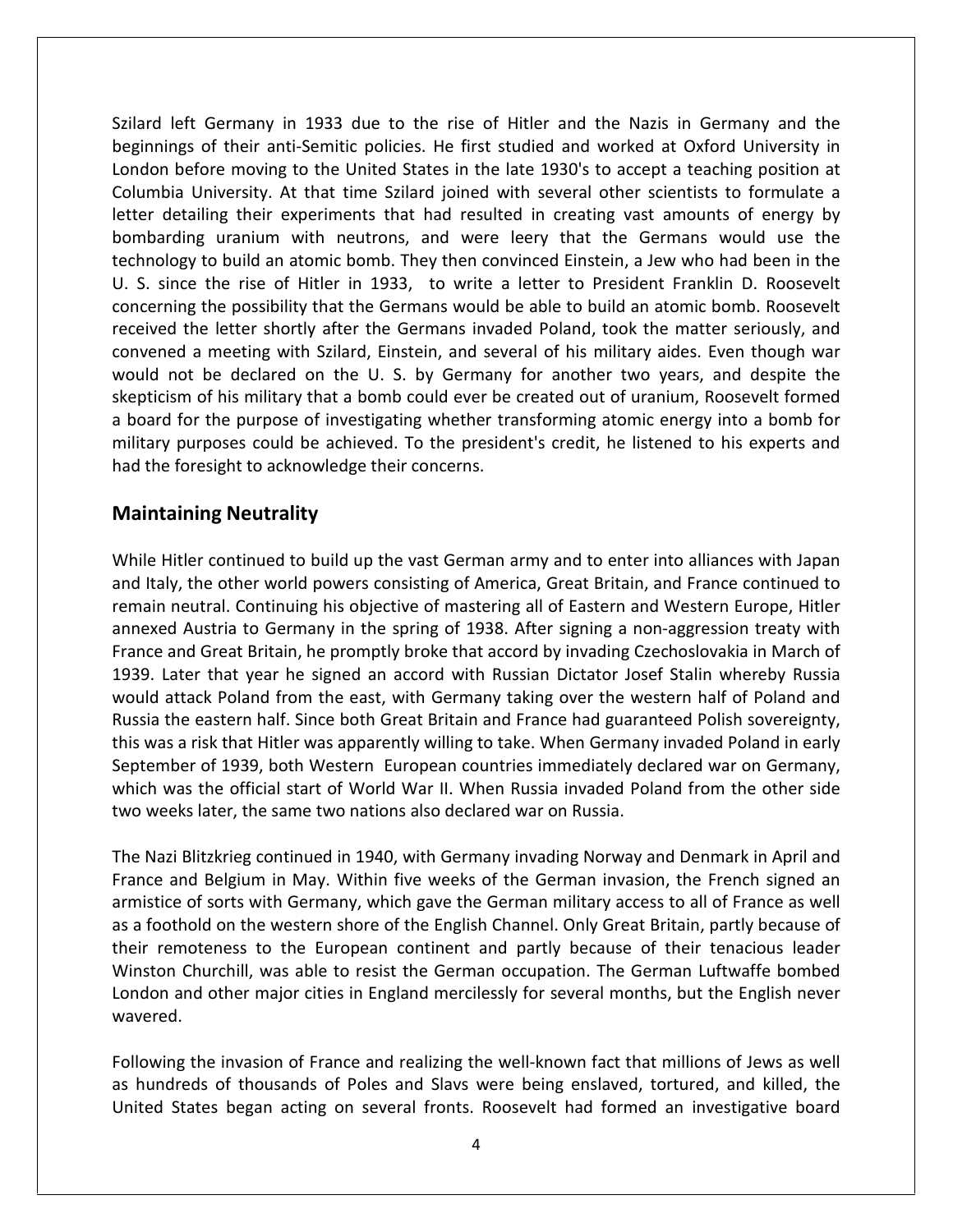the revelation that German engineers and scientists had discovered <sup>a</sup> potential that could alter the power structure of the entire world. While on the surface the In the revelation that German engineers and scientists had discovered a potential<br>I that could alter the power structure of the entire world. While on the surface the<br>States seemed determined to avoid any conflict with Ger If the revelation that German engineers and scientists had discovered a potential<br>
I that could alter the power structure of the entire world. While on the surface the<br>
States seemed determined to avoid any conflict with G the revelation that Ge<br>
hat could alter the pow<br>
tes seemed determined<br>
her activities that would<br>
of an atomic bomb. following the revelation that German engineers and scientists had discovered a potential Iowing the revelation that German engineers and scientists had discovered a potential<br>apon that could alter the power structure of the entire world. While on the surface the<br>ited States seemed determined to avoid any confl ۔<br>۱۸*۱*۵۵۲ on that could alter the power structure of the entire world. While on the surface the<br>d States seemed determined to avoid any conflict with Germany, the U. S. was initiating<br>al other activities that would prepare the count United States seemed determined to avoid any conflict with Germany, the U.S. was initiating ited States seemed determined to avoid any conflict with Germany, the U. S. was initiating<br>veral other activities that would prepare the country for war while concurrently exploring the<br>ssibility of an atomic bomb.<br>June, 1 several other activities that would prepare the country for war while concurrently exploring the possibility of an atomic bomb. system

I other activities that would prepare the country for war while concurrently exploring the<br>ility of an atomic bomb.<br>e, 1940 Roosevelt established the National Defense Research Committee with Vannevar<br>is its chairman. Bush an atomic bomb.<br>
Roosevelt established the National Defense Research Committee with Vannevar<br>
nairman. Bush and a team of academics, as well as representatives from both the<br>
d the U. S. Army were responsible for pursuing In June, 1940 Roosevelt establis<br>Bush as its chairman. Bush and<br>U. S. Navy and the U. S. Army w<br>lethal in nature. The committee<br>technologies as a general-purpo<br>svstem for antiaircraft guns. the specific urging of Bush, Roosevelt formed the Office of Research and Scientific<br>the specific urging wart and a team of academics, as well as representatives from both the<br>i. Navy and the U.S. Army were responsible for U. S. Navy and the U. S. Army were responsible for pursuing wartime projects that were non-I the U. S. Army were responsible for pursuing wartime projects that were non-<br>The committee set up a laboratory at MIT, and developed such leading edge<br>is a general-purpose digital electronic computer and a mobile radar f lethal in nature. The committee set up a laboratory at MIT, and developed such leading edge al in nature. The committee set up a laboratory at MIT, and developed such leading edge<br>nologies as a general-purpose digital electronic computer and a mobile radar fire control<br>em for antiaircraft guns.<br>the specific urgin technologies as a general-purpose digital electronic computer and a mobile radar fire control uran<br>Urani project.

hnologies as a general-purpose digital electronic computer and a mobile radar fire control<br>tem for antiaircraft guns.<br>the specific urging of Bush, Roosevelt formed the Office of Research and Scientific<br>velopment in June, 1 enrichment and to also give an account of the recently initiated British atomic bomb<br>enrichment and to also give an account of the recently initiated by Congress and<br>enrichment and to also give an account of the recently i specific urging of Bush, Roosevelt formed the Office of Research and Scientific<br>ment in June, 1941. The ORSD, with Bush as its director, was funded by Congress and<br>authority to develop weapons and technologies with or with At the specific urging of Bush, Roosevelt formed the Office of Research and Scientific becific urging of Bush, Roosevelt formed the Office of Research and Scientific<br>ent in June, 1941. The ORSD, with Bush as its director, was funded by Congress and<br>uthority to develop weapons and technologies with or without Development in June, 1941. The ORSD, with Bush as its director, was funded by Congress and ment in June, 1941. The ORSD, with Bush as its director, was funded by Congress and authority to develop weapons and technologies with or without military approval. Part DRSD's responsibility under Bush was to brief the pr had the authority to develop weapons and technologies with or without military approval. Part had the authority to develop weapons and technologies with or without of the ORSD's responsibility under Bush was to brief the president uranium enrichment and to also give an account of the recently initiate project. To c D's responsibility<br>**Bushing** is responsibility<br>**Bush** and to a control the U.<br>**Bush** and Bush.<br>**Bush** President Henry A. Wallace, Secretary of War Henry Stimson, Chief of Staff of the Army General<br>George Marshall, and Bush. He later rejected the notion of a joint atomic bomb research<br>project with the British, considering i Marshall, and Bush. He later rejected the notion of a joint atomic bomb research<br>with the British, considering it to be a potential security risk.<br>**Evar Bush Master Bush**<br>war Bush was born in Everett, Massachusetts in 1890 project with the British, considering it to be a potential security risk.

#### **Vannevar Bush**

th the British, considering it to be a potential security risk.<br> **In Bush**<br> **Bush was born in Everett, Massachusetts in 1890. He attended Tufts University,<br>
received both his Bachelor of Science and Master's degrees in 191** From Bush<br>The Rush was born in Everett, Massachusetts in 1890. He attended Tufts University,<br>The received both his Bachelor of Science and Master's degrees in 1913, already having<br>Eventhis first of numerous inventions. He **ar Bush**<br>
Eush was born in Everett, Massachusetts in 1890. He attended Tufts University,<br>
Perceived both his Bachelor of Science and Master's degrees in 1913, already having<br>
his first of numerous inventions. He received sh was born in Everett, Massachusetts in 1890. He attended Tufts University,<br>eived both his Bachelor of Science and Master's degrees in 1913, already having<br>first of numerous inventions. He received his doctorate in electr Vannevar Bush was born in Everett, Massachusetts in 1890. He attended Tufts University, where he received both his Bachelor of Science and Master's degrees in 1913, already having<br>patented his first of numerous inventions. He received his doctorate in electrical engineering<br>jointly from both MIT and Harvard. Initially moved to Washington, DC in 1938 as president of the Carnegie Institution of the Carnegie Institution of this early work in analog computers, and ed the company now known as Raytheon when he was thirty-two years o jointly from both MIT and Harvard. Bush was known for his early work in analog computers, and is jointly from both MIT and Harvard. Bush was known for his early work in analog computers, and<br>founded the company now known as Raytheon when he was thirty-two years old. He spent a<br>considerable amount of his early caree anded the company now known as Raytheon when he was thirty-two years old. He spent a siderable amount of his early career at MIT, where he became vice president and dean of MIT School of Engineering in 1932.<br>A initially mo considerable amount of his early career at MIT, where he became vice president and dean of the MIT School of Engineering in 1932. and

the atomic bomb research efforts. His familiarity with American physicists and chemists was a and coordinated the activities of more than six thousand engineers and scientists in<br>and later became chairman of the National Advisory Committee for Aeronautics.<br>And later became chairman of the National Advisory Committe School of Engineering in 1932.<br>
itially moved to Washington, DC in 1938 as president of the Carnegie Institution of<br>
ston, and later became chairman of the National Advisory Committee for Aeronautics.<br>
appointed by Preside Development of the Carnegie Institution of<br>
hington, and later became chairman of the National Advisory Committee for Aeronautics.<br>
Mas appointed by President Roosevelt as chairman of the National Defense Research<br>
mittee, Bush initially moved to Washington, DC in 1938 as president of the Carnegie Institution of n initially moved to Washington, DC in 1938 as president of the Carnegie Institution of<br>hington, and later became chairman of the National Advisory Committee for Aeronautics.<br>was appointed by President Roosevelt as chairma Washington, and later became chairman of the National Advisory Committee for Aeronautics. hington, and later became chairman of the National Advisory Committee for Aeronautics.<br>
was appointed by President Roosevelt as chairman of the National Defense Research<br>
mittee, and coordinated the activities of more than He was appointed by President Roosevelt as chairman of the National Defense Research pointed by President Roosevelt as chairman of the National Defense Research<br>
e, and coordinated the activities of more than six thousand engineers and scientists in<br>
rrfare applications. Bush was named as director of the O Committee, and coordinated the activities of more than six thousand engineers and scientists in Free, and coordinated the activities of more than six thousand engineers and scientists in warfare applications. Bush was named as director of the Office of Scientific Research elopment, and his diplomacy and initial plann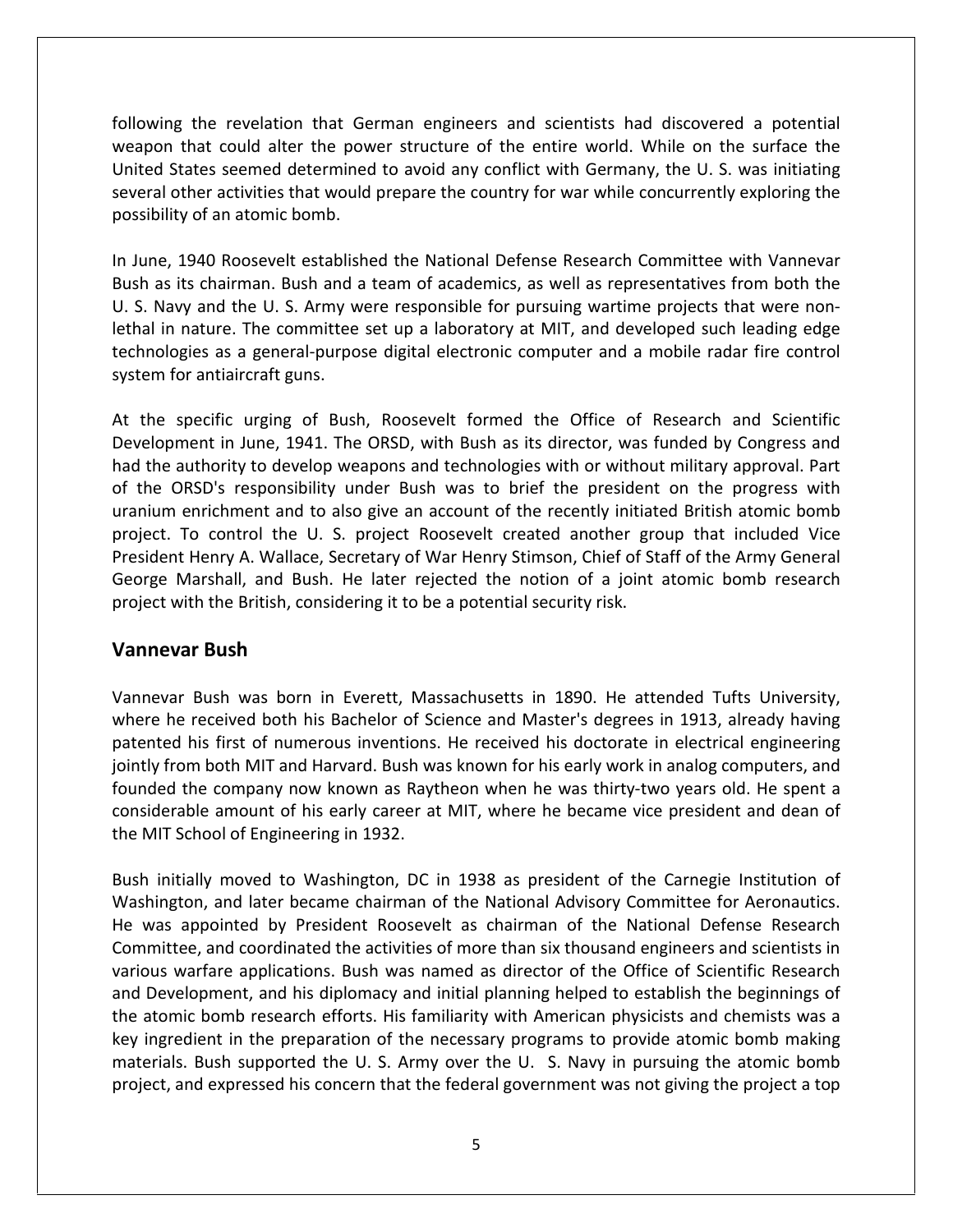Furthermore, his anxiety was exacerbated when the responsibility for the project was priority. Furthermore, his anxiety was exacerbated when the responsibility<br>assigned to Leslie Groves, a mere colonel in the U. S. Army at the time. ty. Furthermore, his anxiety was exacerbated when the responsibility for the project was<br>the atomic bomb project in 1942, bringing in new research personnel<br>continued to drive the atomic bomb project in 1942, bringing in n ty. Furthermore, his anxiety was exacerbated when the responsibility for the project was<br>hed to Leslie Groves, a mere colonel in the U.S. Army at the time.<br>continued to drive the atomic bomb project in 1942, bringing in ne priority. Furthermore, his anxiety was exacerbated when the responsibility for the project was r<br>accione  $\mathbf{B}$ 

Furthermore, his anxiety was exacerbated when the responsibility for the project was<br>d to Leslie Groves, a mere colonel in the U.S. Army at the time.<br>butinued to drive the atomic bomb project in 1942, bringing in new resea Furthermore, his anxiety was exacerbated when the responsibility for the project was<br>I to Leslie Groves, a mere colonel in the U.S. Army at the time.<br>Intinued to drive the atomic bomb project in 1942, bringing in new resea by several months. The final action by Bush occurred at a meeting with Major General<br>by several months. The final action by Bush occurred at a meeting with Major General<br>by several months. The final action by Bush occurred The community of the commission of the Army's Service and Supply Construction Division. At<br>Some constructed and where they should be built. He remained perturbed by the lack of<br>given to the project, which he felt would del Bush continued to drive the atomic bomb project in 1942, bringing in new research personnel continued to drive the atomic bomb project in 1942, bringing in new research personnel<br>as Robert Urey from Columbia, but there was indecisiveness over how many pilot plants<br>ld be constructed and where they should be built. such as Robert Urey from Columbia, but there was indecisiveness over how many pilot plants as Robert Urey from Columbia, but there was indecisiveness over how many pilot plants<br>Id be constructed and where they should be built. He remained perturbed by the lack of<br>ity given to the project, which he felt would del should be constructed and where they should be built. He remained perturbed by the lack of Id be constructed and where they should be built. He remained perturbed by the lack of<br>ity given to the project, which he felt would delay the implementation and testing of the<br>ect by several months. The final action by Bu priority given to the project, which he felt would delay the implementation and testing of the ority given to the project, which he felt would delay the implementation and testing of the bject by several months. The final action by Bush occurred at a meeting with Major General ehon Somervell, the commander of the Ar project by several months. The final action by Bush occurred at a meeting with Major General y several months. The final action by Bush occurred at a meeting with Major General<br>omervell, the commander of the Army's Service and Supply Construction Division. At<br>ting in September of 1942, Somervell had appointed then Brehon Somervell, the commander of the Army's Service and Supply Construction Division. At rivell, the commander of the Army's Service and Supply Construction Division. At<br>in September of 1942, Somervell had appointed then Colonel Leslie Groves, who<br>be promoted to Brigadier General, as the project director, citi that meeting in September of 1942, Somervell had appointed then Colonel Leslie Groves, who g in September of 1942, Somervell had appointed then Colonel Leslie Groves, who<br>co be promoted to Brigadier General, as the project director, citing his abilities to<br>done". Somervell mentioned two of Groves' recent project was about to be promoted to Brigadier General, as the project dir<br>"get the job done". Somervell mentioned two of Groves' recent project<br>of the military camps and the Pentagon Building to Groves. Althoug<br>opposed to Groves p though Vannevar Bush was not directly involved in the making of the atomic bomb, his shared vanish was not necessarily ised to Groves personally, he felt that the bomb project should be assigned to a civilian ization rathe of the military camps and the Pentagon Building to Groves. Although Bush was not necessarily opposed to Groves personally, he felt that the bomb project should be assigned to a civilian ed to Groves personally, he felt that the bomb project should be assigned to a civilian<br>in the U.S. Army. Groves later impressed Bush with his significant<br>ilities when he was able to convince the federal government within organization rather than to the U.S. Army. Groves later impressed Bush with his significant rather than to the U. S. Army. Groves later impressed Bush with his significant<br>when he was able to convince the federal government within a few weeks of the<br>nning to assign a top priority (AAA) to the project.<br>Vannevar Bu capabilities when he was able to convince the federal government within a few weeks of the project's beginning to assign a top priority (AAA) to the project. several

ies when he was able to convince the federal government within a few weeks of the<br>beginning to assign a top priority (AAA) to the project.<br>bugh Vannevar Bush was not directly involved in the making of the atomic bomb, his<br> eginning to assign a top priority (AAA) to the project.<br>
gh Vannevar Bush was not directly involved in the making of the atomic bomb, his<br>
aredness and his diplomacy in insisting that the project would receive highest<br>
nt ough Vannevar Bush was not directly involved in the making of the atomic bomb, his<br>reparedness and his diplomacy in insisting that the project would receive highest<br>nent priority were major factors in the ultimate success Even though Vannevar Bush was not directly involved in the making of the atomic bomb, his ough Vannevar Bush was not directly involved in the making of the atomic bomb, his<br>reparedness and his diplomacy in insisting that the project would receive highest<br>nent priority were major factors in the ultimate success early preparedness and his diplomacy in insisting that the project would receive highest<br>government priority were major factors in the ultimate success of the project. Bush was<br>present at the first atomic test in July, 194 government priority were major factors in the ultimate success of the project. Bush was present at the first atomic test in July, 1945, and became part of a committee to advise new president Harry S. Truman on nuclear weapons. Bush remained in government service for several more years following the end of Wor **for Internal Controller Internal Controller Internal Controller Scheme**<br> **In the first atomic test in July, 1945, and became**<br> **arry S. Truman on nuclear weapons. Bush re**<br> **e years following the end of World War II, rece** abroad for his distinguished service. He returned to private business after 1950, although he impetus for his distinguished service. He returned to private business after 1950, although he<br>ined a certain amount of pride in his role as the initiator of the atomic bomb project until<br>leath in June, 1974.<br>**paring for I** retained a certain amount of pride in his role as the initiator of the atomic bomb project until in a certain amount of pride in his role as the initiator of the atomic bomb project until<br>
death in June, 1974.<br> **eparing for Inevitable War (with Germany)**<br>
e impetus for America getting serious about the German threat l his death in June, 1974.

### state

th in June, 1974.<br> **ring for Inevitable War (with Germany)**<br>
petus for America getting serious about the German threat likely took on new meaning<br>
1939 following the invasion of the Germans and the Russians into Poland. Fo **Preparing for Inevitable War (with Germany)**<br>The impetus for America getting serious about the German threat likely took on new meaning<br>in late 1939 following the invasion of the Germans and the Russians into Poland. Foll **paring for Inevitable War (with Germany)**<br>
impetus for America getting serious about the German threat likely took on new meaning<br>
ate 1939 following the invasion of the Germans and the Russians into Poland. Following<br>
ri of affairs, the U. S. Army under the direction of President Roosevelt, embarked on a<br>the U. S. Army and the U. S. Army forces had gradually been depleted, including a U. S. Navy<br>ouldn't come close to competing with either The impetus for America getting serious about the German threat likely took on new meaning tus for America getting serious about the German threat likely took on new meaning<br>39 following the invasion of the Germans and the Russians into Poland. Following<br>ar I the American military forces had gradually been deple in late 1939 following the invasion of the Germans and the Russians into Poland. Following lowing the invasion of the Germans and the Russians into Poland.<br>
Le American military forces had gradually been depleted, including a<br>
me close to competing with either the British or the German navies<br>
t of the U. S. Arm that couldn't come close to competing with either the British or the German navies. The<br>Air Force, a part of the U. S. Army Air Corps, was virtually non-existent. Amid this depr<br>state of affairs, the U. S. Army under the d Air Force, a part of the U.S. Army Air Corps, was virtually non-existent. Amid this depressed<br>state of affairs, the U.S. Army under the direction of President Roosevelt, embarked on a<br>national mobilization of the military.

- The U.S. needed a military to confront Hitler's forces if America were invaded.
- $2.$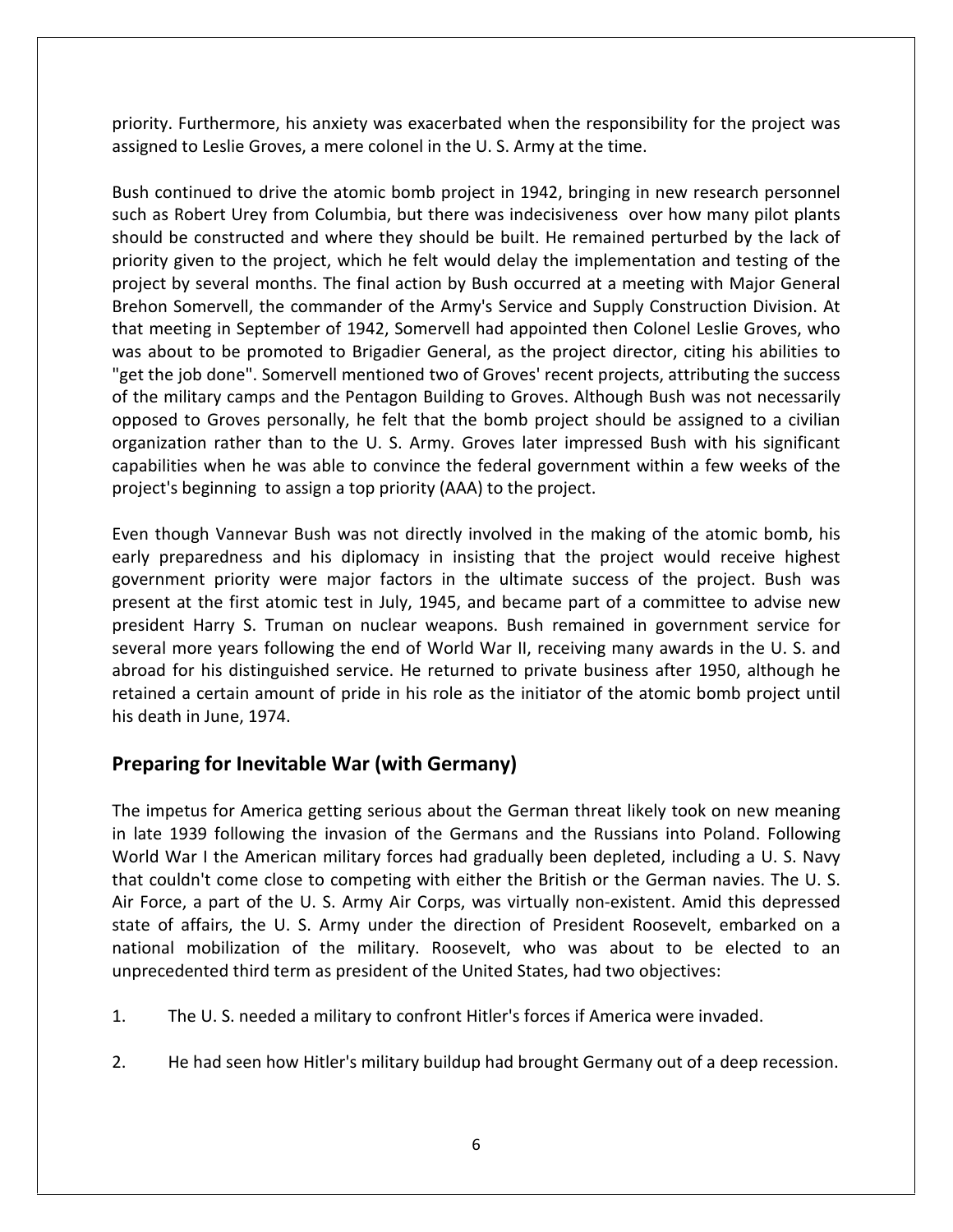the spring of <sup>1940</sup> the burden was placed on the Construction Division of the U. S. Army spring of 1940 the burden was placed on the Construction Division of the U.S. Army<br>of Engineers to prepare training facilities and living accommodations for the large army e spring of 1940 the burden was placed on the Construction Division of the U.S. Army<br>Sof Engineers to prepare training facilities and living accommodations for the large army<br>Would be created. This was an enormous undertak planning, of 1940 the burden was placed on the Construction Division of the U.S. Army<br>of Engineers to prepare training facilities and living accommodations for the large army<br>vould be created. This was an enormous undertak spring of 1940 the burden was placed on the Construction Division of the U. S. Army<br>of Engineers to prepare training facilities and living accommodations for the large army<br>puld be created. This was an enormous undertaking In the spring of 1940 the burden<br>Corps of Engineers to prepare train<br>that would be created. This was an<br>poor planning, lack of materials,<br>began to publish critical accounts c<br>incompetence, and ineptitude. of Engineers to prepare training facilities and living accommodations for the large army<br>buld be created. This was an enormous undertaking, and it was plagued from the start by<br>planning, lack of materials, and numerous con س<br>Hhat would h e created. This was an enormous undertaking, and it was plagued from the start by g, lack of materials, and numerous construction delays. National newspapers lish critical accounts of the activities, citing the three commo poor planning, lack of materials, and numerous construction delays. National newspapers or planning, lack of materials, and numerous construction delays. National newspapers<br>gan to publish critical accounts of the activities, citing the three common "in's": inefficiency,<br>ompetence, and ineptitude.<br>lie Richard began to publish critical accounts of the activities, citing the three common "in's": inefficiency, incompetence, and ineptitude. barracks

bublish critical accounts of the activities, citing the three common "in's": inefficiency,<br>ence, and ineptitude.<br>nard Groves, a major who was on the general staff of the War Department in<br>on, DC at the time, was one of the The colonel and ineptitude.<br>
And Groves, a major who was on the general staff of the War Department in<br>
In, DC at the time, was one of the engineering officers who was assigned to the task<br>
the project around. Groves had a Leslie Richard Groves, a major who was on the general staff of the War Department in<br>Washington, DC at the time, was one of the engineering officers who was assigned to the task<br>of turning the project around. Groves had a ichard Groves, a major who was on the general staff of the War Department in<br>ton, DC at the time, was one of the engineering officers who was assigned to the task<br>ng the project around. Groves had a reputation as a stickle Washington, DC at the time, was one of the engineering of<br>of turning the project around. Groves had a reputation<br>someone who would figure out a way to get things done<br>promoted to colonel and was basically placed in charge<br> of turning the project around. Groves had a reputation as a stickler for duty, a doer, and<br>someone who would figure out a way to get things done. In November of that year he was one who would figure out a way to get things done. In November of that year he was ted to colonel and was basically placed in charge of setting up all of the camps and was necessary for the more than two million military m promoted to colonel and was basically placed in charge obarracks necessary for the more than two million military m<br>Groves, who was now essentially the Project Director for the<br>that today's quality Project Managers take fo barracks necessary for the more than two million military men who would inhabit those camps. Expediters - at each location to report shortages and procure materials<br>
Expeditions - at each location to instantly resolve any problem<br>
Reports - weekly activity and progress reports<br>
Expediters - at each location to rep Groves, who was now essentially the Project Director for the entire project, instituted programs S, who was now essentially the Project Director for the er<br>day's quality Project Managers take for granted:<br>Communications - phone lines at each location to instan<br>Reports - weekly activity and progress reports<br>Expediters

- planning was a great reason that the U. S. was at least partially prepared to handle the<br>planning was a great reason that the U. S. was at least partially prepared to handle the<br>planning was a great reason that the U. S. w a. a. Communications - phone lines at each location to instantly resolve any problems<br>b. Reports - weekly activity and progress reports
- 
- a.<br>b.<br>c.<br>Groub c.
- 

Communications - phone lines at each location to instantly resolve any problems<br>Reports - weekly activity and progress reports<br>Expediters - at each location to report shortages and procure materials<br>Schedules - work priori is - weekly activity and progress reports<br>iters - at each location to report shortages and procure materials<br>ules - work priorities and completion dates<br>ing was a great reason that the U.S. was at least partially prepared Expediters<br>
Schedules -<br>
bye's planning w<br>
ly combat op<br>
ievement in his<br>
a lot more. ove's planning was a great reason that the U.S. was at least partially prepared to handle the<br>rly combat operations when war was finally declared. Had this been Groves' only<br>nievement in his military life, he would have re Grove's planning was a great reason that the U.S. was at least partially prepared to handle the planning was a great reason that the U.S. was at least partially prepared to handle the<br>ombat operations when war was finally declared. Had this been Groves' only<br>ment in his military life, he would have received many awar ya ya Tiri<br>Matu wa in short order. His generals established death camps at Auswich and several<br>in short order. His generals established death camps at Auswich and several<br>in short order. His generals established death camps at Auswich and se achievement in his military life, he would have received many awards. However, there was to starved,

achievement in his military life, he would have received many awards. However, there was to<br>be a lot more.<br>In August, 1941 Hitler continued his bombing assaults on London and other English cities. His<br>troops invaded small, more.<br>
ust, 1941 Hitler continued his bombing assaults on London and other English cities. His<br>
invaded small, helpless countries such as Greece and Crete, and pushed through<br>
via in short order. His generals established d gassed and otherwise slaughtered. Later that year his nearly five million troops and state and the Balkans as part of Hitler's ideology to "cleanse" the Aryan race, ore than six million Jews and at least five million other In August, 1941 Hitler continued his bombing assaults on London and other English cities. His In August, 1941 Hitler continued his bombing assaults on London and other English cities. His<br>troops invaded small, helpless countries such as Greece and Crete, and pushed through<br>Yugoslavia in short order. His generals es In the oil that Germany desperately needed. Their efforts were eventually thwarted with Germany and at least five million other ethnic groups were being assed and otherwise slaughtered. Later that year his nearly five mill Yugoslavia in short order. His generals established death camps at Auswich and several<br>locations in Poland and the Balkans as part of Hitler's ideology to "cleanse" the Aryan race,<br>where more than six million Jews and at l locations in Poland and the Balkans as part of Hitler's ideology to "cleanse" the Aryan race, ns in Poland<br>more than s<br>l, gassed an<br>ed to within<br>ly the oil th<br>litler made a<br>of 1941. <sub>c</sub> Internal and otherwise slaughtered. Later that year his nearly five million troops arched to within 300 miles of Moscow in an attempt to secure Russia's natural resources, marily the oil that Germany desperately needed. Th marched to within 300 miles of Moscow in an attempt to secure Russia's natural resources, It to within 300 miles of Moscow in an attempt to secure Russia's natural resources,<br>
It the oil that Germany desperately needed. Their efforts were eventually thwarted<br>
Itler made a strategic mistake, and the German army primarily the oil that Germany desperately needed. Their efforts were eventually thwarted the oil that Germany desperately needed. Their efforts were eventually thwarted<br>tler made a strategic mistake, and the German army was resoundingly defeated in the<br>f 1941.<br>eantime Colonel Groves was summoned on 19 August 1 when Hitler made a strategic mistake, and the German army was resoundingly defeated in the winter of 1941. design

George Bergstrom, former president of the American Institute of Architects, Major Hugh Fitler made a strategic mistake, and the German army was resoundingly defeated in the<br>of 1941.<br>meantime Colonel Groves was summoned on 19 August 1941 to a meeting by Brigadier<br>I Brehon Somervell, head of the U. S. Army Con 1941.<br>
Rentime Colonel Groves was summoned on 19 August 1941 to a meeting by Brigadier<br>
Renshaw, former president of the American Institute of Architects, Major Hugh<br>
Renshaw, an associate of Groves. Casey and Bergstrom ha meantime Colonel Groves was summoned on 19 August 1941 to a meeting by Brigadier<br>I Brehon Somervell, head of the U.S. Army Construction Division. At the meeting were<br>Bergstrom, former president of the American Institute of In the meantime Colonel Groves was summoned on 19 August 1941 to a meeting by Brigadier<br>General Brehon Somervell, head of the U.S. Army Construction Division. At the meeting were<br>George Bergstrom, former president of the A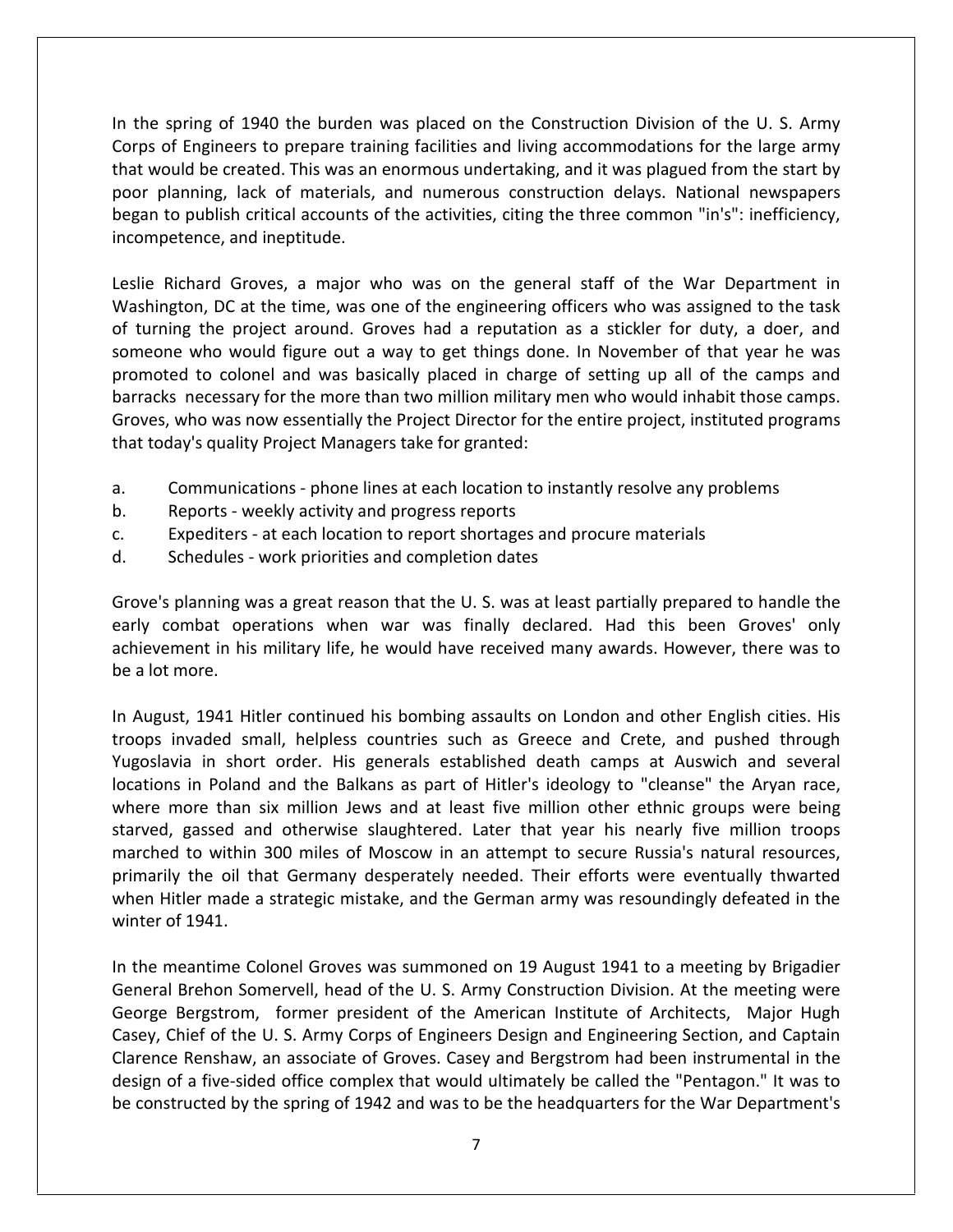staff members. It would become the largest office building in the world, and would have than twice as than twice as the disperted.<br>A than twice as much office space as the Empire State Building.<br>Brigadiera as much office space as the Empire State Building. **Example 1 Set 10 Algency**<br> **General Leslie Richard Groves**<br> **General Leslie Richard Groves** ) staff members. It would become the largest office building in the world, and would have<br>than twice as much office space as the Empire State Building.<br>**dier General Leslie Richard Groves**<br>Richard Groves. a native of Alban 40,000 staff members. It would become the largest office building in the world, and would have 00 staff members. It would become the largest office building in the world, and would have<br>
e than twice as much office space as the Empire State Building.<br> **adier General Leslie Richard Groves**<br>
e Richard Groves, a native more than twice as much office space as the Empire State Building.

#### **Brigadier General Leslie Richard Groves**

Fourtanan State Building.<br> **General Leslie Richard Groves**<br>
And Groves, a native of Albany, New York, was the son of a U. S. Army chaplain and<br>
ted to West Point in 1916. Due to World War I his education was shortened, and **lier General Leslie Richard Groves**<br>Richard Groves, a native of Albany, New York, was the son of a U. S. Army chaplain and<br>pointed to West Point in1916. Due to World War I his education was shortened, and he<br>ted fourth in **Brigadier General Leslie Richard Groves**<br>Leslie Richard Groves, a native of Albany, New York, was the son of a U. S. Army chaplain and<br>was appointed to West Point in 1916. Due to World War I his education was shortened, a hard Groves, a native of Albany, New York, was the son of a U. S. Army chaplain and<br>inted to West Point in1916. Due to World War I his education was shortened, and he<br>d fourth in his class with a commission of 2nd Lieutena Leslie Richard Groves, a native of Albany, New York, was the son of a U.S. Army chaplain and hard Groves, a<br>binted to West<br>d fourth in his<br>ted cadets, was<br>as posted to r<br>the 4th Engin<br>in Hawaii. graduated fourth in his class with a commission of 2nd Lieutenant. Groves, like most of the graduated fourth in his class with a commission of 2nd Lieutenant. Groves, like most of the higher rated cadets, was assigned to the U.S. Army Corps of Engineers. Following World War I Groves was posted to numerous enginee rated cadets, was assigned to the U.S. Army Corps of Engineers. Following World War I<br>was posted to numerous engineering duties, including the 7th Engineers at Ft. Benning,<br>a, the 4th Engineers at Ft. Lewis, Washington, an higher rated cadets, was assigned to the U.S. Army Corps of Engineers. Following World War I<br>Groves was posted to numerous engineering duties, including the 7th Engineers at Ft. Benning, posted to numerous engineering duties, including the 7th Engineers at Ft. Benning,<br>
a 4th Engineers at Ft. Lewis, Washington, and the 3rd Engineers at the Schofield<br>
Hawaii.<br>
I.r., 1925 he was posted to Galveston, Texas, a Georgia, the 4th Engineers at Ft. Lewis, Washington, and the 3rd Engineers at the Schofield Barracks in Hawaii.

The 4th Engineers at Ft. Lewis, Washington, and the 3rd Engineers at the Schofield<br>Hawaii.<br>Jer. 1925 he was posted to Galveston, Texas, as an assistant to the District Engineer,<br>duties included supervising the opening of t of his men, 1925 he was posted to Galveston, Texas, as an assistant to the District Engineer,<br>in the fatally, when a block of the channel at Port Isabel and dredging<br>ons in the Galveston Bay. Groves was sent to assist with mber, 1925 he was posted to Galveston, Texas, as an assistant to the District Engineer,<br>is duties included supervising the opening of the channel at Port Isabel and dredging<br>ons in the Galveston Bay. Groves was sent to ass In November, 1925 he was posted to Galveston, Texas, as an assistant to the District Engineer, er, 1925 he was posted to Galveston, Texas, as an assistant to the District Engineer,<br>Juties included supervising the opening of the channel at Port Isabel and dredging<br>in the Galveston Bay. Groves was sent to assist with where his duties included supervising the opening of the channel at Port Isabel and dredging<br>operations in the Galveston Bay. Groves was sent to assist with a detachment of the 1st<br>Engineers at Ft. Ethan Allen, Vermont, es operations in the Galveston Bay. Groves was sent to assist with a detachment of the 1st operations in the Galves<br>Engineers at Ft. Ethan Al<br>several of his men, one<br>liability on his part, in 19.<br>Nicaragua, where he bec<br>major earthquake. He wa<br>promoted to captain. attended General Staff School at Fort Leavenworth. Kansas, after which he was posted as an<br>attended General Staff School at Fort Leavenworth, Kansas, after which he was posted as an<br>attended General Staff School at Fort Le assistant to the ment, one came, the commander of the company of the 1st Engineers and was sent to Nicaragua, where he became responsible for the city of Managua's water supply following a major earthquake. He was awarded Nicaragua, where he became responsible for the city of Managua's water supply following a Solidary of the perty in 2022 the the designed a company of the 200 Engineers and the two senses Nicaragua, where he became responsible for the city of Managua's water supply following a major earthquake. He was awarded a attendedthe

r earthquake. He was awarded a Medal of Merit by the president of Nicaragua, and was<br>noted to captain.<br>tended General Staff School at Fort Leavenworth, Kansas, after which he was posted as an<br>ant to the commander of the Mi the Army War College in Carlisle, PA, in 1938 and 1939, preparing for a combat role in Army War College in Carlisle, PA, in 1938 and 1939, preparing for a combat role in event to deptement of the Missouri Division in Kansas, after which he was posted as an stant to the commander of the Missouri Division in Kansas City. Groves was one of the first . Army members who sensed that war was beco He attended General Staff School at Fort Leavenworth, Kansas, after which he was posted as an ded General Staff School at Fort Leavenworth, Kansas, after which he was posted as an<br>to the commander of the Missouri Division in Kansas City. Groves was one of the first<br>ny members who sensed that war was becoming more i assistant to the commander of the Missouri Division in Kansas City. Groves was one of the first stant to the commander of the Missouri Division in Kansas City. Groves was one of the first<br>i. Army members who sensed that war was becoming more imminent with the Germans,<br>o appeared to be preparing to seize large portion U. S. Army members who sensed that war was becoming more imminent with the Germans, U. S. Army members who se<br>who appeared to be prepariattended the Army War Colle<br>the event that war should be<br>thought, to be posted to the<br>he was eventually assigned<br>Washington, DC in 1940. **Bergstrom,** *Hermiensens* and sensed as<br>
who appeared to be preparing to set<br>
attended the Army War College in Ca<br>
the event that war should be declar<br>
thought, to be posted to the general<br>
he was eventually assigned to t to be posted to the general staff in the War Department in Washington, DC., although<br>eventually assigned to the Construction Division of the Quartermaster Corps in<br>gton, DC in 1940.<br>**Bergstrom, A. I. A.**<br>Bergstrom was a Wi he was eventually assigned to the Construction Division of the Quartermaster Corps in was eventually assigned to the Construction Division of the Quartermaster Corps in<br>hington, DC in 1940.<br>**The Bergstrom, A. I. A.**<br>The Bergstrom was a Wisconsin native who received his bachelor of science degree from<br>Massac Washington, DC in 1940.

Bergstrom was retained by the Secretary of War Henry L. Stimson as the chief architect for the oc in 1940.<br> **Strom, A. I. A.**<br>
Strom, A. I. A.<br>
Strom was a Wisconsin native who received his bachelor of science degree from<br>
setts Institute of Technology in 1899. He moved to Los Angeles and had a<br>
career, being involv **George Bergstrom, A. I. A.**<br>George Bergstrom was a Wisconsin native who received his bachelor of science degree from<br>the Massachusetts Institute of Technology in 1899. He moved to Los Angeles and had a<br>distinguished caree ergstrom, A. I. A.<br>
rgstrom was a Wisconsin native who received his bachelor of science degree from<br>
chusetts Institute of Technology in 1899. He moved to Los Angeles and had a<br>
ed career, being involved in the design of n ge Bergstrom was a Wisconsin native who received his bachelor of science<br>Massachusetts Institute of Technology in 1899. He moved to Los Angel<br>nguished career, being involved in the design of numerous high-profile bu<br>nd the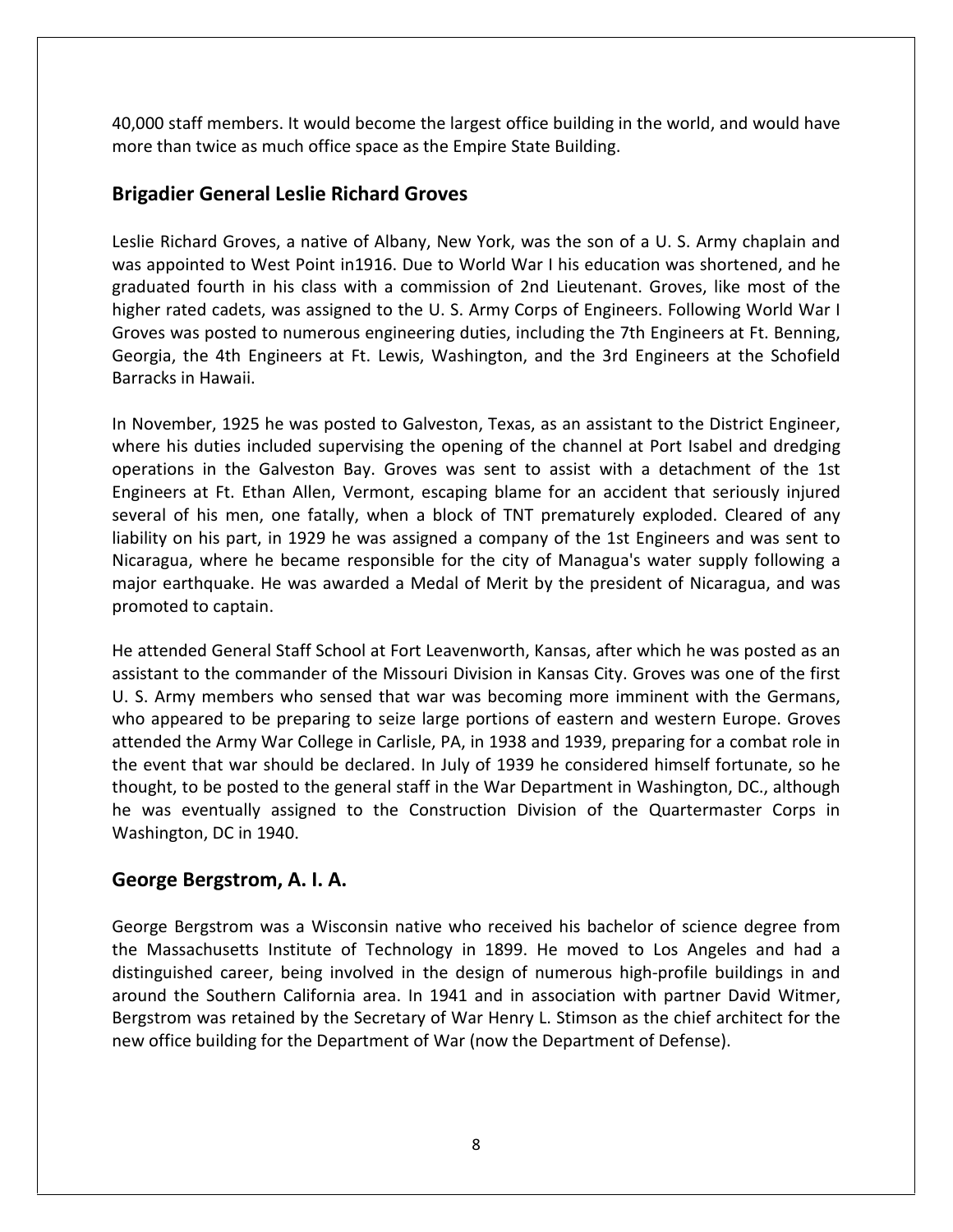to the new office being built, headquarters for the U. S. Department of War was located in tior to the new office being built, headquarters for the U.S. Department of War was located in<br>temporary structure that had been built during World War I. The War department, at that to the new office being built, headquarters for the U. S. Department of War was located in<br>Apporary structure that had been built during World War I. The War department, at that<br>a civilian agency that had been created to a the new office being built, headquarters for the U.S. Department of War was located in<br>prary structure that had been built during World War I. The War department, at that<br>ivilian agency that had been created to administer in the new office being built, headquarters for the U.S. Department of War was located in<br>ary structure that had been built during World War I. The War department, at that<br>ilian agency that had been created to administer t into the new office being built, headquarters for the U.S. Department of War was located in orary structure that had been built during World War I. The War department, at that civilian agency that had been created to admin Prior to the new office being built, headquarters for the U.S. Department of War was located in o the new office being built, headquarters for the U.S. Department of War was located in<br>porary structure that had been built during World War I. The War department, at that<br>civilian agency that had been created to adminis a temporary structure that had been built during World War I. The War department, at that time a civilian agency that had been created to administer the U.S. Army, was spread out over<br>several locations in Washington, DC, as well as in Maryland and Virginia. With World War II locations in Washington, DC, as well as in Maryland and Virginia. With World War II<br>g out in Europe, Stimson and many others anticipated that the U.S. would soon be<br>nto the conflict. With the threat of major war imminent, breaking out in Europe, Stimson and many others anticipated that the U.S. would soon be is in Europe, Stimson and many others anticipated that the U.S. would soon be the conflict. With the threat of major war imminent, congressional hearings took eneral Brehon Somervell was directed to develop a plan that wou drawn into the conflict. With the threat of major war imminent, congressional hearings took originally chosen was the Experimental Farm of the Department of Agriculture, several<br>originally chosen was the Experimental Farm of the U.S. Army's 40,000 staff members.<br>The Experiment officials were in agreement that the place and General Brehon Somervell was directed to develop a plan that would permanently house the U.S. Army's 40,000 staff members.

acres of which were roughly pentagonal in shape. Consequently, and that would permanently<br>acres of which were roughly different in same and the shape. The processing ware entirely different building should be constructed a Five-sided architectural concept that had only a few of General Somervell's requirements:<br>Five-sided architectural conceptions are provided at the some all encompassing Ware<br>partment building should be constructed across t Nearly all government officials were in agreement that the new, all-encompassin<br>Department building should be constructed across the Potomac River in Arlington, Virgin<br>site originally chosen was the Experimental Farm of th Department building should be constructed across the Potomac River in Arlington, Virginia. The site originally chosen was the Experimental Farm of the Department of Agriculture, several hundred acres of which were roughly second architectural concept that had only a few of General Somervell's requirements:<br>The building would be no more than four stories tall and would have no elevators.<br>A minimum amount of structural steel would be used to a five-sided architectural concept that had only a few of General Somervell's requirements:

1. The building would be no more than four stories tall and would have no elevators.  $\overline{\phantom{a}}$ construction  $\overline{\phantom{a}}$ 

2. A minimum amount of structural steel would be used to save for the war effort.

possibility that the new building could be no more than four stories tall and would have no elevators.<br>
minimum amount of structural steel would be used to save for the war effort.<br>
cond potential site, the obsolete Hoover ilding would be no more than four stories tall and would have no elevators.<br>
num amount of structural steel would be used to save for the war effort.<br>
potential site, the obsolete Hoover Airfield, was chosen by President R that would be avoided by <sup>a</sup> change in architectural design. Bergstrom completed minimum amount of structural steel would be used to save for the war effort.<br>
cond potential site, the obsolete Hoover Airfield, was chosen by President Roosevelt due to<br>
possibility that the new building could obstruct th modification that the new building, five-sided and nearly one mile around, would now assibility that the new building could obstruct the view of Washington, DC from Arlington al Cemetery, but Roosevelt chose to maintain th A second potential site, the obsolete Hoover Airfield, was chosen by President Roosevelt due to<br>the possibility that the new building could obstruct the view of Washington, DC from Arlington<br>National Cemetery, but Roosevel the possibility that the new building could obstruct the view of Washington, DC from Arlington Satis is the new building could obstruct the view of Washington, DC from Arlington<br>al Cemetery, but Roosevelt chose to maintain the pentagon concept because of time<br>ints that would be avoided by a change in architectural d National Cemetery, but Roosevelt chose to maintain the pentagon concept because of time Cemetery, but Roosevelt chose to maintain the pentagon concept because of time<br>s that would be avoided by a change in architectural design. Bergstrom completed<br>ectural design with the requirements by General Somervell in o constraints that<br>the architectura<br>minor modificat<br>have five stories<br>needs. Congress<br>President Roose<br>\$63 million. External design with the requirements by dification that the new building, five-side<br>
ories instead of four to accommodate the<br>
gress authorized funding for the new Wa<br>
oosevelt signed off on the estimated contractions<br> **G** needs. Congress authorized funding for the new War Department building in late July 1941, and Is. Congress authorized funding for the new War Department building in late July 1941, and<br>dent Roosevelt signed off on the estimated cost of \$35 million, but which grew to nearly<br>million.<br>**adier General Hugh John Casey**<br>d President Roosevelt signed off on the estimated cost of \$35 million, but which grew to nearly ent Roosevelt signed off on the estimated cost of \$35 million, but which grew to nearly<br>Ilion.<br>**John Ceneral Hugh John Casey**<br>John Casey, an aide to General Somervell in the army's Construction Division. Casey, a<br>John Case \$63 million.

#### **Brigadier General Hugh John Casey** including

Philippine government on a large hydroelectric project, which was approved by the Philippine llion.<br>**Softer General Hugh John Casey**<br>Sign and engineering for the new War Department building was the responsibility of<br>John Casey, an aide to General Somervell in the army's Construction Division. Casey, a<br>of Brooklyn, **and engineering for the new War Department building was the responsibility of** the Casey, an aide to General Somervell in the army's Construction Division. Casey, a Brooklyn, had begun his engineering career at Brooklyn P **Example 15 Example 19 Served in Many Figadier General Hugh John Casey**<br>
Fajor John Casey, an aide to General Somervell in the army's Construction Division. Casey, a<br>
tive of Brooklyn, had begun his engineering career at B in and engineering for the new War Department building was the responsibility of<br>in Casey, an aide to General Somervell in the army's Construction Division. Casey, a<br>Brooklyn, had begun his engineering career at Brooklyn P .<br>The des gn and engineering for the new War Department building was the responsibility of<br>hh Casey, an aide to General Somervell in the army's Construction Division. Casey, a<br>f Brooklyn, had begun his engineering career at Brooklyn Major John Casey, an aide to General Somervell in the army's Construction Division. Casey, a The Casey, an aide to General Somervell in the army's Construction Division. Casey, a<br>Brooklyn, had begun his engineering career at Brooklyn Polytechnic Institute before<br>n appointment to the U.S. Military Academy at West P native of Brooklyn, had begun his engineering career at Brooklyn Polytechnic Institute before There in the Philippines he first met Lieutenant Colonel Dwight D. Eisenhower, who<br>are in the Philippines as a leading advisor and consultant for overseas activities,<br>in Germany where he received civil and mechanical engin receiving an appointment to the U.S. Military Academy at West Point. Leading up to World War Experience, the stages were stated in<br>iving an appointment to the U.S.M<br>is served in many functions as a liding in Germany where he receivices<br>were specifically requested by p<br>ppine government on a large hydre<br>ials. There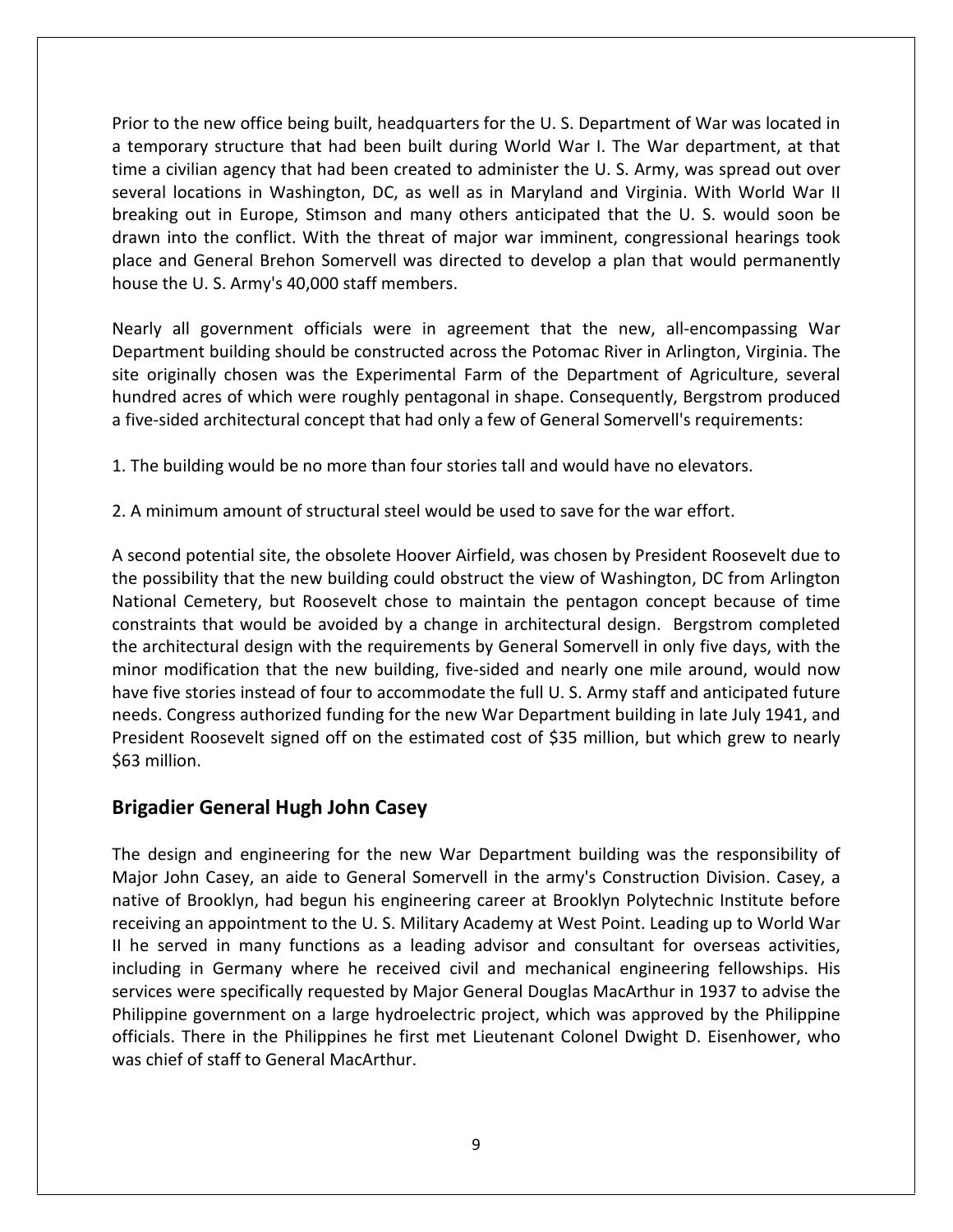being called back to Washington, DC in <sup>1940</sup> under General Somervell, he was in redesigning the large camps and barracks projects, enlarging the barracks to an and barracks projects, enlarging the barracks to an After being called back to Washington, DC in 1940 under General Somervell, he was<br>instrumental in redesigning the large camps and barracks projects, enlarging the barracks to an<br>optimum size and adding new features to impr being called back to Washington, DC in 1940 under General Somervell, he was<br>tental in redesigning the large camps and barracks projects, enlarging the barracks to an<br>m size and adding new features to improve the safety and er being called back to Washington, DC in 1940 under General S<br>trumental in redesigning the large camps and barracks projects, enlarging<br>timum size and adding new features to improve the safety and comfort o<br>ring the const  $\overline{\mathbf{A}}$ being called back to Washington, DC in 1940 under General Somervell, he was<br>mental in redesigning the large camps and barracks projects, enlarging the barracks to an<br>um size and adding new features to improve the safety an instrumental in redesigning the large camps and barracks projects, enlarging the barracks to an edesigning the large camps and barracks projects, enlarging the barracks to an<br>adding new features to improve the safety and comfort of the enlisted mention of the Pentagon, he worked with Groves and Renshaw closely, abidi optimum size and adding new features to improve the safety and comfort of the enlisted men. the and adding new features to improve the safety and comfort of the enlisted men.<br>
Substruction of the Pentagon, he worked with Groves and Renshaw closely, abiding<br>
Domervell's requirements with only a few minor exception During the construction of the Pentagon, he worked with Groves and Renshaw closely, abiding by General Somervell's requirements with only a few minor exceptions.:

- inction of the Pentagon, he worked with Groves and Renshaw closely, abiding<br>vell's requirements with only a few minor exceptions.:<br>we in place that did not permit Americans of African descent to use the same<br>acilities as A Somervell's requirements with only a few minor exceptions.:<br>
and a law in place that did not permit Americans of African descent to use the same<br>
room facilities as Americans of Caucasian lineage. Note: This law was not re Signs 1. DC had a law in place that did not permit American<br>restroom facilities as Americans of Caucasian lines<br>until the late 1960's. In the meantime try to imag<br>thousands of school kids who had come to tour W<br>the Midwest restroom facilities as Americans of Caucasian lineage. Note: This law was not repealed until the late 1960's. In the meantime try to imagine if you were one of hundreds of thousands of school kids who had come to tour Wash restroom facilities as Americans of Caucasian lineage. Note: This law was not repealed until the late 1960's. In the meantime try to imagine if you were one of hundreds of until the late is<br>thousands of s<br>the Midwest c<br>only" signs eve<br>2. Owing in large<br>fifth level. The Midwest or even many of the southern states and saw "whites only" or "coloreds<br>only" signs everywhere in the Nation's Capitol.<br>2. Owing in large part to this discrimination, the Pentagon designers were forced to add a<br>
- only" signs everywhere in the Nation's Capitol.<br>
Owing in large part to this discrimination, the Pentagon designers were forced to add a<br>
fifth level.<br>
ain Renshaw was to be the Construction Manager, and was to report dire 2. Owing in large part to this discrimination, the Pentagon designers were forced to add a

Owing in large part to this discrimination, the Pentagon designers were forced to add a<br>fifth level.<br>The Renshaw was to be the Construction Manager, and was to report directly to Groves,<br>as again called upon to manage the ring in large part to this discrimination, the Pentagon designers were forced to add a<br>h level.<br>enshaw was to be the Construction Manager, and was to report directly to Groves,<br>gaain called upon to manage the project to it fifth level.<br>
in Renshaw was to be the Construction Manager, and was to report directly to Groves,<br>
was again called upon to manage the project to its successful conclusion. The three men<br>
in most of their time overcoming enshaw was to be the Construction Manager, and was to report directly to Groves, again called upon to manage the project to its successful conclusion. The three men st of their time overcoming material shortages, strikes, Captain Renshaw was to be the Construction Manager, and was to report directly to Groves, Captain Renshaw<br>who was again ca<br>spent most of th<br>priorities. By Apri<br>than one million<br>managed a stand<br>finished vet. most of their time overcoming material shortages, strikes, and many other wartime<br>ies. By April of 1942 the Pentagon began housing officers, and by the end of May, more<br>ne million square feet of space was available for the priorities. By April of 1942 the Pentagon began housing officers, and by the end of May, more<br>than one million square feet of space was available for the Army staff. Once again Groves had<br>managed a stand alone achievement than one million square feet of space was available for the Army staff. Once again Groves had Engineers

developed new millionstand of engineering activities that contents had managed a stand alone achievement extremely worthy of his country's gratitude, but he wasn't finished yet.<br>
Casey went on to a brilliant military caree managed a stand alone achievement extremely worthy of his country's gratitude, but he wasn't<br>finished yet.<br>Casey went on to a brilliant military career, again being assigned to General Douglas MacArthur<br>in the Pacific Thea the surrender of the Japanese, Casey had set his sights on becoming Chief of the Surrender. Casey was given command of engineering activities that controlled troop s, developed new military bases, and built new airfields, en to a brilliant military career, again being assigned to General Douglas MacArthur<br>ic Theater. Casey was given command of engineering activities that controlled troop<br>s, developed new military bases, and built new airfie Casey went on to a brilliant military career, again being assigned to General Douglas MacArthur t on to a brilliant military career, again being assigned to General Douglas MacArthur<br>fic Theater. Casey was given command of engineering activities that controlled troop<br>is, developed new military bases, and built new ai in the Pacific Theater. Casey was given command of engineering activities that controlled troop Pacific Theater. Casey was given command of engineering activities that controlled troop<br>nents, developed new military bases, and built new airfields, including Tinian Island.<br>s efforts resulted in him being named Chief En movements, developed new military bases, and built new airfields, including Tinian Island. is, developed new military bases, and built new airfields, including Tinian Island.<br>
orts resulted in him being named Chief Engineer, U. S. Armed Forces Pacific.<br>
The surrender of the Japanese, Casey had set his sights on Casey's efforts resulted in him being named Chief Engineer, U. S. Armed Forces Pacific. Following the surrender of the Japanese, Casey had set his sights on becoming Chief of Engineers when Lieutenant General Raymond Wheeler retired, but was passed over by President Harry S. Truman for a division engineer fro **Day** the surface of the Japanese, gineers when Lieutenant General Raym esident Harry S. Truman for a division ente. Casey retired as a Brigadier General merous distinguished service awards frountries.<br>**Day that Will Live** state. Casey retired as a Brigadier General after thirty-one years of service, having received r retired as a Brigadier General after thirty-one years of service, having received<br>distinguished service awards from the United States as well as several foreign<br>t **Will Live in Infamy**<br>sources had revealed in early Decem numerous distinguished service awards from the United States as well as several foreign Fries.<br> **y that Will Live in Infamy**<br> **y that Will Live in Infamy**<br>
gence sources had revealed in early December of 1941 that the Japanese were amassing a<br>
fleet of warships in the Pacific. This fact, however, did not seem countries.

#### A Day that support

the U.S. military, so the December 7th attack on Pearl Harbor was seemingly a complete itries.<br> **ay that Will Live in Infamy**<br>
Iigence sources had revealed in early December of 1941 that the Japanese were amassing a<br>
Perflect of warships in the Pacific. This fact, however, did not seem to raise any alarm amo **at Will Live in Infamy**<br>ce sources had revealed in early December of 1941 that the Japanese were amassing a<br>t of warships in the Pacific. This fact, however, did not seem to raise any alarm among<br>military, so the December **Will Live in Infamy**<br>
sources had revealed in early December of 1941 that the Japanese were amassing a<br>
warships in the Pacific. This fact, however, did not seem to raise any alarm among<br>
litary, so the December 7th attac Intelligence sources had revealed in early December of 1941 that the Japanese were amassing a<br>large fleet of warships in the Pacific. This fact, however, did not seem to raise any alarm among<br>the U. S. military, so the Dec ligence sources had revealed in early December of 1941 that the Japanese were amassing a<br>
fleet of warships in the Pacific. This fact, however, did not seem to raise any alarm among<br>
U. S. military, so the December 7th att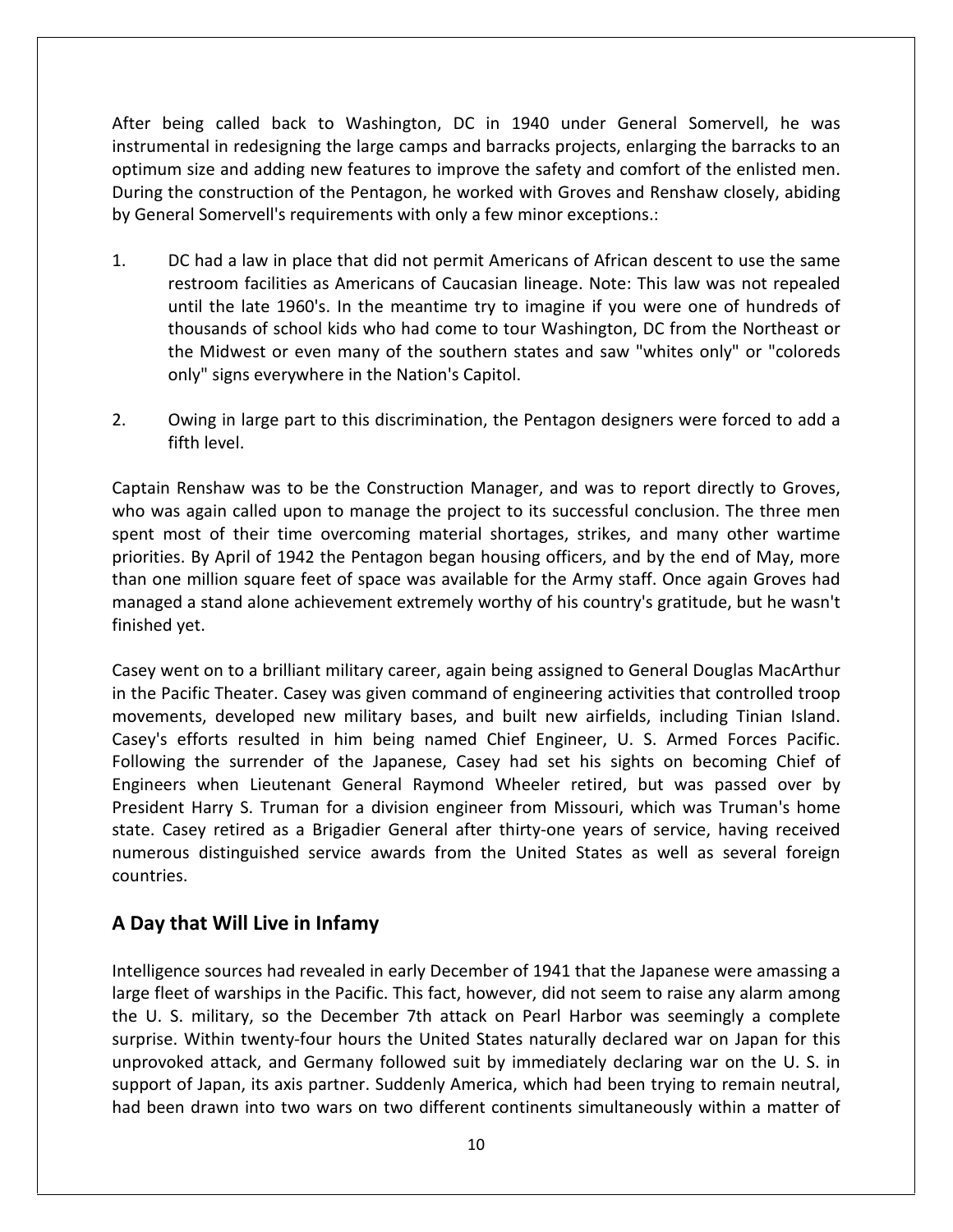hours. As <sup>a</sup> result the investigation into the energy uses of uranium became <sup>a</sup> crash our hours. As a result the investigation into the energy uses of uranium became a crash<br>on how to build what many in the military believed to be an imaginary atomic bomb <u>man and the Comman Comman Comman</u><br>twenty-four hours. As a resul<br>program on how to build wh<br>before the Germans did. ty-four hours. As a result the investigation into the energy uses of uranium became a crash<br>ram on how to build what many in the military believed to be an imaginary atomic bomb<br>re the Germans did.<br>than two weeks after war enty-four hours. As a result the investigation into the energy uses of uranium became a crash<br>gram on how to build what many in the military believed to be an imaginary atomic bomb<br>ore the Germans did.<br>s than two weeks aft .<br>http:/ nty-four hours. As a result the investigation into the energy uses of uranium became a crash<br>ram on how to build what many in the military believed to be an imaginary atomic bomb<br>re the Germans did.<br>than two weeks after wa program on how to build what many in the military believed to be an imaginary atomic bomb before the Germans did.

m on how to build what many in the military believed to be an imaginary atomic bomb<br>the Germans did.<br>an two weeks after war was declared, the Top Policy Committee that had been created<br>sident Roosevelt to pursue the resear the Germans did.<br>
an two weeks after war was declared, the Top Policy Committee that had been created<br>
sident Roosevelt to pursue the research and development of an atomic bomb held its<br>
eeting. Present at that meeting wer n two weeks after war was declared, the Top Policy Committee that had been created<br>dent Roosevelt to pursue the research and development of an atomic bomb held its<br>eting. Present at that meeting were Vice President Henry A Less than two weeks after war was declared, the Top Policy Committee that had been created than two weeks after war was declared, the Top Policy Committee that had been created<br>
President Roosevelt to pursue the research and development of an atomic bomb held its<br>
meeting. Present at that meeting were Vice Presi by President Roosevelt to pursue the research and development of an atomic bomb held its resident Roosevelt to pursue the research and development of an atomic bomb held its<br>meeting. Present at that meeting were Vice President Henry A. Wallace, Secretary of War<br>y L. Stimson, Vannevar Bush, Chairman of the Nati first meeting. Present at that meeting were Vice President Henry A. Wallace, Secretary of War ing. Present at that meeting were Vice President Henry A. Wallace, Secretary of War<br>Stimson, Vannevar Bush, Chairman of the National Defense Research Committee<br>Conant, and General George C. Marshall, Chief of Staff of the Henry L. Stimson, Vannevar Bush, Chairman of the National Defense Research Committee on, Vannevar Bush, Chairman of the National Defense Research Committee<br>
ht, and General George C. Marshall, Chief of Staff of the U. S. Army. Although<br>
I name and reputation were discussed at that meeting, Bush remained as James B. Conant, and General George C. Marshall, Chief of Staff of the U. S. Army. Although B. Conant, and General George C. Marshall, Chief of Staff of the U. S. Army. Although<br>I Groves' name and reputation were discussed at that meeting, Bush remained as one of<br>ople who was opposed to Groves simply because he w Colonel Groves' name and reputation were discussed at that meeting, Bush remained as one of onel Groves' name and reputation were discussed at that meeting, Bush remained as one of<br>
experience who was opposed to Groves simply because he was only a colonel. Dr. Bush, who<br>
s head of the president's task force to in the people who was opposed to Groves simply because he was only a colonel. Dr. Bush, who prople who was opposed to Groves simply because he was only a colonel. Dr. Bush, who ead of the president's task force to investigate the possibilities of nuclear fission and m enrichment had been named by Roosevelt as Dir was head of the president's task force to investigate the possibilities of nuclear fission and the people who was opposed to Groves simply be<br>was head of the president's task force to investi<br>uranium enrichment had been named by Roose<br>Development. Although Bush had felt all along t<br>should be a civilian project, he w Figures Halle and Tepatation Were also<br>sases at apple who was opposed to Groves simply because<br>ad of the president's task force to investigate<br>in enrichment had been named by Roosevelt a<br>been a civilian project, he was sat should be a civilian project, he was satisfied to some extent that the project was assigned to the *FREREFREER Solid its Construction Division Was unchained, Bush felt*<br>Allemay obstacles that it wou<br>**Proiect Begins** through the many obstacles that it would face.

### B.

### **Manhattan Project Begins**

the many obstacles that it would face.<br>**The United States Plan**<br>had been assigned to Manhattan district engineer Colonel James C. Marshall by Major **The United States Plan<br>Itan Project Begins<br>In the Manhattan district engineer Colonel James C. Marshall by Major<br>Eugene Revbold on 16 August 1942. Its headquarters were located on the 18th floor at B. The United States Plan**<br>Manhattan Project Begins<br>Groves had been assigned to Manhattan district engineer Colonel James C. Marshall by Major<br>General Eugene Reybold on 16 August 1942. Its headquarters were located on the **hattan Project Begins**<br>es had been assigned to Manhattan district engineer Colonel James C. Marshall by Major<br>ral Eugene Reybold on 16 August 1942. Its headquarters were located on the 18th floor at<br>Broadway. Unlike other **attan Project Begins**<br>
I had been assigned to Manhattan district engineer Colonel James C. Marshall by Major<br>
Il Eugene Reybold on 16 August 1942. Its headquarters were located on the 18th floor at<br>
Dadway. Unlike other h ad been assigned to Manhattan district engineer Colonel James C. Marshall by Major<br>ugene Reybold on 16 August 1942. Its headquarters were located on the 18th floor at<br>dway. Unlike other headquarters, however, this one had Groves had been assigned to Manhattan district engineer Colonel James C. Marshall by Major res had been assigned to Manhattan district engineer Colonel James C. Marshall by Major<br>eral Eugene Reybold on 16 August 1942. Its headquarters were located on the 18th floor at<br>Broadway. Unlike other headquarters, however General Eugene Reybold on 16 August 1942. Its headquarters were located on the 18th floor at<br>270 Broadway. Unlike other headquarters, however, this one had no geographic boundaries,<br>only an ultimate goal. Thus the term Man 270 Broadway. Unlike other headquarters, however, this one had no geographic boundaries, way. Unlike other headquarters, however, this one had no geographic boundaries, mate goal. Thus the term Manhattan Project became the code name by the United he most secretive project in its history. In September of 1942 G only an ultimate goal. Thus the term Manhattan Project became the code name by the United In ultimate goal. Thus the term Manhattan Project became the code name by the United<br>for the most secretive project in its history. In September of 1942 Groves' promotion to<br>ler General came through and he assumed his new States for the most secretive project in its history. In September of 1942 Groves' promotion to Brigadier General came through and he assumed his new command immediately. Groves, who had been seeking a military assignment Brigadier General came through and he assumed his new command immediately. Groves, who of others Groves was always able to quickly evaluate situations and make good others Groves was always able to quickly evaluate situation and for being a doer and a driver, he was considered by some of his many of his subo had been seeking a military assignment in either the European or Pacific Theaters, realized that he was not a unanimous choice to head the atomic bomb project. Despite his well deserved<br>reputation for organization and for being a doer and a driver, he was considered by some of his on for organization and for being a doer and a driver, he was considered by some of his<br>nd many of his subordinates in the United States military to be too abrasive and<br>at times. However, one of his main qualities was his peers and many of his subordinates in the United States military to be too abrasive and many of his subordinates in the United States military to be too abrasive and<br>t times. However, one of his main qualities was his perception in recognizing the<br>i of others Groves was always able to quickly evaluate situati sarcastic at times. However, one of his main qualities was his perception in recognizing the and times. However, one of his main qualities was his perception in recognizing the<br>es of others Groves was always able to quickly evaluate situations and make good<br>what many in the military perceived to be some of Groves' capabilities of others Groves was always able to quickly evaluate situations and make good decisions Wilhelm

:=<br>. of others Groves was always able to quickly evaluate situations and make good<br>hat many in the military perceived to be some of Groves' character flaws, General<br>had witnessed firsthand the abilities of Groves while he was s sions<br>bite what many in the military perceived to be some of Groves' character flaws, General<br>ervell had witnessed firsthand the abilities of Groves while he was still a colonel, to<br>nize and manage projects such as the mil What many in the military perceived to be some of Groves' character flaws, General<br>
I had witnessed firsthand the abilities of Groves while he was still a colonel, to<br>
and manage projects such as the military bases and the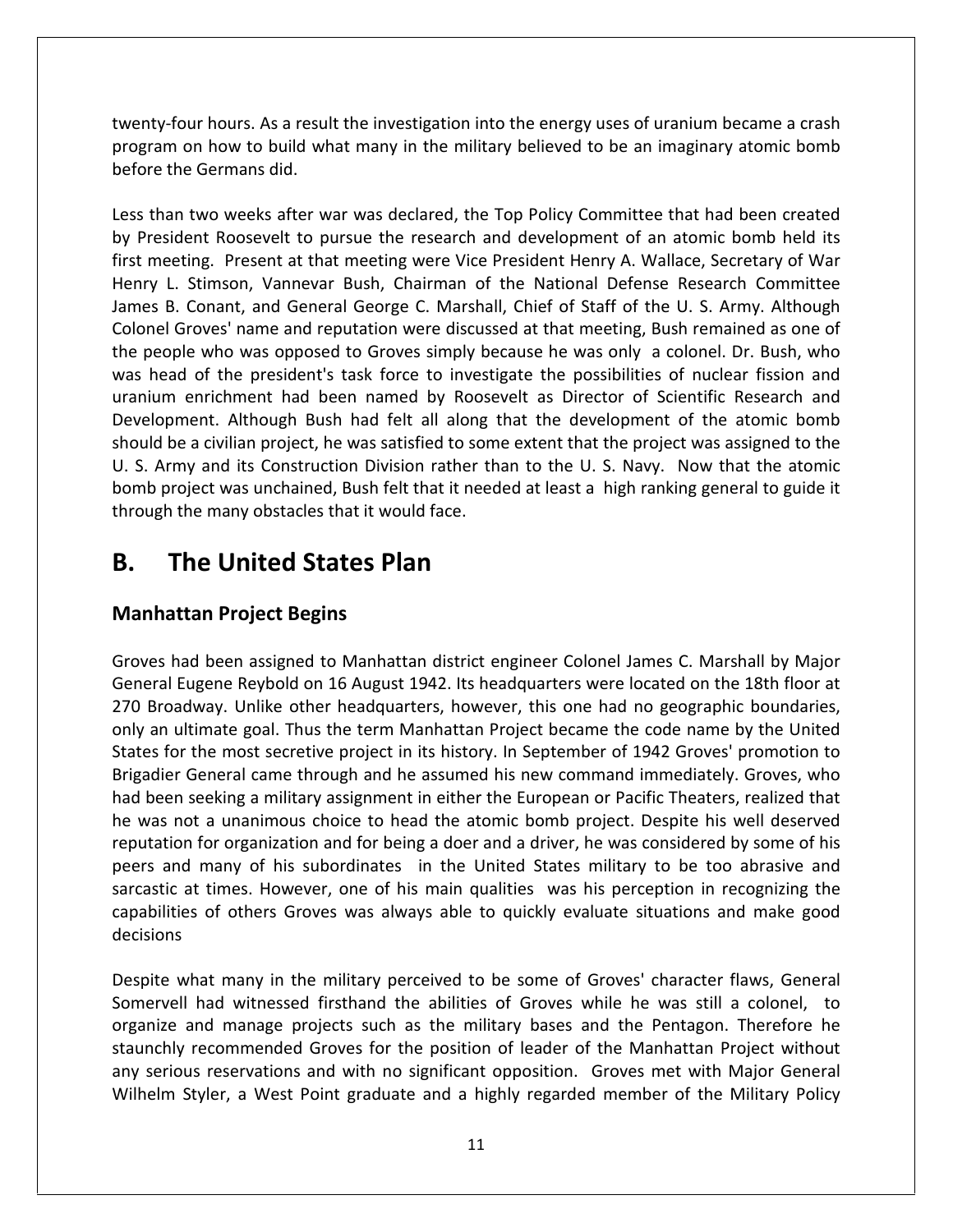in the summer of 1942. At that meeting Styler requested that Groves continue as man for the summer of 1942. At that meeting Styler requested that Groves continue as<br>man for the construction of the Pentagon until his promotion to Brigadier General was and also to avoid any suspice and also to avoid any suspice of the summer of 1942. At that meeting Styler requested that Groves continue as<br>and also to avoid any suspicion that Groves might be involved in what had become a Committee, in the sum<br>point man for the con<br>confirmed, and also to<br>top secret project. mittee, in the summer of 1942. At that meeting Styler requested that Groves continue as<br>t man for the construction of the Pentagon until his promotion to Brigadier General was<br>irmed, and also to avoid any suspicion that Gr Committe e, in the summer of 1942. At that meeting Styler requested that Groves continue as<br>for the construction of the Pentagon until his promotion to Brigadier General was<br>, and also to avoid any suspicion that Groves might be in point man for the construction of the Pentagon until his promotion to Brigadier General was In for the construction of the Pentagon until his promotion to Brigadier General was<br>d, and also to avoid any suspicion that Groves might be involved in what had become a<br>it project.<br>after his command began, Groves and Gen confirmed, and also to avoid any suspicion that Groves might be involved in what had become a top secret project. the

securing approval from the U. S. Government to create eminent domain of any securing approval from the U. S. Government to create eminent domain of any securing approval from the U. S. Government to create eminent domain et project.<br>
after his command began, Groves and General Marshall took a train to Tennessee and<br>
ed property (more than 50,000 acres) that had been selected for a major plant site to<br>
enriched uranium (U-235). Groves took The day after his command began, Groves and General Marshall took a train to Tennessee and inspected property (more than 50,000 acres) that had been selected for a major plant site to produce enriched uranium (U-235). Grov ed property (more than 50,000 acres) that had been selected for a major plant site to<br>
e enriched uranium (U-235). Groves took the necessary steps to purchase the property,<br>
g securing approval from the U. S. Government to produce enriched uranium (U-235). Groves took the necessary steps to purchase the property, produce enriched uranium (U-235). Groves took the necessary steps to purchase the property,<br>including securing approval from the U. S. Government to create eminent domain of any<br>private property in and around the designate population of the settlement was initially about 3,000 when the project began, and the site<br>property of the Manhattan Project's first production facility.<br>Socially about 3,000 when the project began, and the site<br>property private property in and around the designated area, and the land (called Oak Ridge) became housed

private property in and around the designated area, and the land (called Oak Ridge) became<br>the property of the Manhattan Project's first production facility.<br>Groves liked the Oak Ridge terrain because it was a long valley workers that by the end of the war numbered more than fifty thousand were<br>workers that by tempty (compliments of the TVA), and was accessible by rail and highway.<br>Ion of the settlement was initially about 3,000 when the pr iked the Oak Ridge terrain because it was a long valley bounded by several ridges, had<br>and electricity supply (compliments of the TVA), and was accessible by rail and highway.<br>ulation of the settlement was initially about Groves liked the Oak Ridge terrain because it was a long valley bounded by several ridges, had Red the Oak Ridge terrain because it was a long valley bounded by several ridges, had<br>d electricity supply (compliments of the TVA), and was accessible by rail and highway.<br>lation of the settlement was initially about 3,00 water and electricity supply (compliments of the TVA), and was accessible by rail and highway. and electricity supply (compliments of the TVA), and was accessible by rail and highway.<br>
opulation of the settlement was initially about 3,000 when the project began, and the site<br>
officially named the Clinton Engineer Wo The population of the settlement was initially about 3,000 when the project began, and the site was officially named the Clinton Engineer Works until four years after the war ended.<br>Production workers that by the end of the war numbered more than fifty thousand were tion workers that by the end of the war numbered more than fifty thousand were<br>d in Oak Ridge Township homes made up mostly of quick pour concrete. Nearly fifteen<br>ed American workers who were of African descent were segreg housed in Oak Ridge Township homes made up mostly of quick pour concrete. Nearly fifteen d in Oak Ridge Township homes made up mostly of quick pour concrete. Nearly fifteen<br>ed American workers who were of African descent were segregated into hutments and<br>low cost housing accommodations at the request of Southe hundred American workers who were of African descent were segregated into hutments and merican workers who were of African descent were segregated into hutments and<br>ost housing accommodations at the request of Southern Democrats in Congress who<br>n understand the purpose of Oak Ridge.<br>ite was selected, Lt. Col other low cost housing accommodations at the request of Southern Democrats in Congress who did not even understand the purpose of Oak Ridge. improper

of the U. S. Army to provide moving assistance to the more than one thousand<br>of the U. S. Army to provide moving assistance to the more than one thousand<br>of the U. S. Army to provide moving assistance to the more than one en understand the purpose of Oak Ridge.<br>
site was selected, Lt. Colonel Kenneth Nichols was placed in charge of securing the<br>
and all the necessary surrounding property. The land that could not be directly<br>
immediately was site was selected, Lt. Colonel Kenneth Nichols was placed in charge of securing the<br>and all the necessary surrounding property. The land that could not be directly<br>immediately was condemned. The short time (2 to 6 weeks) e Once the site was selected, Lt. Colonel Kenneth Nichols was placed in charge of securing the extistive was selected, Lt. Colonel Kenneth Nichols was placed in charge of securing the<br>
exaint all the necessary surrounding property. The land that could not be directly<br>
dimmediately was condemned. The short time (2 to main site and all the necessary surrounding property. The land that could not be directly ite and all the necessary surrounding property. The land that could not be directly sed immediately was condemned. The short time (2 to 6 weeks) eviction notices and the y of the U. S. Army to provide moving assistance to purchased immediately was condemned. The short time (2 to 6 weeks) eviction notices and the inability of the U.S. Army to provide moving assistance to the more than one thousand residents in the area created particular hardships. Whenever a dispute would arise regarding improper compensation, Nichols would choose Inability of the U. S. Army to provide moving assistancesidents in the area created particular hardships. When<br>
improper compensation, Nichols would choose to settle<br>
disputes with the local governments regarding the use a s with the local governments regarding the use and maintenance of roads, bridges, and<br>supplies would be settled by Nichols in a similar manner so that construction on the<br>puld begin.<br>**S Meets with Scientists across the U.S** water supplies would be settled by Nichols in a similar manner so that construction on the the country. He settled by Nichols in a similar manner so that construction on the<br>buld begin.<br>**S Meets with Scientists across the U.S.**<br>a week after his trip to Tennessee, Groves began to meet with physicists and scientis plant could begin.

#### Groves Meets with Scientists across the U.S.

than one method for isotope separation to provide uranium enrichment. Urey and his group had developed a method using gaseous diffusion. Urey's method forced uranium hexafluoride d begin.<br>**Meets with Scientists across the U.S.**<br>Veek after his trip to Tennessee, Groves began to meet with physicists and scientists<br>Country. He first met with Harold Urey, a renowned professor of chemistry at<br>University **Execute Solution Scientists across the U.S.**<br>During the sek after his trip to Tennessee, Groves began to meet with physicists and scientists<br>country. He first met with Harold Urey, a renowned professor of chemistry at<br>Ini **res Meets with Scientists across the U.S.**<br>
In a week after his trip to Tennessee, Groves began to meet with physicists and scientists<br>
s the country. He first met with Harold Urey, a renowned professor of chemistry at<br>
I in a week after his trip to Tennessee, Groves began to meet with physicists and scientists<br>ss the country. He first met with Harold Urey, a renowned professor of chemistry at<br>mbia University and winner of the Nobel Prize f Within a week after his trip to Tennessee, Groves began to meet with physicists and scientists Within a week after his trip to Tennessee, Groves began to meet with physicists and scientists<br>across the country. He first met with Harold Urey, a renowned professor of chemistry at<br>Columbia University and winner of the N ss the country. He first met with Harold Urey, a renowned professor of chemistry at<br>mbia University and winner of the Nobel Prize for his research with heavy water and<br>erium. During this meeting Groves learned, probably fo across the country. He first met with Harold Urey, a renowned professor of chemistry at Columbia University and winner of the Nobel Prize for his research with heavy water and lumbia University and winner of the Nobel Prize for his research with heavy water and<br>uterium. During this meeting Groves learned, probably for the first time, that there was more<br>an one method for isotope separation to pr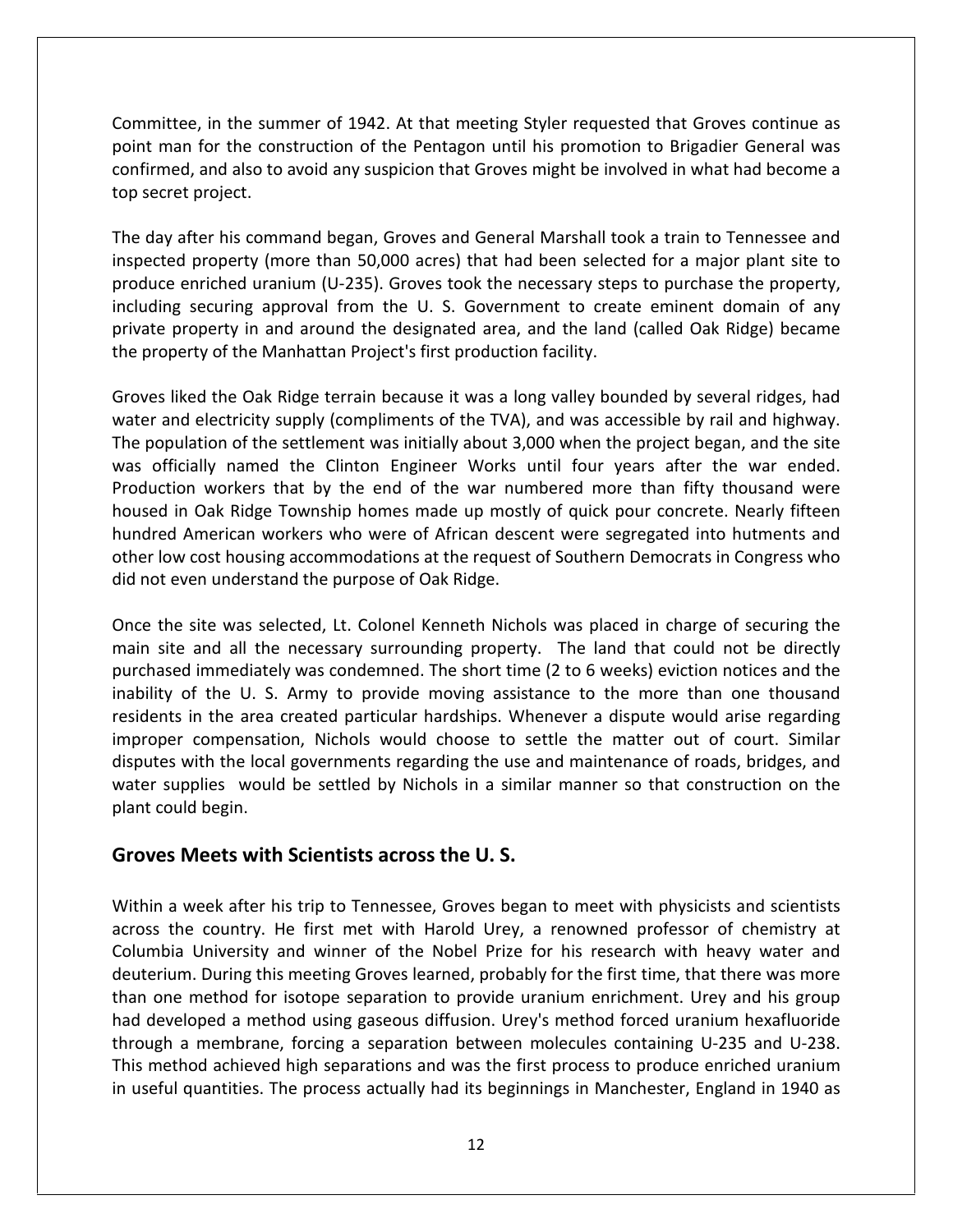$\blacksquare$ <br>
start of the British bomb-making effort, but the research work was later transferred to the U.S. part of the British bomb-making effort,<br>as a part of the Manhattan Project. Followed that up by taking a train to Chicago and meeting with Arthur Compton, and that up by taking a train to Chicago and meeting with Arthur Compton, and inder British bomb-making effort, but the research work was later transferred to the U.S.<br>of the Manhattan Project.<br>pllowed that up by taking a train to Chicago and meeting with Arthur Compton, a<br>and winner of the Nobel Pr part of the British bomb-making effort, but the research work was later transferred to the U.S. as a part of the Manhattan Project. charge

of the British bomb-making effort, but the research work was later transferred to the U.S.<br>Dart of the Manhattan Project.<br>The rest followed that up by taking a train to Chicago and meeting with Arthur Compton, a<br>cist and w British bomb-making effort, but the research work was later transferred to the U.S.<br>the Manhattan Project.<br>wwed that up by taking a train to Chicago and meeting with Arthur Compton, a<br>d winner of the Nobel Prize in 1927 fo the Manhattan Project.<br>
bwed that up by taking a train to Chicago and meeting with Arthur Compton, a<br>
d winner of the Nobel Prize in 1927 for his research in electromagnetic theory. He<br>
ther of the president's NDRC, and ha Groves followed that up by taking a train to Chicago and meeting with Arthur Compton, a<br>physicist and winner of the Nobel Prize in 1927 for his research in electromagnetic theory. He<br>was a member of the president's NDRC, a is followed that up by taking a train to Chicago and meeting with Arthur Compton, a<br>ist and winner of the Nobel Prize in 1927 for his research in electromagnetic theory. He<br>member of the president's NDRC, and had a clear v Groves followed that up by taking a train to Chicago and meeting with Arthur Compton, a physicist and winner of the Nobel Prize in 1927 for his research in electromagnetic theory. He physicist and winner of the Nobel Prize in 1927 for his re<br>was a member of the president's NDRC, and had a<br>propulsion for ships and nuclear weapons using U-23<br>plutonium. Becoming convinced that a plutonium bomb<br>charge of r for ships and nuclear weapons using U-235 or even the recently discovered<br>Becoming convinced that a plutonium bomb was feasible, Compton was placed in<br>search groups at Columbia, Princeton and the University of California a propulsion for ships and nuclear weapons using U-235 or even the recently discovered plutonium. Becoming convinced that a plutonium bomb was feasible, Compton was placed in Becoming convinced that a plutonium bomb was feasible, Compton was placed in<br>research groups at Columbia, Princeton and the University of California at Berkeley.<br>nary objective was to produce reactors to convert uranium to charge of research groups at Columbia, Princeton and the University of California at Berkeley. research groups at Columbia, Princeton and the University of California at Berkeley.<br>
hary objective was to produce reactors to convert uranium to plutonium or to<br>
separate the plutonium from the uranium.<br>
It his cross-cou Their primary objective was to produce reactors to convert uranium to plutonium or to chemically separate the plutonium from the uranium.

mary objective was to produce reactors to convert uranium to plutonium or to<br>v separate the plutonium from the uranium.<br>g his cross-country journey by train, he met with well-known physicist Dr. Ernest<br>at the University of chemically separate the plutonium from the uranium.<br>
Continuing his cross-country journey by train, he met with well-known physicist Dr. Ernest<br>
Lawrence at the University of California at Berkeley. Dr. Lawrence was the in Continuing his cross-country journey by train<br>Lawrence at the University of California at B<br>cyclotron and a recent Nobel Prize winner for l<br>invention and influence, a huge section of the (<br>produce isotope separation from c his cross-country journey by train, he m<br>at the University of California at Berkeley<br>and a recent Nobel Prize winner for his rese<br>and influence, a huge section of the Oak Rid<br>tope separation from cyclotrons (electrom<br>small in ention and influence, a huge section of the Oak Ridge Plant in Tennessee was constructed to<br>oduce isotope separation from cyclotrons (electromagnetic separation) which did produce U-<br>5, but in small and inefficient quantit produce isotope separation from cyclotrons (electromagnetic separation) which did produce Usotope separation from cyclotrons (electromagnetic separation) which did produce U-<br>
In small and inefficient quantities.<br>
Is **to Achieve Nuclear Weapons**<br>
of these situations General Groves was able to bring these highly 235, but in small and inefficient quantities.

#### **Methods to Achieve Nuclear Weapons**

out in small and inefficient quantities.<br> **nods to Achieve Nuclear Weapons**<br>
ch of these situations General Groves was able to bring these highly respected and<br>
red scientists on board the Manhattan Project. Groves was abl **to Achieve Nuclear Weapons**<br>these situations General Groves was able to bring these highly respected and<br>ientists on board the Manhattan Project. Groves was able to convince these men<br>te the skepticism of some, this imagi **to Achieve Nuclear Weapons**<br>f these situations General Groves was able to bring these highly respected and<br>cientists on board the Manhattan Project. Groves was able to convince these men<br>ite the skepticism of some, this i In each of these situations General Groves was able to bring these highly respected and talented scientists on board the Manhattan Project. Groves was able to convince these men ented scientists on board the Manhattan Project. Groves was able to convince these men<br>it, despite the skepticism of some, this imaginary bomb could be built and their individual<br>istance was needed for success. The primary that, despite the skepticism of some, this imaginary bomb could be built and their individual spite the skepticism of some, this imaginary bomb could be built and their individual<br>the was needed for success. The primary hypothesis that Groves garnered from his<br>s with these key scientists was that there was more tha assistance was needed for success. The primary hypothesis that Groves garnered from his ance was needed for success. The primary hypothesis that Groves garnered from his<br>ngs with these key scientists was that there was more than one method for the<br>ction of nuclear energy.<br>by the two atoms of an atom would col meetings with these key scientists was that there was more than one method for the production of nuclear energy. could

tings with these key scientists was that there was more than one method for the<br>uction of nuclear energy.<br>roves' mind a nuclear weapon would be an explosive device of some sort in which the<br>eus of an atom would collide wit there are any significant weapon would be an explosive device of some sort in which the<br>of an atom would collide with a particle (neutron, proton or electron) from another<br>t would produce a chain reaction. While he was tol bes' mind a nuclear weapon would be an explosive device of some sort in which the<br>s of an atom would collide with a particle (neutron, proton or electron) from another<br>hat would produce a chain reaction. While he was told In Groves' mind a nuclear weapon would be an explosive device of some sort in which the mind a nuclear weapon would be an explosive device of some sort in which the<br>the matom would collide with a particle (neutron, proton or electron) from another<br>ould produce a chain reaction. While he was told that at least nucleus of an atom would collide with a particle (neutron, proton or electron) from another atom that would produce a chain reaction. While he was told that at least one of the two atoms<br>had to be changed in the collision, there was no surety at the time for the best method to<br>perform this task, nor was there any **Ridge, Tennessee**<br> **Ridge, Tennessee**<br> **Ridge, Tennessee**<br> **Ridge, Tennessee**<br> **Ridge, Tennessee** could even be created. Nevertheless, Groves and his team of engineers, scientists and Facilities that were developed to manufacture nuclear materials were extensive and fare facilities that were developed to manufacture nuclear materials were extensive and fare facilities that were developed to manufacture contractors began their faith-filled pursuit of the bomb in earnest, with the primary objective inty began their faith-filled pursuit of the bomb in earnest, with the primary objective<br>develop this bomb before the Germans did.<br>**ge, Tennessee**<br>ties that were developed to manufacture nuclear materials were extensive an being to develop this bomb before the Germans did.

The facilities that were developed to manufacture nuclear materials were extensive and far **Oak Ridge, Tennessee**<br>The facilities that were developed to manufacture nuclear materials were extensive and far<br>reaching at a time when no one really knew what materials would actually be utilized, or even<br>how they would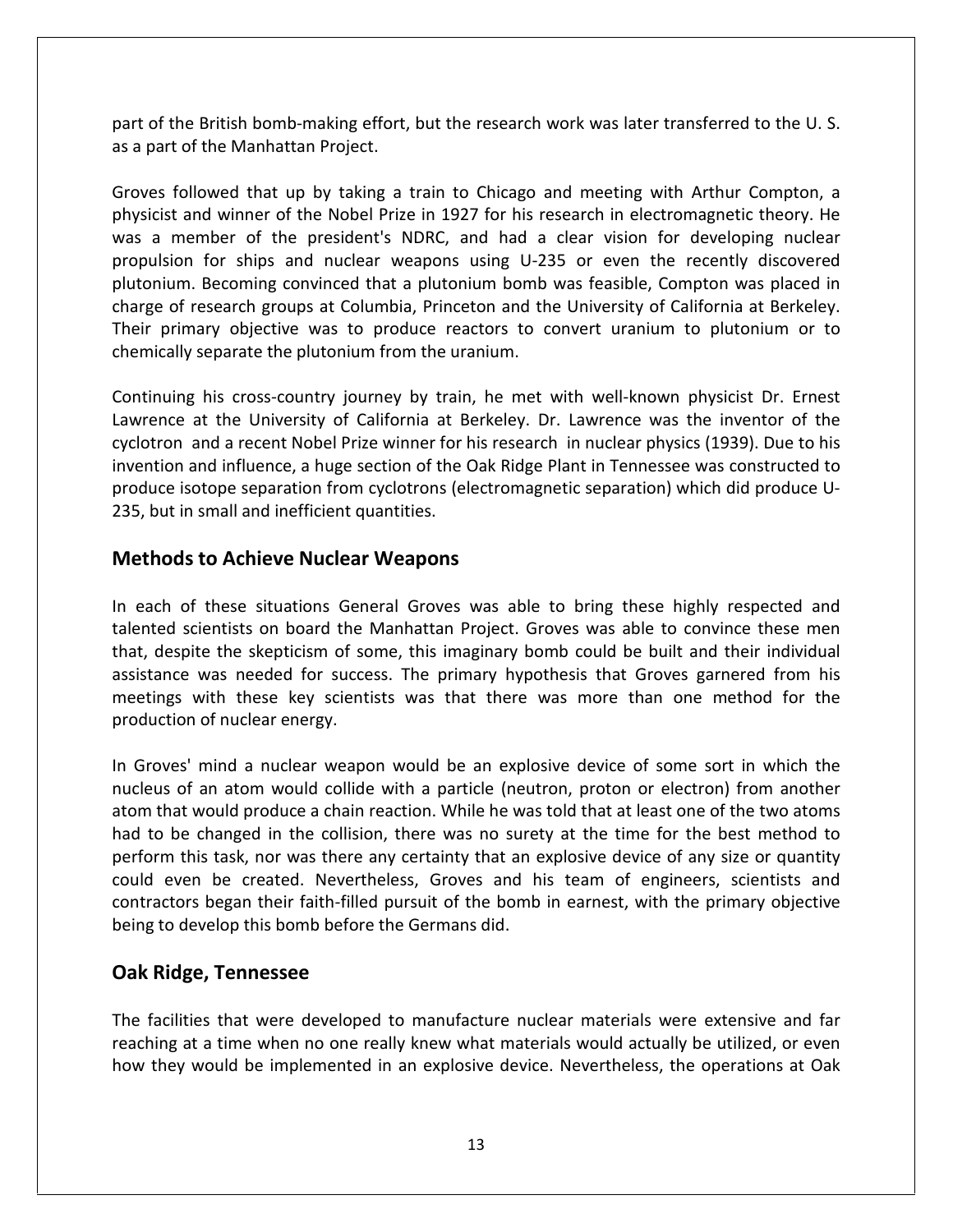began quickly, and many different programs were launched simultaneously in the hopes at least one of the match of the<br>Aidge began quickly, and many different programs were lau<br>**That at least one of them would prove to** be worthwhile. **EXECTS ADDE SERVE THE SERVE THE SERVE THE SERVE CORRECTS**<br> **X-10 Graphite** Plant In early February 1943 DuPont began design of the X-10 Graphite<br> **X-10 Graphite** Plant In early February 1943 DuPont began design of the X Ridge began quickly, and many different programs were launched simultaneously in the hopes<br>that at least one of them would prove to be worthwhile.<br>**a) X-10 Graphite Plant** In early February 1943 DuPont began design of the Ridge began quickly, and many different programs were launched simultaneously in the hopes that at least one of them would prove to be worthwhile. Compton,

e began quickly, and many different programs were launched simultaneously in the hopes<br>at least one of them would prove to be worthwhile.<br>10 Graphite Plant In early February 1943 DuPont began design of the X-10 Graphite<br>to quickly, and many different programs were launched simultaneously in the hopes<br>ne of them would prove to be worthwhile.<br>hite Plant In early February 1943 DuPont began design of the X-10 Graphite<br>irst continuous graphite re Shortages of critical materials caused several months of delays. Supervised by shortages of critical materials caused several months of delays. Supervised by shortages of critical materials caused several months of delays. **Examplite Plant** In early February 1943 DuPont began design of the X-10 Graphite<br>ne first continuous graphite reactor into which uranium fuel slugs could be inserted.<br>was meant to be the pilot plant for the Hanford Works, a) X-10 Graphite Plant In early February 1943 DuPont began design of the X-10 Graphite **4-10 Graphite Plant** In early February 1943 DuPont began design of the X-10 Graphite<br>ctor, the first continuous graphite reactor into which uranium fuel slugs could be inserted.<br>X-10 was meant to be the pilot plant for th Reactor, the first continuous graphite reactor into which uranium fuel slugs could be inserted. r, the first continuous graphite reactor into which uranium fuel slugs could be inserted.<br>10 was meant to be the pilot plant for the Hanford Works, which would also be the<br>sibility of DuPont, but numerous delays resulting The X-10 was meant to be the pilot plant for the Hanford Works, which would also be the (-10 was meant to be the pilot plant for the Hanford Works, which would also be the nsibility of DuPont, but numerous delays resulting from an inexperienced workforce and me shortages of critical materials caused several m responsibility of DuPont, but numerous<br>wartime shortages of critical material<br>Compton, Fermi, and Martin D. Whitake<br>the first 500 mg of plutonium was create<br>native who had graduated from Wake F<br>from NYU, became the first d buther pontify and Martin D. Whitaker, the reactor went critical on 04 November 1943, and<br>t 500 mg of plutonium was created by the end of the month. Whitaker, a North Carolina<br>who had graduated from Wake Forest, had a Mast Compton, Fermi, and Martin D. Whitaker, the reactor went critical on 04 November 1943, and the first 500 mg of plutonium was created by the end of the month. Whitaker, a North Carolina the first 500 mg of plutonium was created by the end of the month. Whitaker, a North Carolina<br>native who had graduated from Wake Forest, had a Master's from UNC and a Ph. D. in physics<br>from NYU, became the first director o plant continued to produce uranium slugs until January 1945, at which time it became<br>
plant continued to produce uranium slugs until January 1945, at which time it became<br>
plant continued to produce uranium slugs until Jan native who had graduated from Wake Forest, had a Master's from UNC and a Ph. D. in physics from NYU, became the first director of the Clinton Laboratories, which later became the Oak Ridge National Laboratories (ORNL). research<br>Freising

PU, became the first director of the Clinton Laboratories, which later became the Oak<br>Vational Laboratories (ORNL).<br>DuPont engineers decided to use bismuth-phosphate, the plant began to produce<br>ed uranium slugs, and the pe National Laboratories (ORNL).<br>
DuPont engineers decided to use bismuth-phosphate, the plant began to produce<br>
ated uranium slugs, and the percentage of plutonium recovered increased to 90 percent.<br>
lant continued to produc When DuPont engineers decided to use bismuth-phosphate, the plant began to produce irradiated uranium slugs, and the percentage of plutonium recovered increased to 90 percent. **Y-12 Electromagnetic Separation** Plant Electromagnetic isotope separation was a process of P142 **Electromagnetic Separation** Plant Electromagnetic isotope separation was a process **P142 P142 Electromagnetic Se** The plant continued to produce uranium slugs until January 1945, at which time it became plant continued to produce uranium slugs until January 1945, at which time it became<br>all only as a research facility. A radioisotope building, a steam plant, and miscellaneous<br>added to the facility by the end of 1946 in or useful only as a research facility. A radioisotope building, a steam plant, and miscellaneous particles according to mass. The process was more costly to operate and less efficient<br>particles according to mass. The process was more costly to provide the aboratory's peacetime<br>and educational missions. It is now the s were added to the facility by the end of 1946 in order to support the laboratory's peacetime research and educational missions. It is now the site of the Oak Ridge National Laboratory.

added to the facility by the end of 1946 in order to support the laboratory's peacetime<br>rch and educational missions. It is now the site of the Oak Ridge National Laboratory.<br>12 Electromagnetic Separation Plant Electromagn educational missions. It is now the site of the Oak Ridge National Laboratory.<br> **Commagnetic Separation Plant** Electromagnetic isotope separation was a process<br>
a developed at the University of California, using a cyclotro **Example 1943.** Within a month problems occurred with the primary in November 1943. Within a month problems occurred with the provement processes, but it was approved because of its being a proven technology. The ity for t b) Y-12 Electromagnetic Separation Plant Electromagnetic isotope separation was a process **agnetic Separation Plant** Electromagnetic isotope separation was a process<br>eveloped at the University of California, using a cyclotron to deflect charged<br>according to mass. The process was more costly to operate and less That had been developed at the University of California, using a cyclotron in uranium particles according to mass. The process was more costly to operate than the other processes, but it was approved because of its being a ther processes, but it was approved because of its being a proven technology. The lity for this process was assigned to Stone & Webster, and the plant was started on in November 1943. Within a month problems occurred with than the other processes, but it was approved because of its being a proven technology. The responsibility for this process was assigned to Stone & Webster, and the plant was started on maibility for this process was assigned to Stone & Webster, and the plant was started on<br>ule in November 1943. Within a month problems occurred with the primary<br>omagnetic coils, which were contaminated with rust, and Gener schedule in November 1943. Within a month problems occurred with the primary in November 1943. Within a month problems occurred with the primary<br>gnetic coils, which were contaminated with rust, and General Groves ordered a<br>vshutdown and cleaning of all magnet coils and process piping.<br>the cleaning electromagnetic coils, which were contaminated with rust, and General Groves ordered a temporary shutdown and cleaning of all magnet coils and process piping. processes

tromagnetic coils, which were contaminated with rust, and General Groves ordered a<br>nporary shutdown and cleaning of all magnet coils and process piping.<br>lowing the cleaning of the entire system Tennessee Eastman and their Intertal and of all magnet coils and process piping.<br>Later of the cleaning of the entire system Tennessee Eastman and their female workforce<br>The other and the plant in place of the many scientists and their students who ha the cleaning of the entire system Tennessee Eastman and their female workforce<br>I to operate the plant in place of the many scientists and their students who had been<br>it, and the plant efficiency improved considerably. They Following the cleaning of the entire system Tennessee Eastman and their female workforce were hired to operate the plant in place of the many scientists and their students who had been operating it, and the plant efficiency improved considerably. They were able to raise production to 10 percent of the U-235 fe **Example 1946 Considers and the plant efficiency improved considerably. They were able to raise production 10 percent of the U-235 feed by January 1945, and provided the first shipment to the Los amos Laboratory. However** to 10 percent of the U-235 feed by January 1945, and provided the first shipment to the Los percent of the U-235 feed by January 1945, and provided the first shipment to the Los<br>os Laboratory. However, once the other systems came on line, Groves ordered all primary<br>sses and all but one secondary process to be shu Alamos Laboratory. However, once the other systems came on line, Groves ordered all primary aboratory. However, once the other systems came on line, Groves ordered all primary<br>
i and all but one secondary process to be shut down in December 1946. The plant is<br>
for nuclear weapons processing and materials storage. processes and all but one secondary process to be shut down in December 1946. The plant is

most promising, but it was also the most challenging. The use of uranium hexafluoride gases to processes and all but one secondary process to be shut down in December 1946. The plant is<br>still used for nuclear weapons processing and materials storage.<br> **c) K-25 Gaseous Diffusion Plant** The gaseous diffusion method of **and is used for nuclear weapons processing and materials storage.**<br> **c) K-25 Gaseous Diffusion Plant** The gaseous diffusion method of isotope separation was the most promising, but it was also the most challenging. The us **25 Gaseous Diffusion Plant** The gaseous diffusion method of isotope separation was the t promising, but it was also the most challenging. The use of uranium hexafluoride gases to prate U-235 from U-238 in a semi-continuo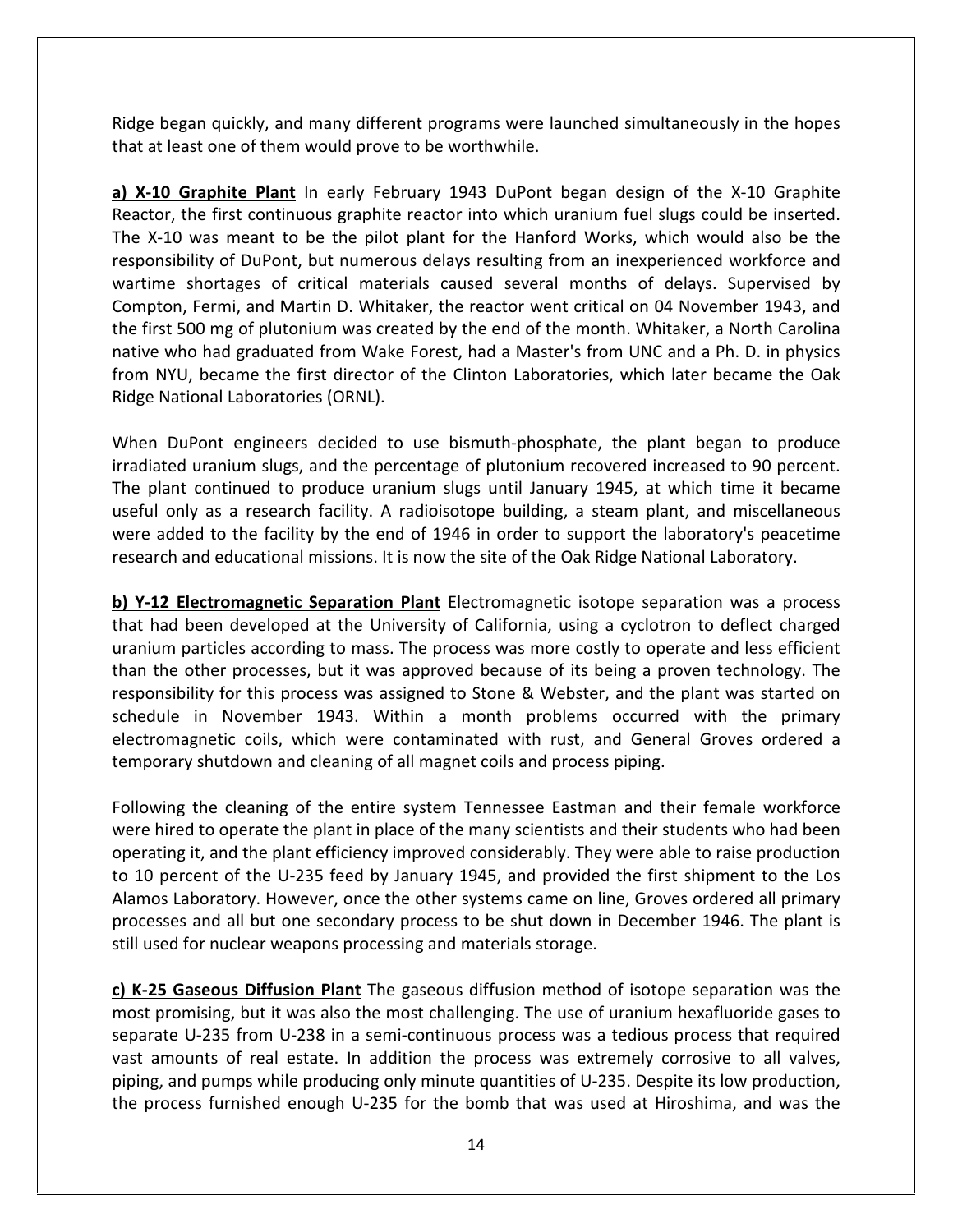process for uranium enrichment during the Cold War with the Soviet Union. The plant primary process for uranium enrichment during the Cold War with the unital system of the system of the system o<br>was ultimately dismantled, and all debris was removed by 2014. mary process for uranium enrichment during the Cold War with the Soviet Union. The plant<br>
s ultimately dismantled, and all debris was removed by 2014.<br>
S-50 Liquid Thermal Diffusion Plant This method of uranium enrichment For the Soviet Union. The plant<br>ately dismantled, and all debris was removed by 2014.<br>**quid Thermal Diffusion Plant** This method of uranium enrichment was not originally<br>for the Oak Ridge facility. However, the process had primary process for uranium enrichment during the Cold War with the Soviet Union. The plant was ultimately dismantled, and all debris was removed by 2014. utilities

ess for uranium enrichment during the Cold War with the Soviet Union. The plant<br>Iy dismantled, and all debris was removed by 2014.<br> **d Thermal Diffusion Plant** This method of uranium enrichment was not originally<br>
the Oak process for uranium enrichment during the Cold War with the Soviet Union. The plant<br>
in ately dismantled, and all debris was removed by 2014.<br> **In 1944 General Diffusion Plant** This method of uranium enrichment was not ori Iltimately dismantled, and all debris was removed by 2014.<br> **SO Liquid Thermal Diffusion Plant** This method of uranium enrichment was not originally<br>
led for the Oak Ridge facility. However, the process had been developed Liquid Thermal Diffusion Plant This method of uranium enrichment was not originally<br>for the Oak Ridge facility. However, the process had been developed at the<br>phia Navy Yard by Philip Abelson, a University of California ph **d) S-50 Liquid Thermal Diffusion Plant** This method of uranium enrichment was not originally planned for the Oak Ridge facility. However, the process had been developed at the Philadelphia Navy Yard by Philip Abelson, a U planned for the Oak Ridge facility. However, the process had been developed at the Philadelphia Navy Yard by Philip Abelson, a University of California physicist, and showed great promise. In June 1944 General Groves contr Philadelphia Navy Yard by Philip Abelson, a Unive<br>promise. In June 1944 General Groves contracted<br>S-50 Plant close to the K-25 Plant in order to ta<br>utilities that were being furnished to the S-50 P<br>operation by September o S-50 Plant close to the K-25 Plant in order to take advantage of the steam, water and other utilities that were being furnished to the S-50 Plant. The contractor had the plant in partial operation by September of that year ies that were being furnished to the S-50 Plant. The contractor had the plant in partial<br>ration by September of that year, and by March 1945 it was in full production. The plant<br>able to enrich uranium to about 85% and join utilities that were being furnished to the S-50 Plant. The contractor had the plant in partial operation by September of that year, and by March 1945 it was in full production. The plant were finally torn down after President John Kennedy issued a rejection of the plant<br>were finally to enrich uranium to about 85% and joined with the K-25 plant to produce the U-235<br>amb that was dropped at Hiroshima.<br>in oper

was able to enrich uranium to<br>for the bomb that was dropp<br>S-50 was in operation for less<br>The buildings were used to h<br>buildings were finally torn do<br>research in March 1961. **Washington Changin Control of the Union Changing System Changing System**<br>gs were used to house air<br>ere finally torn down afte<br>March 1961.<br>Washington The buildings were used to house aircraft nuclear propulsion research for several years, but the The buildings were used to house aircraft nuclear propulsion research for several years, but the<br>buildings were finally torn down after President John Kennedy issued a rejection of the planned<br>research in March 1961.<br>**Hanf** lings were finally torn down after President John Kennedy issued a rejection of the planned<br>arch in March 1961.<br>**ford, Washington**<br>e meantime Glenn Seaborg, a young chemist from the University of California at Berkeley,<br>hi research in March 1961.

### Hanford, Washington

research in March 1961.<br> **Hanford, Washington**<br>
In the meantime Glenn Seaborg, a young chemist from the University of California at Berkeley,<br>
and his collaborators had produced Plutonium-239, a new element with 94 protons **J, Washington**<br>eantime Glenn Seaborg, a young chemist from the University of California at Berkeley,<br>collaborators had produced Plutonium-239, a new element with 94 protons, through<br>bardment of uranium. Illustrating as ea **attempt on**<br>meantime Glenn Seaborg, a young chemist from the University of California at Berkeley,<br>s collaborators had produced Plutonium-239, a new element with 94 protons, through<br>mbardment of uranium. Illustrating as e antime Glenn Seaborg, a young chemist from the University of California at Berkeley,<br>
Illaborators had produced Plutonium-239, a new element with 94 protons, through<br>
ardment of uranium. Illustrating as early as March of 1 In the meantime Glenn Seaborg, a young chemist from the University of California at Berkeley, neantime Glenn Seaborg, a young chemist from the University of California at Berkeley,<br>collaborators had produced Plutonium-239, a new element with 94 protons, through<br>bardment of uranium. Illustrating as early as March of and his collaborators had produced Plutonium<br>the bombardment of uranium. Illustrating as  $s$ <br>Seaborg joined the research group at the Un<br>would attempt to convert Uranium-238 to Plu<br>chemical process that separated, concent joined the research group at the University of Chicago's Met Lab where Enrico Fermittempt to convert Uranium-238 to Plutonium-239. There he developed the multi-stage I process that separated, concentrated, and isolated plu Seaborg joined the research group at the University of Chicago's Met Lab where Enrico Fermi would attempt to convert Uranium-238 to Plutonium-239. There he developed the multi-stage would attempt to convert Uranium-238 to Plutonium-239. There he developed the multi-stage<br>chemical process that separated, concentrated, and isolated plutonium. The process was<br>further developed at the test lab at Oak ridg process that separated, concentrated, and isolated plutonium. The process was<br>developed at the test lab at Oak ridge, and Groves had plans to build a full-scale<br>m production plant at Oak Ridge.<br>Groves was very intent on ha chemical process that separated, concentrated, and isolated plutonium. The process was further developed at the test lab at Oak ridge, and Groves had plans to build a full-scale plutonium production plant at Oak Ridge. Lab

developed at the test lab at Oak ridge, and Groves had plans to build a full-scale<br>um production plant at Oak Ridge.<br>I Groves was very intent on having the DuPont Corporation, with their vast knowledge of<br>als and their hig plutonium production plant at Oak Ridge.<br>
Figure 2014 Corporation, with their vast knowledge of<br>
plutonicals and their highly regarded engineering and construction staffs build the plant.<br>
DuPont, which had been politicall eral Groves was very intent on having the DuPont Corporation, with their vast knowledge of<br>nicals and their highly regarded engineering and construction staffs build the plant.<br>ont, which had been politically victimized fo General Groves was very intent on having the DuPont Corporation, with their vast knowledge of was very intent on having the DuPont Corporation, with their vast knowledge of<br>their highly regarded engineering and construction staffs build the plant.<br>had been politically victimized for profiting from the manufacture o chemicals and their highly regarded engineering and construction staffs build the plant. emicals and their highly regarded engineering and construction staffs build the plant.<br>Pont, which had been politically victimized for profiting from the manufacture of gunpowder<br>ring World I, reluctantly agreed in October DuPont, which had been politically victimized for profiting from the manufacture of gunpowder Thich had been politically victimized for profiting from the manufacture of gunpowder<br>
First I, reluctantly agreed in October 1942 to take on the manufacturing operations of<br>
iium facility for a fee of one dollar. DuPont h during World I, reluctantly agreed in October 1942 to take on the manufacturing operations of the plutonium facility for a fee of one dollar. DuPont had thoroughly investigated Fermi's Met<br>Lab concept in Chicago for plutonium production and, despite their being deeply involved in<br>manufacturing explosives for the wa ncept in Chicago for plutonium production and, despite their being deeply involved in<br>acturing explosives for the war effort, felt that they would have the necessary resources<br>d the plant at Oak Ridge. However, the DuPont manufacturing explosives for the war effort, felt that they would have the necessary resources ing explosives for the war effort, felt that they would have the necessary resources<br> **Example 18 and An Example 18 and Example 18 and Example 18 and Example 18 and Example 18 and Serious Concernsity and Serious concerns a** to build the plant at Oak Ridge. However, the DuPont project team and its technical director exteed that Oak Ridge. However, the DuPont project team and its technical director<br>reenewalt had serious concerns about placing such a large facility with potential<br>oblems adjacent to other plants at Oak Ridge.<br>soliciting

Crawford Greenewalt had serious concerns about placing such a large facility with potential<br>radiation problems adjacent to other plants at Oak Ridge.<br>While still soliciting the necessary research scientists to join the pro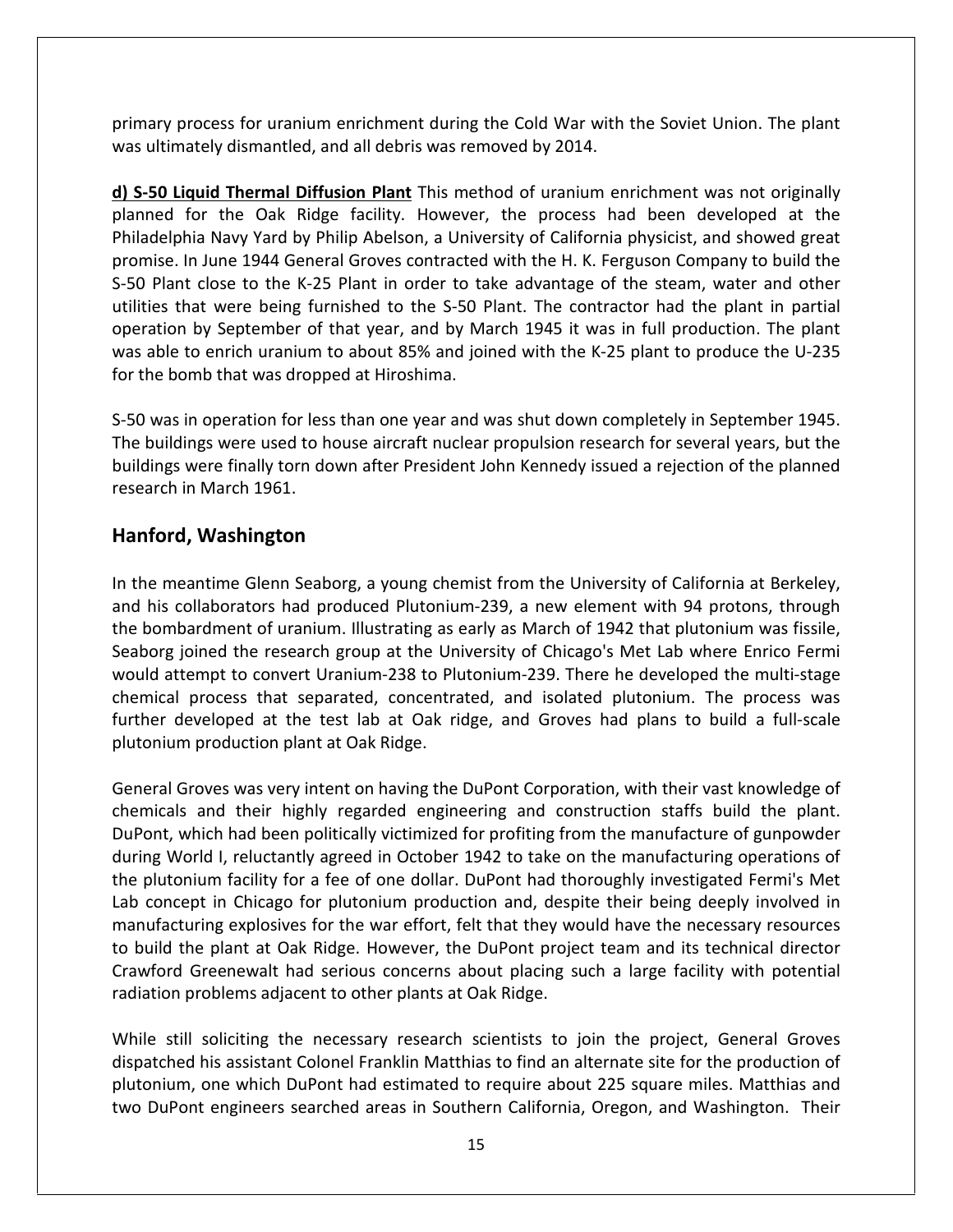was a site along the Columbia River in Washington State that was north of Richland, WA, and it is an outh of Richland, WA, and it is an analyzed with  $\alpha$ ce was a site along the Columbia River in Washington State that was north of Richland, WA,<br>encompassed more than 650 square miles. Not fully comprehending the potential hazards ice was a site along the Columbia River in Washington State that was north of Richland, WA,<br>and encompassed more than 650 square miles. Not fully comprehending the potential hazards<br>andioactivity at that time, they decided Interaction facilities and the Columbia River in Washington State that was north of Richland, WA,<br>Alter than 650 square miles. Not fully comprehending the potential hazards<br>Crivity at that time, they decided to maintain a choice was a site along the Columbia River in Washington State that was north of Richland, WA,<br>and encompassed more than 650 square miles. Not fully comprehending the potential hazards<br>of radioactivity at that time, they d ice was a site along the Columbia River in Washington State that was north of Richland, WA,<br>encompassed more than 650 square miles. Not fully comprehending the potential hazards<br>adioactivity at that time, they decided to m choice was a site along the Columbia River in Washington State that was north of Richland, WA, and encompassed more than 650 square miles. Not fully comprehending the potential hazards of radioactivity at that time, they decided to maintain a distance of at least twenty-five miles radioactivity at that time, they decided to maintain a distance of at least twenty-five miles<br>ween any production facilities and the city of Richland. There would be a few displacements<br>I some expected lawsuits, which Colo between any production facilities and the city of Richland. There would be a few displacements en any production facilities and the city of Richland. There would be a few displacements<br>or expected lawsuits, which Colonel Matthias would eventually try to settle out of court.<br>d-January, 1943 General Groves officially and some expected lawsuits, which Colonel Matthias would eventually try to settle out of court. me expected lawsuits, which Colonel Matthias would eventually try to settle out of court.<br>I-January, 1943 General Groves officially designated the Hanford location for the<br>ed plutonium production.<br>I many of the landowners By mid-January, 1943 General Groves officially designated the Hanford location for the proposed plutonium production. lawasuitsi kuning kalendari.<br>Kabupatèn Kabupatèn Kabupatèn Kabupatèn Kabupatèn Kabupatèn Kabupatèn Kabupatèn Kabupatèn Kabupatèn Kabupatèn

anuary, 1943 General Groves officially designated the Hanford location for the<br>plutonium production.<br>many of the landowners at Oak Ridge, Tennessee, Hanford area residents rejected<br>ers from the U. S. Army and took them to many of the landowners at Oak Ridge, Tennessee, Hanford area residents rejected<br>ffers from the U.S. Army and took them to court, seeking more acceptable terms that<br>nclude machinery and equipment, improvements, and crop val many of the landowners at Oak Ridge, Tennessee, Hanford area residents rejected<br>ers from the U.S. Army and took them to court, seeking more acceptable terms that<br>clude machinery and equipment, improvements, and crop values As with many of the I<br>initial offers from the U<br>would include machine<br>adopted a similar stra:<br>Groves approved the H<br>lawsuits would be reso<br>work immediately. uld include machinery and equipment, improvements, and crop values. Colonel Matthias<br>opted a similar strategy of settling all claims out of court in order to save time. General<br>oves approved the Hanford site in late Januar would include machinery and equipment, improvements, and crop values. Colonel Matthias adopted a similar strategy of settling all claims out of court in order to save time. General bted a similar strategy of settling all claims out of court in order to save time. General<br>es approved the Hanford site in late January of 1943 in anticipation that all claims and<br>uits would be resolved, and the DuPont pro Groves approved the Hanford site in late January of 1943 in anticipation that all claims and is approved the Hanford site in late January of 1943 in anticipation that all claims and<br>its would be resolved, and the DuPont project team began their engineering and design<br>immediately.<br>The separation of the Fermi-Seabor lawsuits would be resolved, and the DuPont project team began their engineering and design work immediately. Hanford

Is would be resolved, and the DuPont project team began their engineering and design<br>nmediately.<br>il of 1943 DuPont's engineers had developed enough plans to begin construction of the<br>nase of the Fermi-Seaborg type nuclear mmediately.<br>
The 1943 DuPont's engineers had developed enough plans to begin construction of the<br>
nase of the Fermi-Seaborg type nuclear reactor to produce plutonium. The plans were to<br>
three piles (water-cooled nuclear re of 1943 DuPont's engineers had developed enough plans to begin construction of the<br>e of the Fermi-Seaborg type nuclear reactor to produce plutonium. The plans were to<br>ee piles (water-cooled nuclear reactors) at least six m By April of 1943 DuPont's engineers had developed enough plans to begin construction of the I of 1943 DuPont's engineers had developed enough plans to begin construction of the<br>see of the Fermi-Seaborg type nuclear reactor to produce plutonium. The plans were to<br>rree piles (water-cooled nuclear reactors) at least first phase of the Fermi-Seaborg type nuclear reactor to produce plutonium. The plans were to hase of the Fermi-Seaborg type nuclear reactor to produce plutonium. The plans were to three piles (water-cooled nuclear reactors) at least six miles apart, and two separation about ten miles away and closer to Richland, W build three piles (water-cooled nuclear reactors) at least six miles apart, and two separation piles (water-cooled nuclear reactors) at least six miles apart, and two separation<br>t ten miles away and closer to Richland, WA. While a pilot plant operation at Oak<br>i was slightly larger than the Met Lab version began in t commodities<br>mlants about ten miles away and closer to Richland, WA. While a pilot plant operation at Oak<br>was slightly larger than the Met Lab version began in the summer, the plants at<br>e each more than 100 times larger. That summer Hanford became Ridge which was slightly larger than the Met Lab version began in the summer, the plants at e which was slightly larger than the Met Lab version began in the summer, the plants at<br>ford were each more than 100 times larger. That summer Hanford became the newest<br>nic boomtown, as thousands of workers and their famil Hanford were each more than 100 times larger. That summer Hanford became the newest Hanford were each more than 100 times larger. That sumn<br>atomic boomtown, as thousands of workers and their familie<br>them left in discontent and disgust as living conditions in ter<br>extremely difficult. Gradually living condi Free each more than 100 times larger mate<br>
In discontent and disgust as living conditions<br>
difficult. Gradually living conditions imping<br>
In the sweet overcome, and higher pay and recreasummer of 1944, there were nearly 20 commodities were overcome, and higher pay and recreational facilities made life easier. By the<br>end of the summer of 1944, there were nearly 20,000 workers at the Hanford Engineer Works<br>and the population in Hanford had ris end of the summer of 1944, there were nearly 20,000 workers at the Hanford Engineer Works ie summer of 1944, there were nearly 20,000 workers at the Hanford Engineer Works<br>opulation in Hanford had risen to nearly 50,000.<br>The Greenewalt, Technical Director<br>I Greenewalt was an MIT graduate in chemical engineering and the population in Hanford had risen to nearly 50,000.

#### **Crawford Greenewalt, Technical Director**

so much time to be so precise in their design when all they had to do was tear down something Sulation in Hanford had risen to nearly 50,000.<br> **Greenewalt, Technical Director**<br>
reenewalt was an MIT graduate in chemical engineering who had been steadily<br>
reproperate ladder at DuPont Company for several years, as muc **rd Greenewalt, Technical Director**<br>and Greenewalt was an MIT graduate in chemical engineering who had been steadily<br>the corporate ladder at DuPont Company for several years, as much attributable to his<br>ge as to his common **wford Greenewalt, Technical Director**<br>wford Greenewalt was an MIT graduate in chemical engineering who had been steadily<br>bing the corporate ladder at DuPont Company for several years, as much attributable to his<br>wledge as ewalt was an MIT graduate in chemical engineering who had been steadily<br>porate ladder at DuPont Company for several years, as much attributable to his<br>his common sense. He was assigned to be the liaison between scientists Crawford Greenewalt was an MIT graduate in chemical engineering who had been steadily wford Greenewalt was an MIT graduate in chemical engineering who had been steadily<br>bing the corporate ladder at DuPont Company for several years, as much attributable to his<br>wledge as to his common sense. He was assigned t climbing the corporate ladder at DuPont Company for several years, as much attributable to his the corporate ladder at DuPont Company for several years, as much attributable to his<br>ge as to his common sense. He was assigned to be the liaison between scientists in<br>and the engineers at Hanford Engineering Works, which knowledge as to his common sense. He was assigned to be the liaison between scientists in by by we dige as to his common sense. He was assigned to be the liaison between scientists in cago and the engineers at Hanford Engineering Works, which was under the jurisdiction of all University of Chicago. His often co Chicago and the engineers at Hanford Engineering Works, which was under the jurisdiction of and the engineers at Hanford Engineering Works, which was under the jurisdiction of University of Chicago. His often contentious discussions with Fermi and Eugene Wigner, a garian-born physicist, were the result of scienti the University of Chicago. His often contentious discussions with Fermi and Eugene Wigner, a sity of Chicago. His often contentious discussions with Fermi and Eugene Wigner, a<br>born physicist, were the result of scientists in the research and experimental labs<br>an understanding of what was required to design and bui Hungarian-born physicist, were the result of scientists in the research and experimental labs ian-born physicist, were the result of scientists in the research and experimental labs<br>ing an understanding of what was required to design and build a many times larger<br>g plant. Fermi, a Nobel prize winner, couldn't seem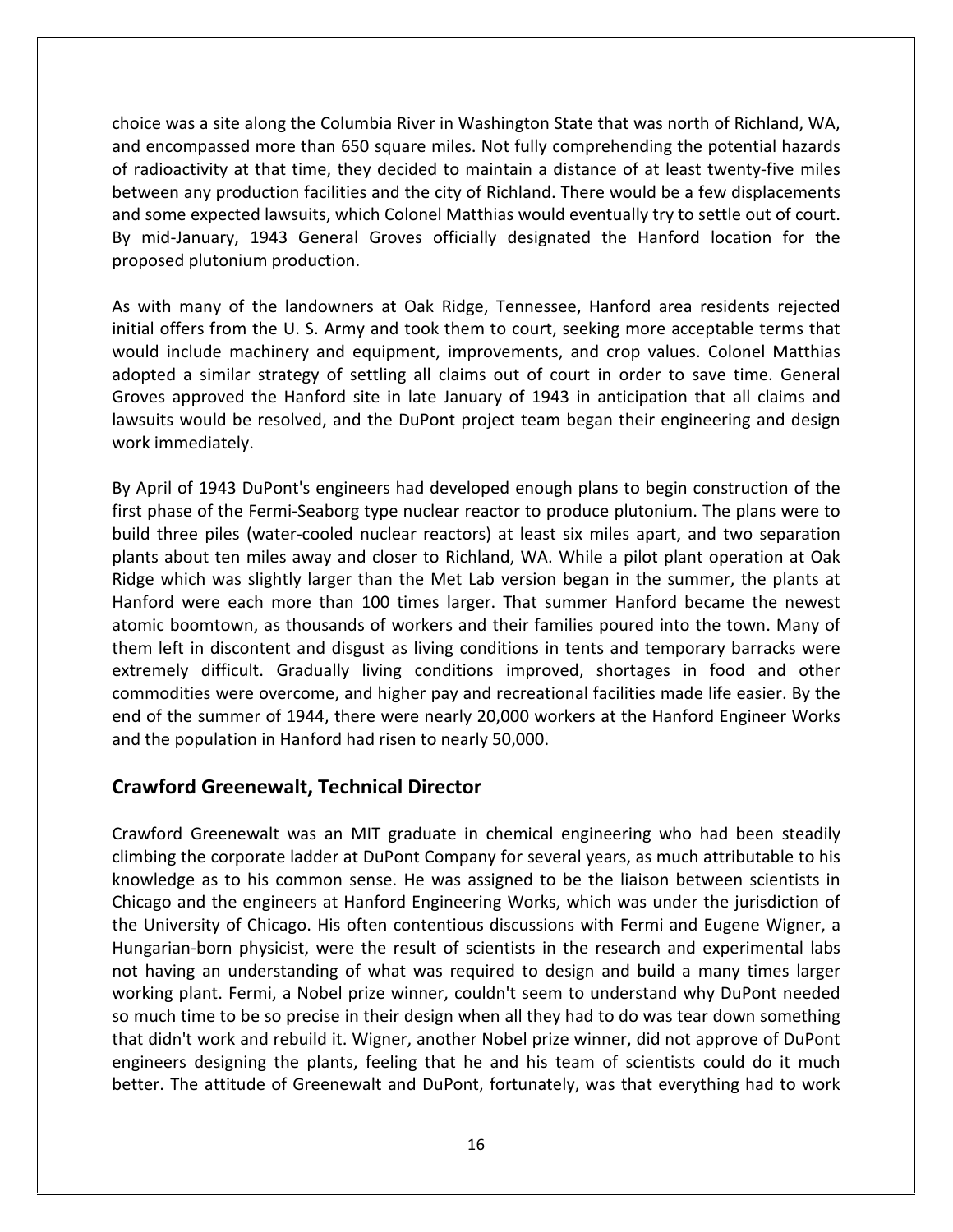first time and that there was no time to experiment in the field since the Germans were a<br>the first time and that there was no time to exper<br>possibly ahead of the U. S. in making the bomb. e and that there was no time to experiment in the field since the Germans were<br>ad of the U.S. in making the bomb.<br>and the designers at DuPont did reach some compromises with the physicists at the Interpretice and that there was no time to experiment in the field since the Germans were<br>bly ahead of the U.S. in making the bomb.<br>They accepted Wigner's idea for reactor design and used many of his concepts for the the first time and that there was no time to experiment in the field since the Germans were ້<br>n∩ເ lead

me and that there was no time to experiment in the field since the Germans were<br>ead of the U.S. in making the bomb.<br>I and the designers at DuPont did reach some compromises with the physicists at the<br>hey accepted Wigner's ime and that there was no time to experiment in the field since the Germans were<br>head of the U.S. in making the bomb.<br>alt and the designers at DuPont did reach some compromises with the physicists at the<br>They accepted Wign be controlled. The shielding against Beta and Gamma rays could be managed using steel or<br>the controlled. They accepted Wigner's idea for reactor design and used many of his concepts for the<br>aration plants. However, they ba Inity mewalt and the designers at DuPont did reach some compromises with the physicists at the<br>Lab. They accepted Wigner's idea for reactor design and used many of his concepts for the<br>ration plants. However, they balked a Greenewalt and the designers at DuPont did reach some compromises with the physicists at the extingurant and the designers at DuPont did reach some compromises with the physicists at the Lab. They accepted Wigner's idea for reactor design and used many of his concepts for the ration plants. However, they balked at Met Lab. They accepted Wigner's idea for reactor design and used many of his concepts for the They accepted Wigner's idea for reactor design and used many of his concepts for the plants. However, they balked at using water-cooled jackets as shielding around the earing that any leakage in the shielding would create separation plants. However, they balked at using water-cooled jackets as shielding around the separation plants. However, they balked at using water-co<br>reactors, fearing that any leakage in the shielding would of<br>not be controlled. The shielding against Beta and Gamma r<br>lead lining material. However, the shielding first irradiated slugs of plutonium were discharged from B reactor on 25 December 1944.<br>The first irradiated slugs of plutonium is a steel-backed wood fiber board known as<br>Masonite to shield all particles, including the ne ning material. However, the shielding of the plutonium neutrons would escape through letal, and using concrete for the thickness required would be prohibitive. The DuPont eers solved the very difficult problem by using a s lead lining material. However, the shielding of the plutonium neutrons would escape through any metal, and using concrete for the thickness required would be prohibitive. The DuPont and using concrete for the thickness required would be prohibitive. The DuPont<br>blved the very difficult problem by using a steel-backed wood fiber board known as<br>shield all particles, including the neutrons.<br>adiated slugs ے<br>Na DuPont

engineers solved the very difficult problem by using a steel-backed wood fiber board known as<br>Masonite to shield all particles, including the neutrons.<br>The first irradiated slugs of plutonium were discharged from B reactor First irradiated slugs of plutonium were discharged from B reactor on 25 December 1944.<br>
Alamos in early February, the slugs were moved by rail to one of the three chemical<br>
Alamos in early February, 1945. Following the wa Company from 1948 to 1962, and as Chairman of the Board of DuPont from 1962 until<br>
to and concentration facilities located about ten miles away. This highly purified<br>
in then underwent further purification, and the first s The first irradiated slugs of plutonium were discharged from B reactor on 25 December 1944. The first irradiated slugs of plutonium<br>After several weeks of storage, the s<br>separation and concentration facilitie<br>plutonium then underwent further pur<br>Los Alamos in early February, 1945. Fo<br>DuPont Company from 1948 to 1 **Example 3 Fynce Many Trees are also they**<br>eks of storage, the slugs were moved<br>concentration facilities located about<br>inderwent further purification, and the f<br>rly February, 1945. Following the war,<br>from 1948 to 1962, and Los Alamos in early February, 1945. Following the war, Greenewalt served as president of the mos in early February, 1945. Following the war, Greenewalt served as president of the<br>
Ecompany from 1948 to 1962, and as Chairman of the Board of DuPont from 1962 until<br>
datory retirement in 1967.<br> **hheimer Selected to Ma** DuPont Company from 1948 to 1962, and as Chairman of the Board of DuPont from 1962 until ont Company from 1948 to 1962, and as Chairman of the Board of DuPont from 1962 until<br> **Scientists who he scientists who he believed could be valuable assets to the project. One of those**<br> **Chairmical scientists who he bel** his mandatory retirement in 1967.

#### **Oppenheimer Selected to Manage Lab** capabilities

andatory retirement in 1967.<br> **enheimer Selected to Manage Lab**<br>
Ing his trip to the University of California at Berkeley, Groves had met with several physicists<br>
shemical scientists who he believed could be valuable asset **Summer Selected to Manage Lab**<br>Imp his trip to the University of California at Berkeley, Groves had met with several physicists<br>chemical scientists who he believed could be valuable assets to the project. One of those<br>who **nheimer Selected to Manage Lab**<br>his trip to the University of California at Berkeley, Groves had met with several physicists<br>emical scientists who he believed could be valuable assets to the project. One of those<br>hom he w ip to the University of California at Berkeley, Groves had met with several physicists<br>al scientists who he believed could be valuable assets to the project. One of those<br>ne was particularly enamored was J. Robert Oppenhei During his trip to the University of California at Berkeley, Groves had met with several physicists to the University of California at Berkeley, Groves had met with several physicists<br>scientists who he believed could be valuable assets to the project. One of those<br>e was particularly enamored was J. Robert Oppenheimer. Gr and chemical scientists who he believed could be valuable assets to the project. One of those imical scientists who he believed could be valuable assets to the project. One of those<br>nom he was particularly enamored was J. Robert Oppenheimer. Groves, highly intelligent<br>remely effective as a manager and director, was with whom he was particularly enamored was J. Robert Oppenheimer. Groves, highly intelligent whom he was particularly enamored was J. Robert Oppenheimer. Groves, highly intelligent extremely effective as a manager and director, was smart enough to know what he didn't w. He was not a scientist nor a physicist, but and extremely effective as a manager and director, was smart enough to know what he didn't emely effective as a manager and director, was smart enough to know what he didn't<br>e was not a scientist nor a physicist, but he felt that the right person with the type of<br>ies that he lacked would be able to amalgamate th know. He was not a scientist nor a physicist, but he felt that the right person with the type of capabilities that he lacked would be able to amalgamate the minds of the many scientific personalities that would be necessar a scientist nor a physicist, but he felt that the right person with the type of<br>t he lacked would be able to amalgamate the minds of the many scientific<br>at would be necessary to manifest a successful project. In late Octob capabilities that he lacked would be able to amalgamate the minds of the many scientific capabilities that he lacked would be able to amalgamate the minds of the many scientific<br>personalities that would be necessary to manifest a successful project. In late October, 1942<br>Groves selected Oppenheimer over the ob personalities that would be necessary to manifest a successful project. In late October, 1942<br>Groves selected Oppenheimer over the objections of some others to be the project director of<br>the laboratory that would be requir d Oppenheimer over the objections of some others to be the project director of that would be required to build the bomb, and to act as liaison between the unity and the many engineers that would be required. Groves had wit the laboratory that would be required to build the bomb, and to act as liaison between the Oppenheimer's abilities to not only understand the complex issues of atomic energy, but also to explain them in such a way that could get results. Despite not ever having won a Nobel Prize, having little administrative exp **<sup>a</sup> Secret Site (Los Alamos)** having little administrative experience, and even being suspected of being a communist, having little administrative experience, and even being suspected of being a communist,<br>Oppenheimer was the right person for that important role in Groves' judgment. In retrospect<br>that decision by Groves proved to be a bri heimer was the right person for that important role in Groves' judgment. In retrospect<br>cision by Groves proved to be a brilliant one.<br>**In a Secret Site (Los Alamos)**<br>heimer and Groves decided that for security and cohesion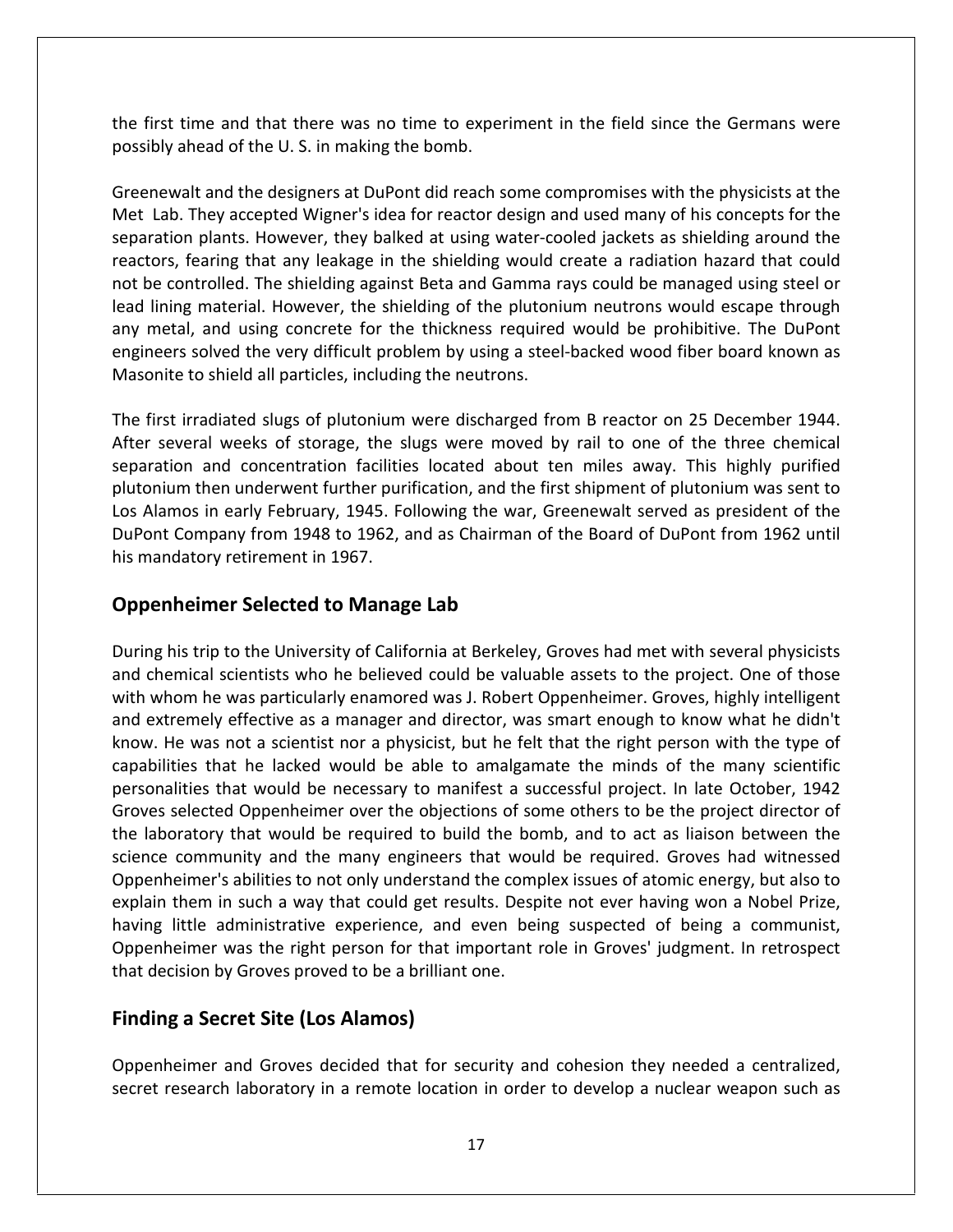atomic bomb. Scouting for a site in late 1942. Oppenheimer was drawn to New Mexico, not From his ranch. On November 16, 1942, Oppenheimer was drawn to New Mexico, not<br>from his ranch. On November 16, 1942. Oppenheimer. Groves and others toured a site in New Mexico which one of the New Mexico, not<br>site in New Mexico, not since the had owned that ranch.<br>Site in New Mexico which Oppenheimer knew well, since he had owned that ranch<br>Site in New Mexico which Oppenheimer New Theorem Commission and the text of several years of a steel in late 1942, Oppenheimer was drawn to New Mexico, not<br>Theorem his ranch. On November 16, 1942, Oppenheimer, Groves and others toured a<br>Spective site in New M a private bomb. Scouting for a site in late 1942, Oppenheimer was drawn to New Mexico, not<br>from his ranch. On November 16, 1942, Oppenheimer, Groves and others toured a<br>spective site in New Mexico which Oppenheimer knew we the atomic bomb. Scouting for a site in late 1942, Oppenheimer was drawn to New Mexico, not<br>far from his ranch. On November 16, 1942, Oppenheimer, Groves and others toured a<br>prospective site in New Mexico which Oppenheimer the atomic bomb. Scouting for a site in late 1942, Oppenheimer was drawn to New Mexico, not<br>far from his ranch. On November 16, 1942, Oppenheimer, Groves and others toured a<br>prospective site in New Mexico which Oppenheimer om his ranch. On November 16, 1942, Oppenheimer, Groves and others toured a ective site in New Mexico which Oppenheimer knew well, since he had owned that ranch v Mexico for several years. The land was a large, flat mesa n far from his ranch. On November 16, 1942, Oppenheimer, Groves and others toured a prospective site in New Mexico which Oppenheimer knew well, since he had owned that ranch spective site in New Mexico which Oppenheimer knew well, since he had owned that ranch<br>ew Mexico for several years. The land was a large, flat mesa near Santa Fe that was the site<br>private boys' school called Los Alamos Ran in New Mexico for several years. The land was a large, flat mesa near Santa Fe that was the site in New Mexico for seve<br>of a private boys' scho<br>singularly poor access<br>The Los Alamos Labora<br>while many others wer<br>top physicists in the Ur<br>cream of the crop. is a set of the limited water supply, but otherwise felt that it was ideal.<br>
Ilamos Laboratory was built on the site of the school, taking over some of its buildings,<br>
iny others were erected in great haste. There Oppenhei on.<br>Tha L researchers were erected in great haste. There Oppenheimer assembled a group of the spisels were erected in great haste. There Oppenheimer assembled a group of the spisicists in the United States, U. S. citizens and otherw while many others were erected in great haste. There Oppenheimer assembled a group of the physical test, and other researchers balked at the idea of becoming members of the U. S.<br>Although initially Los Alamos was supposed to be a military laboratory, and Oppenheimer and<br>other researchers were supposed to be a m  $\frac{1}{2}$ engineers

The United States, U. S. citizens and otherwise, which he considered to be the<br>of the crop.<br>gh initially Los Alamos was supposed to be a military laboratory, and Oppenheimer and<br>researchers were supposed to be commissioned am of the crop.<br>
Anough initially Los Alamos was supposed to be a military laboratory, and Oppenheimer and<br>
ner researchers were supposed to be commissioned into the Army, Oppenheimer failed the<br>
my physical test, and othe It is the step.<br>
Initially Los Alamos was supposed to be a military laboratory, and Oppenheimer and<br>
archers were supposed to be commissioned into the Army, Oppenheimer failed the<br>
ical test, and other researchers balked a Although initially Los Alamos was supposed to be a military laboratory, and Oppenheimer and Although initially Los Alamos was supposed to be a military laboratory, and Oppenheimer and<br>other researchers were supposed to be commissioned into the Army, Oppenheimer failed the<br>Army physical test, and other researchers other researchers were supposed to be commissioned into the Army, Oppenheimer failed the Army physical test, and other researchers balked at the idea of becoming members of the U.S.<br>Army. Groves and Oppenheimer devised a c The objective of Groves and Oppenheimer from the very first day was operated<br>ity of California under contract to the War Department. Each of the scientists and<br>were assembled were sworn to secrecy, as were their family mem by the University of California under contract to the War Department. Each of the scientists and University of California under contract to the War Department. Each of the scientists and<br>ers that were assembled were sworn to secrecy, as were their family members. Even the<br>ent of the University of California did not kn engineers that were assembled were sworn to secrecy, as were their family members. Even the by ship. Oppenheimer initiated the recruiting process to Los Alamos,<br>at a "nuclear death ray" was being produced.<br>So the activities at Los Alamos,<br>at a "nuclear death ray" was being produced.<br>So the objective of Groves and president of the University of California did not know the nature of the activities at Los Alamos, produce<br>curmicii verturen.<br>L

When the War going that the war going of California did not know the nature of the activities at Los Alamos,<br>sing that a "nuclear death ray" was being produced.<br>theless, the objective of Groves and Oppenheimer from the ver physicists realized that if Germany was able to get the bomb first. Hitler would a<br>phether it was small enough that it could be carried by plane or so large that it had to be<br>ted by ship. Oppenheimer initiated the recruiti eless, the objective of Groves and Oppenheimer from the very first day was to build a<br>hether it was small enough that it could be carried by plane or so large that it had to be<br>ted by ship. Oppenheimer initiated the recrui Nevertheless, the objective of Groves and Oppenheimer from the very first day was to build a exercive of Groves and Oppenheimer from the very first day was to build a<br>was small enough that it could be carried by plane or so large that it had to be<br>nip. Oppenheimer initiated the recruiting process to Los Alamos in bomb, whether it was small enough that it coul<br>transported by ship. Oppenheimer initiated th<br>1943 with the war going badly on both fronts<br>nuclear physicists realized that if Germany w<br>virtually unstoppable. The original si primary concept for the nuclear bomb, which had been decided in various conferences with<br>primary concept for the original size of the necessary workforce at Los Alamos was greatly<br>erestimated. Oppenheimer saw Los Alamos gr 1943 with the war going badly on both fronts. He and Groves as well as several of the other nuclear physicists realized that if Germany was able to get the bomb first, Hitler would be hysicists realized that if Germany was able to get the bomb first, Hitler would be<br>instoppable. The original size of the necessary workforce at Los Alamos was greatly<br>mated. Oppenheimer saw Los Alamos grow in size from a f virtually unstoppable. The original size of the necessary workforce at Los Alamos was greatly would be brought together by firing a bullet into a specific target in order to create a<br>would be brought together by first and engineers with the specific target in early 1943<br>mary concept for the nuclear bomb, which had underestimated. Oppenheimer saw Los Alamos grow in size from a few hundred in early 1943 to more than six thousand by July of 1945.

chain reaction. The primary concept for the nuclear saw Los Alamos grow in size from a few hundred in early 1943<br>to more than six thousand by July of 1945.<br>The primary concept for the nuclear bomb, which had been decided i Than six thousand by July of 1945.<br>
Akers, director of an ongoing British nuclear project, told James Conferences with<br>
Sand engineers, was the gun-type. In this process two sub-critical masses of the purest<br>
could be brou plutonium was not a practical fissionable material for nuclear weapons because of the purest<br>plutonium was not a pun-type. In this process two sub-critical masses of the purest<br>a provide be brought together by firing a bul The primary concept for the nuclear bomb, which had been decided in various conferences with concept for the nuclear bomb, which had been decided in various conferences with<br>d engineers, was the gun-type. In this process two sub-critical masses of the purest<br>d be brought together by firing a bullet into a specific scientists and engineers, was the gun-type. In this process two sub-critical masses of the purest and engineers, was the gun-type. In this process two sub-critical masses of the purest<br>Id be brought together by firing a bullet into a specific target in order to create a<br>ain reaction. The feasibility of a plutonium bomb U-235 would be brought together by firing a bullet into a specific target in order to create a Wallace Akers, director of an ongoing British nuclear project, told James Conant of the NDRC<br>that plutonium was not a practical fissionable material for nuclear weapons because of its<br>impurities. Groves quickly convened a Wallace Akers, director of an ongoing British nuclear project, told James Conant of the NDRC that plutonium was not a practical fissionable material for nuclear weapons because of its conium was not a practical fissionable material for nuclear weapons because of its<br>s. Groves quickly convened a meeting with Conant, Oppenheimer, and other<br>s, and they concluded that any problems with impurity in the pluto impurities. Groves quickly convened a meeting with Conant, Oppenheimer, and other<br>physicists, and they concluded that any problems with impurity in the plutonium could be<br>overcome.<br>Although Oppenheimer and Groves gave prio physicists, and they concluded that any problems with impurity in the plutonium could be overcome.

pri and they concluded that any problems with impurity in the plutonium could be<br>Oppenheimer and Groves gave priority to the gun-type weapon, there was some<br>bout its pre-detonation. Consequently, Oppenheimer created the E-5 Gr Frome.<br>
hough Oppenheimer and Groves gave priority to the gun-type weapon, there was some<br>
ncern about its pre-detonation. Consequently, Oppenheimer created the E-5 Group at Los<br>
mos under the direction of Seth Neddermeyer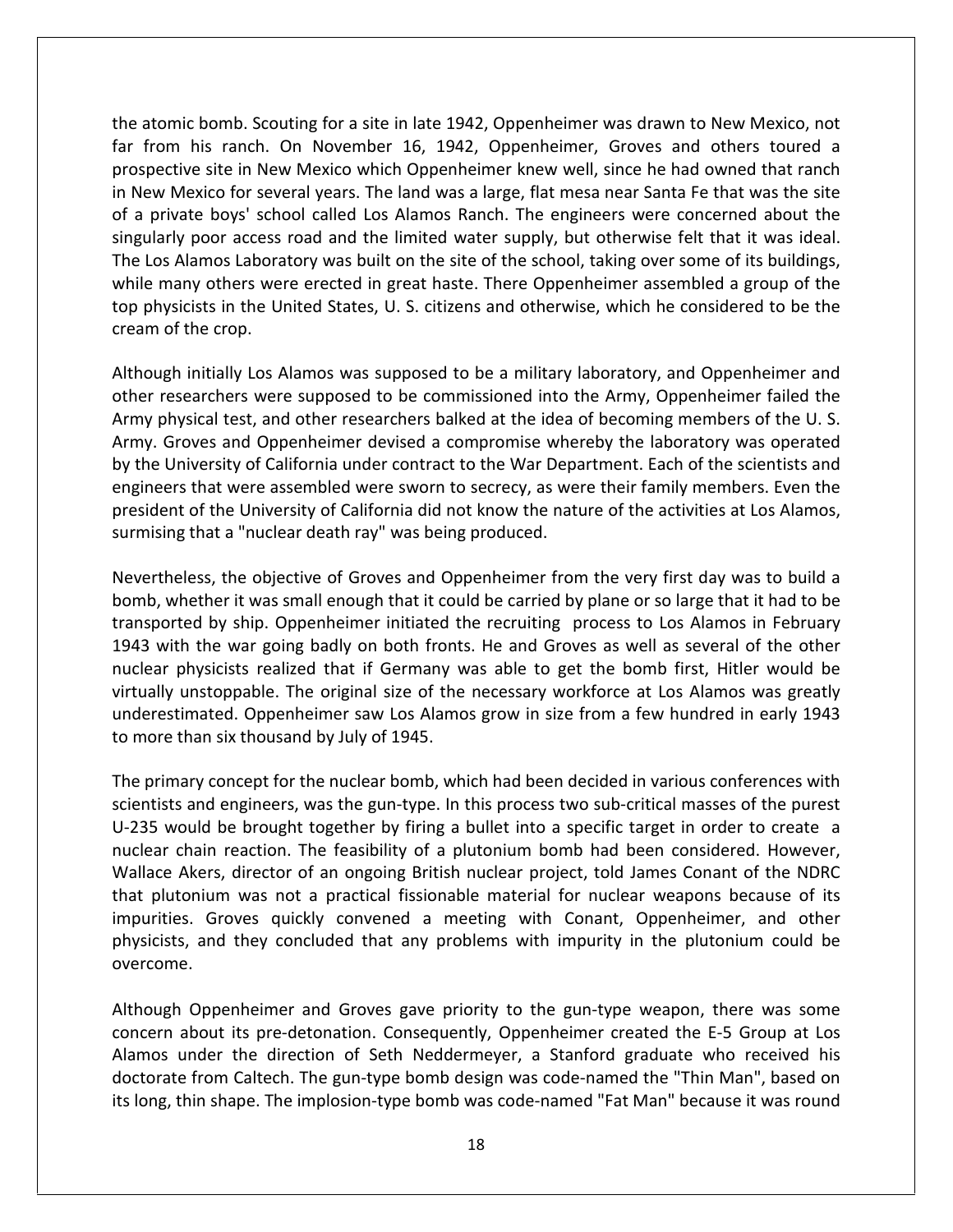almost ball-shaped. The first bomb dropped over Japan, known as "Little Boy", was <sup>a</sup> and almost ball-shaped. The first bom<br>Thin Man Man" design.<br>Thin Man" design. and almost ball-shaped. The first bomb dropped over Japan, known as "Little Boy", was a<br>variation of the "Thin Man" design.<br>Kirtland Field, a large Army Air Force base on the outskirts of Albuquerque, New Mexico. ost ball-shaped. The first bomb dropped over Japan, known as "Little Boy", was a<br>i of the "Thin Man" design.<br>Field, a large Army Air Force base on the outskirts of Albuquerque, New Mexico,<br>the aviation hub for the Manhatta die hae variation of the "Thin Man" design. effort

almost ball-shaped. The first bomb dropped over Japan, known as "Little Boy", was a<br>ation of the "Thin Man" design.<br>and Field, a large Army Air Force base on the outskirts of Albuquerque, New Mexico,<br>ime the aviation hub f I ost ball-shaped. The first bomb dropped over Japan, known as "Little Boy", was a<br>
1 of the "Thin Man" design.<br>
Field, a large Army Air Force base on the outskirts of Albuquerque, New Mexico,<br>
the aviation hub for the Man Not the "Thin Man" design.<br>
Field, a large Army Air Force base on the outskirts of Albuquerque, New Mexico,<br>
the aviation hub for the Manhattan Project at Los Alamos. Engineers and scientists at<br>
mos found the airfield, si d Field, a large Army Air Force base on the outskirts of Albuquerque, New Mexico,<br>e the aviation hub for the Manhattan Project at Los Alamos. Engineers and scientists at<br>amos found the airfield, situated in the southeast q Kirtland Field, a large Army Air Force base on the outskirts of Albuguergue, New Mexico, Field, a large Army Air Force base on the outskirts of Albuquerque, New Mexico, the aviation hub for the Manhattan Project at Los Alamos. Engineers and scientists at mos found the airfield, situated in the southeast quadra became the aviation hub for the Manhattan Project at Los Alamos. Engineers and scientists at became the aviation hub for the Manhattan Project at Los Alamos. Engineers and scientists at Los Alamos found the airfield, situated in the southeast quadrant of Albuquerque's urban district, to be extremely valuable to th Alamos found the airfield, situated in the southeast quadrant of Albuquerque's urban<br>ict, to be extremely valuable to the project team, particularly in the first two years of the<br>ect. Not only was it the central base throu district, to be extremely valuable<br>project. Not only was it the centr<br>effort were transported, but it al<br>Alamos and research centers aro<br>for the USAAF, the base took on<br>and Oppenheimer and Groves had<br>was to build a **nuclea** served as a transportation center for the needs of the people of Los Alamos, the area are a transportation centers around the U. S. Originally established as a flight training school USAAF, the base took on new meaning whe effort were transported, but it also served as a terminal to usher key personnel between Los<br>Alamos and research centers around the U. S. Originally established as a flight training school and research centers around the U. S. Originally established as a flight training school<br>USAAF, the base took on new meaning when it became a bombardier training center,<br>benheimer and Groves had to continually remind their for the USAAF, the base took on new meaning when it became a bombardier training center, the USAAF, the base took on new meaning when it became a bombardier training center,<br>pppenheimer and Groves had to continually remind their team that their primary objective<br>o build a **nuclear bomb**.<br>g served as a transpor and Oppenheimer and Groves had to continually remind their team that their primary objective was to build a nuclear bomb. runs

the facility became one of the largest civil-military airfields in the world. The majority of the people of the people of tos Alamos, the area Kirtland became the venue for hundreds of target sites upon which bombardiers c to build a **nuclear bomb**.<br>
ing served as a transportation center for the needs of the people of Los Alamos, the area<br>
und Kirtland became the venue for hundreds of target sites upon which bombardiers could<br>
by their bombs g served as a transportation center for the needs of the people of Los Alamos, the area<br>and Kirtland became the venue for hundreds of target sites upon which bombardiers could<br>their bombs and hone their target skills. Usin Having served as a transportation center for the needs of the people of Los Alamos, the area around Kirtland became the venue for hundreds of target sites upon which bombardiers could<br>drop their bombs and hone their target skills. Using common runways with the Albuquerque<br>Airport, the facility became one of the la Ind Kirtland became the venue for<br>their bombs and hone their targe<br>ort, the facility became one of the l<br>training for the B-29 Super Fortress<br>to Japan occurred at Kirtland. T<br>osion had originated, of course, fro<br>**J. Robert** the training for the B-29 Super Fortress airplanes that flew out of Tinian Island on their bombing r the B-29 Super Fortress airplanes that flew out of Tinian Island on their bombing<br>occurred at Kirtland. The B-29 Super Fortress that had observed the Trinity<br>originated, of course, from Kirtland.<br> runs to Japan occurred at Kirtland. The B-29 Super Fortress that had observed the Trinity runs to Japan occurred at Kirtland. The B-29 Super Fortress that had observed the Trinity<br>explosion had originated, of course, from Kirtland.<br>**Dr. J. Robert Oppenheimer**<br>Oppenheimer was born in New York City in 1904, the s

osion had originated, of course, from Kirtland.<br> **J. Robert Oppenheimer**<br>
enheimer was born in New York City in 1904, the son of a wealthy Jewish textile importer<br>
had immigrated from Germany sixteen years earlier. He ente **Dr. J. Robert Oppenheimer**<br>Oppenheimer was born in New York City in 1904, the son of a wealthy Jewish textile importer<br>who had immigrated from Germany sixteen years earlier. He entered Harvard College at age 18,<br>but an il **J. Robert Oppenheimer**<br>
benheimer was born in New York City in 1904, the son of a wealthy Jewish textile importer<br>
b had immigrated from Germany sixteen years earlier. He entered Harvard College at age 18,<br>
an illness for Oppenheimer was born in New York City in 1904, the son<br>who had immigrated from Germany sixteen years earlier. H<br>but an illness forced him to leave school for a year. Oppe<br>Mexico, recuperating from his illness, riding horse grated from Germany sixteen years earlier. He entered Harvard College at age 18, forced him to leave school for a year. Oppenheimer spent nearly a year in New erating from his illness, riding horseback, and falling in love who had immigrated from Germany sixteen years earlier. He entered Harvard College at age 18, but an illness forced him to leave school for a year. Oppenheimer spent nearly a year in New ness forced him to leave school for a year. Oppenheimer spent nearly a year in New<br>recuperating from his illness, riding horseback, and falling in love with the Southwest.<br>ated Phi Beta Kappa in 1924 with a degree in chemi Mexico, recuperating from his illness, riding horseback, and falling in love with the Southwest. Mexico, recuperating from his illness, riding horseback, and falling in love with the Southwest.<br>He graduated Phi Beta Kappa in 1924 with a degree in chemistry, although he had also taken<br>courses in thermodynamics and expe separation<br>Courses in is

graduated Phi Beta Kappa in 1924 with a degree in chemistry, although he had also taken<br>urses in thermodynamics and experimental physics.<br>penheimer studied in England for a few years before moving to Gottingen, Germany and ner studied in England for a few years before moving to Gottingen, Germany and<br>ner studied in England for a few years before moving to Gottingen, Germany and<br>eoretical physics under Max Born, where he met and made friends Oppenheimer studied in England for a few years before moving to Gottingen, Germany and studying theoretical physics under Max Born, where he met and made friends with such future successful scientists as Wolfgang Pauli, En dying theoretical physics under Max Born, where he met and made friends with such future<br>cessful scientists as Wolfgang Pauli, Enrico Fermi, and Edward Teller. There he earned his Ph.<br>at age 23, supervised by Born, and pub successful scientists as Wolfgang Pauli, Enrico Fermi, and Edward Teller. There he earned his Ph. successful scientists as Wolfgang Pauli, Enrico Fermi, and Edward Teller. There he earned his Ph.<br>D. at age 23, supervised by Born, and published several papers on quantum mechanics and<br>separating nuclear motion from elect 23, supervised by Born, and published several papers on quantum mechanics and<br>nuclear motion from electronic motion. The latter written in conjunction with Born<br>idered to be his most cited and relevant work.<br>ed to the Unit separating nuclear motion from electronic motion. The latter written in conjunction with Born is still considered to be his most cited and relevant work.

 $\frac{1}{2}$ producing nuclear motion from electronic motion. The latter written in conjunction with Born<br>considered to be his most cited and relevant work.<br>turned to the United States and accepted a position as an associate professor dered to be his most cited and relevant work.<br>
A to the United States and accepted a position as an associate professor at the<br>
f California at Berkeley, working closely with Nobel Prize winning physicist Ernest O.<br>
provid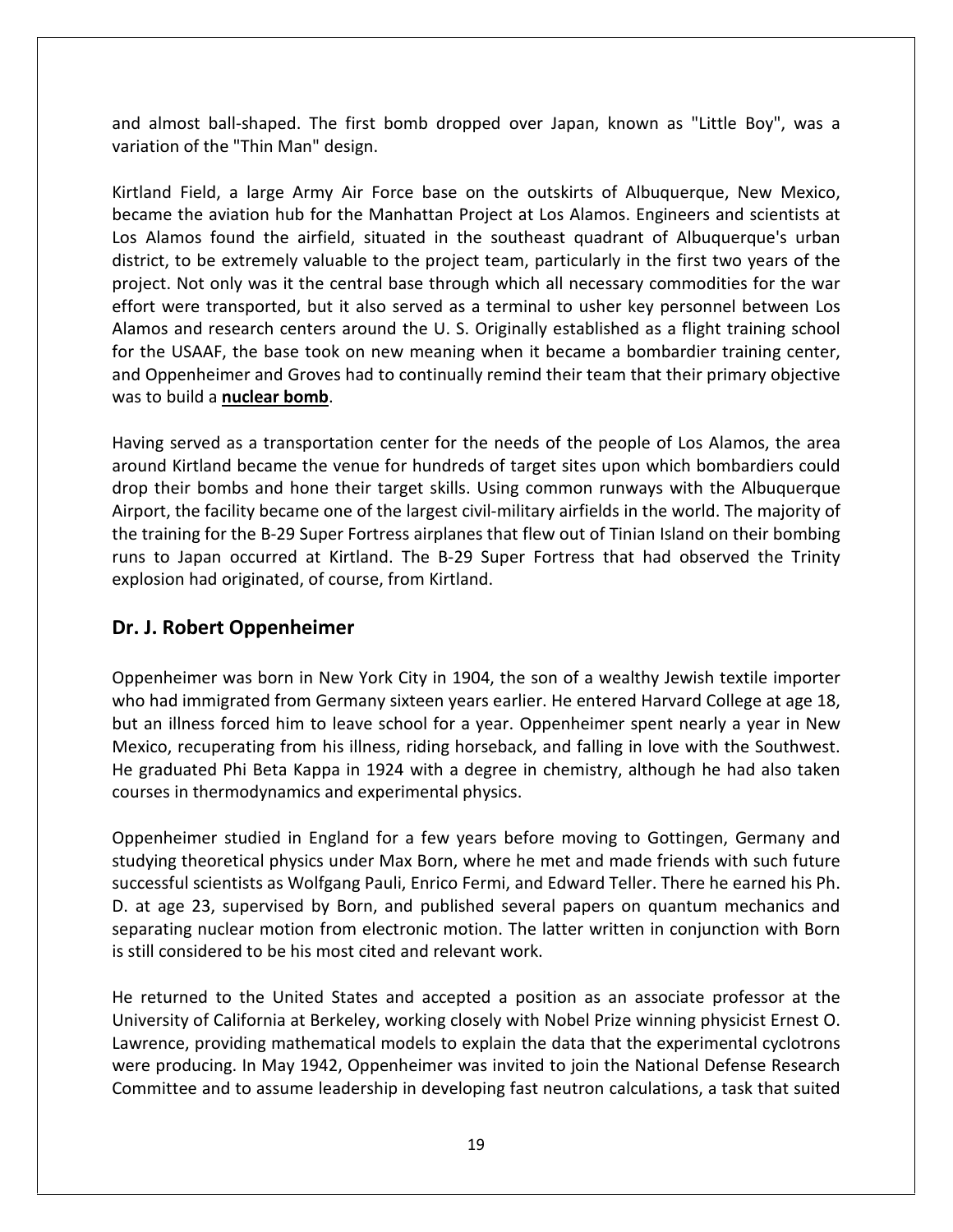perfectly. The result of his assignment was for him to host a summer school for bomb theory at his lecture hall in Berkeley. A group of European physicists supplemented by<br>theory at his lecture hall in Berkeley. A group of European physicists supplemented by of fectly. The result of his assignment was for him to host a summer school for bomb<br>theory at his lecture hall in Berkeley. A group of European physicists supplemented by<br>of his own students, many of whom went on to stell him perfectly. The result of his assignment was for him to host a summer<br>making theory at his lecture hall in Berkeley. A group of European physicists<br>several of his own students, many of whom went on to stellar careers as the perfectly. The result of his assignment was for him to host a summer school for bomb<br>king theory at his lecture hall in Berkeley. A group of European physicists supplemented by<br>eral of his own students, many of whom we him perfectly. The result of his assignment was for him to host a summer school for bomb fectly. The result of his assignment was for him to host a summer school for bomb<br>theory at his lecture hall in Berkeley. A group of European physicists supplemented by<br>of his own students, many of whom went on to stellar mak<br>Me making theory at his lecture hall in Berkeley. A group of European physicists supplemented by<br>several of his own students, many of whom went on to stellar careers as scientists, spent many<br>hours and days calculating the re several of his own students, many of whom went on to stellar careers as scientists, spent many hours and days calculating the requirements for making an atomic bomb. was

graduate students, many of whom went on to stellar careers as scientists, spent many<br>in and days calculating the requirements for making an atomic bomb.<br>the time Oppenheimer's personal life was in disarray, not only becaus Salculating the requirements for making an atomic bomb.<br>
Oppenheimer's personal life was in disarray, not only because he was a chain<br>
had been sickly most of his adult life, but also because of the seeming security risk<br> The time Oppenheimer's personal life was in disarray, not only because he was a chain<br>the who had been sickly most of his adult life, but also because of the seeming security risk<br>the presented to the United States. His wi At the time Oppenheimer's personal life was in disarray, not only because he was a chain the time Oppenheimer's personal life was in disarray, not only because he was a chain<br>oker who had been sickly most of his adult life, but also because of the seeming security risk<br>it he presented to the United States. His smoker who had been sickly most of his adult life, but also because of the seeming security risk b had been sickly most of his adult life, but also because of the seeming security risk<br>eented to the United States. His wife, his mistress Jean, his brother and sister-in-law,<br>e students, and many of his associates were a that he presented to the United States. His wife, his mistress Jean, his brother and sister-in-law, e presented to the United States. His wife, his mistress Jean, his brother and sister-in-law,<br>aduate students, and many of his associates were actual card-carrying members of the<br>unist Party. During the entire time that he his graduate students, and many of his associates were actual<br>Communist Party. During the entire time that he was involved w<br>was under investigation by the FBI and under scrutiny by the U.<br>of the making of the bomb, Oppenh Framment Party, Parting the Pinne ander scrutiny by the U.S. Army. Following the success<br>of the making of the bomb, Oppenheimer was appointed chairman of the General Advisory<br>Committee of the newly formed Atomic Energy Com Internating of the bomb, Oppenheimer was appointed chairman of the General Advisory<br>tee of the newly formed Atomic Energy Commission. He lobbied vigorously for nuclear<br>ontrol, was absolutely opposed to the development of t of the making of the bomb, Oppenheimer was appointed chairman of the General Advisory<br>Committee of the newly formed Atomic Energy Commission. He lobbied vigorously for nuclear Alamos. He soon garnered the respect of his peers by mastering the many scientific aspects<br>Alamos. He soon garnered the respective opposed to the development of the hydrogen bomb, and<br>ported the numerous uses for peacetime arms control, was absolutely opposed to the development of the hydrogen bomb, and enne een,<br>supportod sepperise

the project and for his ability to control any cultural conflicts among the researchers, the protect and for his ability to control any cultural conflicts among the researchers, the project and for his ability to control a and the military. Many of his cohorts leaned on Oppenheimer for his general<br>and the military. Many of his peers by mastering the many scientific aspects<br>and for his ability to control any cultural conflicts among the resea From the trust access of creational division of large groups,<br>aing the art of large-scale administration after he took up permanent residence at<br>He soon garnered the respect of his peers by mastering the many scientific as Oppenheimer was a quick study in the process of organizational division of large groups, imer was a quick study in the process of organizational division of large groups,<br>arning the art of large-scale administration after he took up permanent residence at<br>bs. He soon garnered the respect of his peers by master rapidly learning the art of large-scale administration after he took up permanent residence at arning the art of large-scale administration after he took up permanent residence at s. He soon garnered the respect of his peers by mastering the many scientific aspects bject and for his ability to control any cultural c Los Alamos. He soon garnered the respect of his peers by mastering the many scientific aspects nos. He soon garnered the respect of his peers by mastering the many scientific aspects<br>roject and for his ability to control any cultural conflicts among the researchers, the<br>rs, and the military. Many of his cohorts lean  $\overline{f}$ he project and for his ability to control any cultural conflicts among the researchers, the meers, and the military. Many of his cohorts leaned on Oppenheimer for his general vledge and believed that they could trust his j engineers, and the military. Many of his cohorts leaned on Oppenheimer for his general ers, and the military. Many of his cohorts leaned on Oppenheimer for his general<br>edge and believed that they could trust his judgment on key matters. Oppenheimer<br>ed many studies, theoretical and experimental, in the real s knowledge and believed that they could trust his judgment on key matters. Oppenheimer e and believed that they could trust his judgment on key matters. Oppenheimer<br>many studies, theoretical and experimental, in the real sense of the words. He<br>an uncanny speed in grasping the main points of any subject and h directed many studies, theoretical and experimental, in the real sense of the words. He exhibited an uncanny speed in grasping the main points of any subject and he could acquaint himself with the essential details of ever exhibited an uncanny speed in grasping the main points of any subject and he could acquaint It uncanny speed in grasping the main points of any subject and he<br>It the essential details of every part of the work. He seemed to be if<br>Ily, present at each decisive step. Whether in the laboratory or if<br>eemed to be avai himself with the essential details of every part of the work. He seemed to be intellectually, if not physically, present at each decisive step. Whether in the laboratory or in the seminar The meantime Several and decisive step. Whether in the Jaboratory or in the seminar<br>the mess, he seemed to be available when a new effect was measured or when a new idea was<br>nceived. His main influence came from his contin to**C.**shipped and to be available when a new effect was measured or when a new idea was neeived. His main influence came from his continuous and intense presence, which produced ense of direct participation in all of the partici conceived. His main influence came from his continuous and intense presence, which produced betweed. His main influence came from his continuse of direct participation in all of the participar<br>usiasm and challenge that pervaded Los Alamos<br>are meantime Groves and his deputy Kenneth Night contracts, hire personnel **Example 5 and the seemed to be available when a new effect was<br>
red. His main influence came from his continuous an<br>
condition of direct participation in all of the participants and<br>
asm and challenge that pervaded Los Al** 

In the meantime Groves and his deputy Kenneth Nichols, who had almost unlimited authority<br>to sign contracts, hire personnel and procure necessary materials and equipment, had moved<br>their offices to the War Department Build their offices to the War Department Building

### $\mathsf{C}$ .

Since uranium-235 was the preferred fissionable isotope, its use was the first approach to U. S. Race to Completion<br>
Boy (Gun-Type Weapon)<br>
uranium-235 was the preferred fissionable isotope, its use was the first approach to **U. S. Race to Completion**<br>**Boy (Gun-Type Weapon)**<br>uranium-235 was the preferred fissionable isotope, its use was the first approach to<br>development pursued. The painstakingly slow process of enriching Uranium-238 to U-235 **C. U.S. Race to Completion**<br>Little Boy (Gun-Type Weapon)<br>Since uranium-235 was the preferred fissionable isotope, its use was the first approach to<br>bomb development pursued. The painstakingly slow process of enriching Ura bomb development pursued. The painstakingly slow process of enriching Uranium-238 to U-235 was performed primarily at the Y-12 Plant in Oak Ridge when it went on line in March 1944. Neither Oak Ridge nor Hanford were initi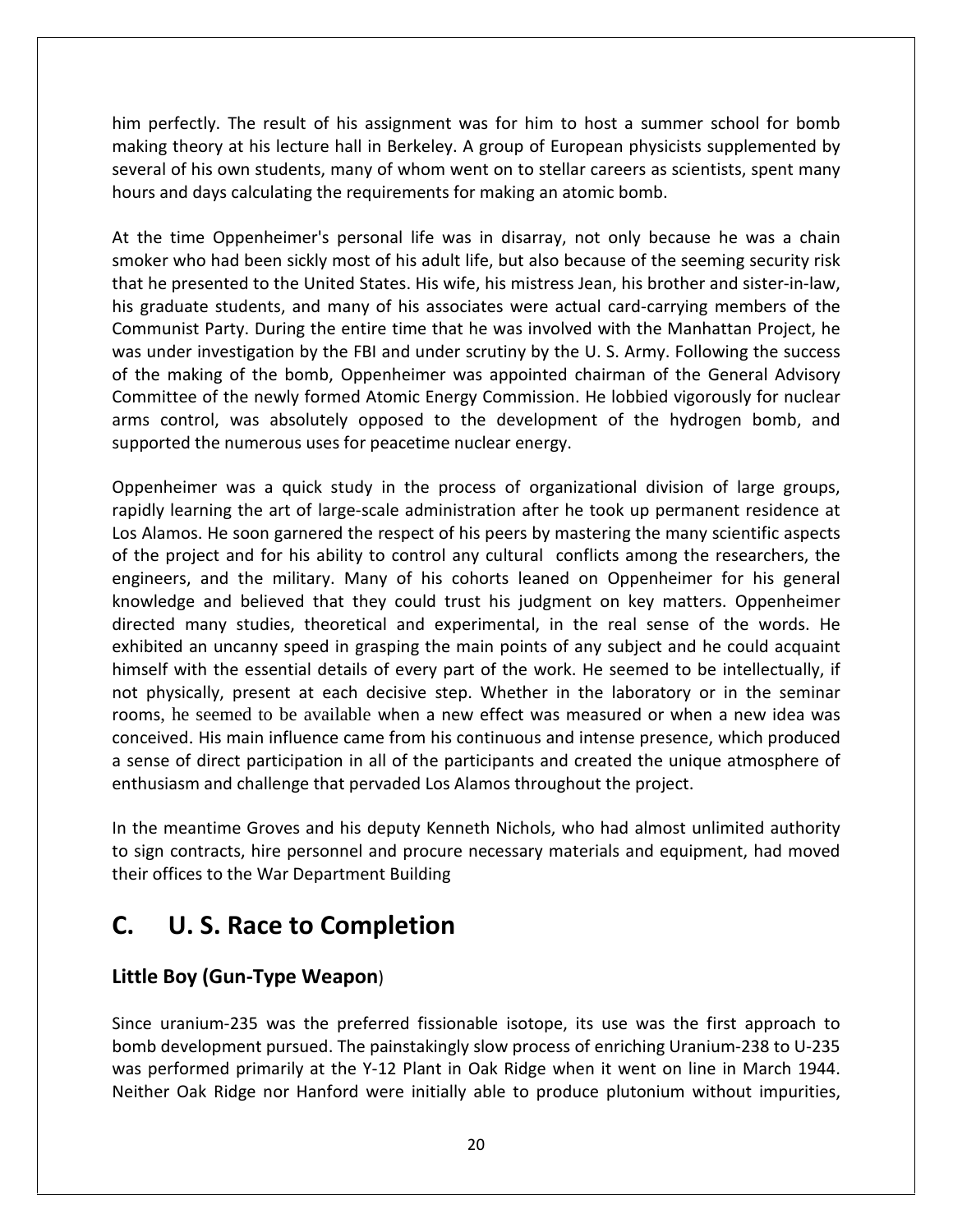that the material would have <sup>a</sup> far higher spontaneous fission rate as well as higher Model is a mean and the material would have a far higher spontaneous fission rate as well as higher<br>While either the gun-type method or the implosion method were deemed that the material would have a far higher spontaneous fission rate as well as higher<br>vity. While either the gun-type method or the implosion method were deemed<br>by the physicists of producing the necessary nuclear reaction, meaning that the material would have a far higher<br>radioactivity. While either the gun-type method<br>capable by the physicists of producing the necessa<br>would only be acceptable with the use of U-235. in July 1944 the great majority of research efforts went toward the implosion were deemed<br>in July 1944 the great majority of research efforts went toward the implosion-type<br>in July 1944 the great majority of research effor meaning that the material would have a far higher spontaneous fission rate as well as higher at the material would have a far higher spontaneous fission rate as well as higher<br>
y. While either the gun-type method or the implosion method were deemed<br>
the physicists of producing the necessary nuclear reaction, the g u<br>itacoiher radioactivity. While either the gun-type method or the implosion method were deemed<br>capable by the physicists of producing the necessary nuclear reaction, the gun-type method<br>would only be acceptable with the use of U-235. capable by the physicists of producing the necessary nuclear reaction, the gun-type method would only be acceptable with the use of U-235. interested

by the physicists of producing the necessary nuclear reaction, the gun-type method<br>ly be acceptable with the use of U-235.<br>e, in July 1944 the great majority of research efforts went toward the implosion-type<br>m weapon, wh d only be acceptable with the use of U-235.<br>
efore, in July 1944 the great majority of research efforts went toward the implosion-type<br>
inium weapon, while the responsibility for the U-235 gun-type fission weapon was<br>
ned in July 1944 the great majority of research efforts went toward the implosion-type<br>weapon, while the responsibility for the U-235 gun-type fission weapon was<br>b William S. Parsons, at the time a captain in the U. S. Navy's Therefore, in July 1944 the great majority of research efforts went toward the implosion-type Iuly 1944 the great majority of research efforts went toward the implosion-type<br>
reapon, while the responsibility for the U-235 gun-type fission weapon was<br>
Iilliam S. Parsons, at the time a captain in the U. S. Navy's ord plutonium weapon, while the responsibility for the U-235 gun-type fission weapon was m weapon, while the responsibility for the U-235 gun-type fission weapon was<br>to William S. Parsons, at the time a captain in the U. S. Navy's ordnance division.<br>a Chicago native and graduate of the U. S. Naval Academy, was assigned to William S. Parsons, at the time a captain in the U. S. Navy's ordnance division. to William S. Parsons, at the time a captain in the U. S. Navy's ordnance division.<br>
a Chicago native and graduate of the U. S. Naval Academy, was trained in ordnance<br>
studied ballistics at the Naval Proving Ground in Dahl Parsons, a Chicago native and graduate of the U.S. Naval Academy, was trained in ordnance sons, a Chicago native and graduate of the U. S. Naval Academy, was trained in ordnance<br>I had studied ballistics at the Naval Proving Ground in Dahlgren, Virginia. He became<br>erested in radar when it was cumbersome and unpo and had studied ballistics at the Nation<br>interested in radar when it was cumb<br>development of the proximity fuze.<br>explode whenever it came in proximit<br>attempts to down Japanese and Germa<br>so successful that by the end of 194 development of the proximity fuze. The device, which would allow an anti-aircraft shell to explode whenever it came in proximity to an enemy plane, revolutionized the U. S. Navy in its attempts to down Japanese and German ode whenever it came in proximity to an enemy plane, revolutionized the U. S. Navy in its<br>mpts to down Japanese and German airplanes with anti-aircraft fire. The proximity fuze was<br>uccessful that by the end of 1944 these p explode whenever it came in proximity to an enemy plane, revolutionized the U. S. Navy in its attempts to down Japanese and German airplanes with anti-aircraft fire. The proximity fuze was It is to down Japanese and German airplanes with anti-aircraft fire. The proximity fuze was<br>ssful that by the end of 1944 these proximity fuzes were being mass produced at the<br>ore than 40,000 per day.<br>ioined the Manhattan so successful that by the end of 1944 these proximity fuzes were being mass produced at the rate of more than 40,000 per day. ordnance

The more than 40,000 per day.<br>
In the end of 1944 these proximity fuzes were being mass produced at the<br>
In the more than 40,000 per day.<br>
In spined the Manhattan Project at Los Alamos as Associate Director under Oppenheim of more than 40,000 per day.<br>
In spined the Manhattan Project at Los Alamos as Associate Director under Oppenheimer.<br>
Interaction of a practical nuclear weapon would naturally require an expert in ordnance, and<br>
Interactio ined the Manhattan Project at Los Alamos as Associate Director under Oppenheimer.<br>
on of a practical nuclear weapon would naturally require an expert in ordnance, and<br>
iroves was really searching for an army military man w Parsons joined the Manhattan Project at Los Alamos as Associate Director under Oppenheimer. ed the Manhattan Project at Los Alamos as Associate Director under Oppenheimer.<br>
of a practical nuclear weapon would naturally require an expert in ordnance, and<br>
ves was really searching for an army military man with ordn The creation of a practical nuclear weapon would naturally require an expert in ordnance, and tion of a practical nuclear weapon would naturally require an expert in ordnance, and<br>Groves was really searching for an army military man with ordnance experience to<br>penheimer. Realizing that the individual would be deali General Groves was really searching for an army military man with ordnance experience to s was really searching for an army military man with ordnance experience to imer. Realizing that the individual would be dealing with scientists, Groves felt dual would need a great deal of coordination skills as well as a assist Oppenheimer. Realizing that the individual would be dealing with scientists, Groves felt that the individual would need a great deal of coordination skills as well as a high level of ordnance planning capabilities. However, Groves knew of no one in the U. S. Army that fit that e planning capabilities. However, Groves knew of no one in the U.S. Army that fit that<br>ion. At that point Vannevar Bush of the Military Policy Committee recommended<br>Parsons, and it was supported by Rear Admiral William Pur description. At that point Vannevar Bush of the Military Policy Committee recommended tion. At that point Vannevar Bush of the Military Policy Committee recommended<br>
I Parsons, and it was supported by Rear Admiral William Purnell, the U. S. Navy<br>
entative on the MPC. Although Groves showed some disappointme Captain Parsons, and it was supported by Rear Admiral William Purnell, the U. S. Navy in Parsons, and it was supported by Rear Admiral William Purnell, the U. S. Navy<br>eentative on the MPC. Although Groves showed some disappointment in the selection of a<br>man to the task, he later came to recognize Parsons fo representative on the MPC. Although Groves showed some disappointment in the selection of a nav<br>nav to

esentative on the MPC. Although Groves showed some disappointment in the selection of a<br>man to the task, he later came to recognize Parsons for his outstanding achievements.<br>ain Parsons, who became Rear Admiral Parsons at man to the task, he later came to recognize Parsons for his outstanding achievements.<br>
ain Parsons, who became Rear Admiral Parsons at the end of World War II despite never<br>
ng commanded a ship, proceeded to recruit some k Assume Parsons, who became Rear Admiral Parsons at the end of World War II despite never<br>
ing commanded a ship, proceeded to recruit some key army and mostly naval personnel to<br>
ist him with the design and construction of Captain Parsons, who became Rear Admiral Parsons at the end of World War II despite never Parsons, who became Rear Admiral Parsons at the end of World War II despite never<br>commanded a ship, proceeded to recruit some key army and mostly naval personnel to<br>im with the design and construction of the bomb. The recr having commanded a ship, proceeded to recruit some key army and mostly naval personnel to by proceeded to recruit some key army and mostly naval personnel to<br>the might have design and construction of the bomb. The recruits included many personnel<br>e posted to other important assignments, but when Oppenheimer tol assist him with the design and construction of the bomb. The recruits included many personnel In the design and construction of the bomb. The recruits included many personnel<br>ted to other important assignments, but when Oppenheimer told General Groves<br>ar physicist or engineer was required, Groves would apply the ne who were posted to other important assignments, but when Oppenheimer told General Groves ere posted to other important assignments, but when Oppenheimer told General Groves<br>articular physicist or engineer was required, Groves would apply the necessary pressure<br>re that person became a member of the project team that a particular physicist or engineer was required, Groves would apply the necessary pressure that a particular physicist or engineer was required, Groves would apply the necessary pres<br>to assure that person became a member of the project team. Although there were see<br>people that benefitted this phase of the Manhat **Francis Proposes of angles**<br> **Francis Example 2**<br> **Francis Birch**<br> **Francis Birch**<br> **Francis Birch** development of the gun-type weapon which was the trigger mechanism for what came to be ment of the gun-type weapon which was the trigger mechanism for what came to be<br>as Little Boy. Little Boy was a simplified version of Thin Man, which had originally been<br>d to use plutonium, so it was deemed quite capable o known as Little Boy. Little Boy was a simplified version of Thin Man, which had originally been<br>designed to use plutonium, so it was deemed quite capable of using enriched uranium.<br>**Albert Francis Birch**<br>Francis Birch was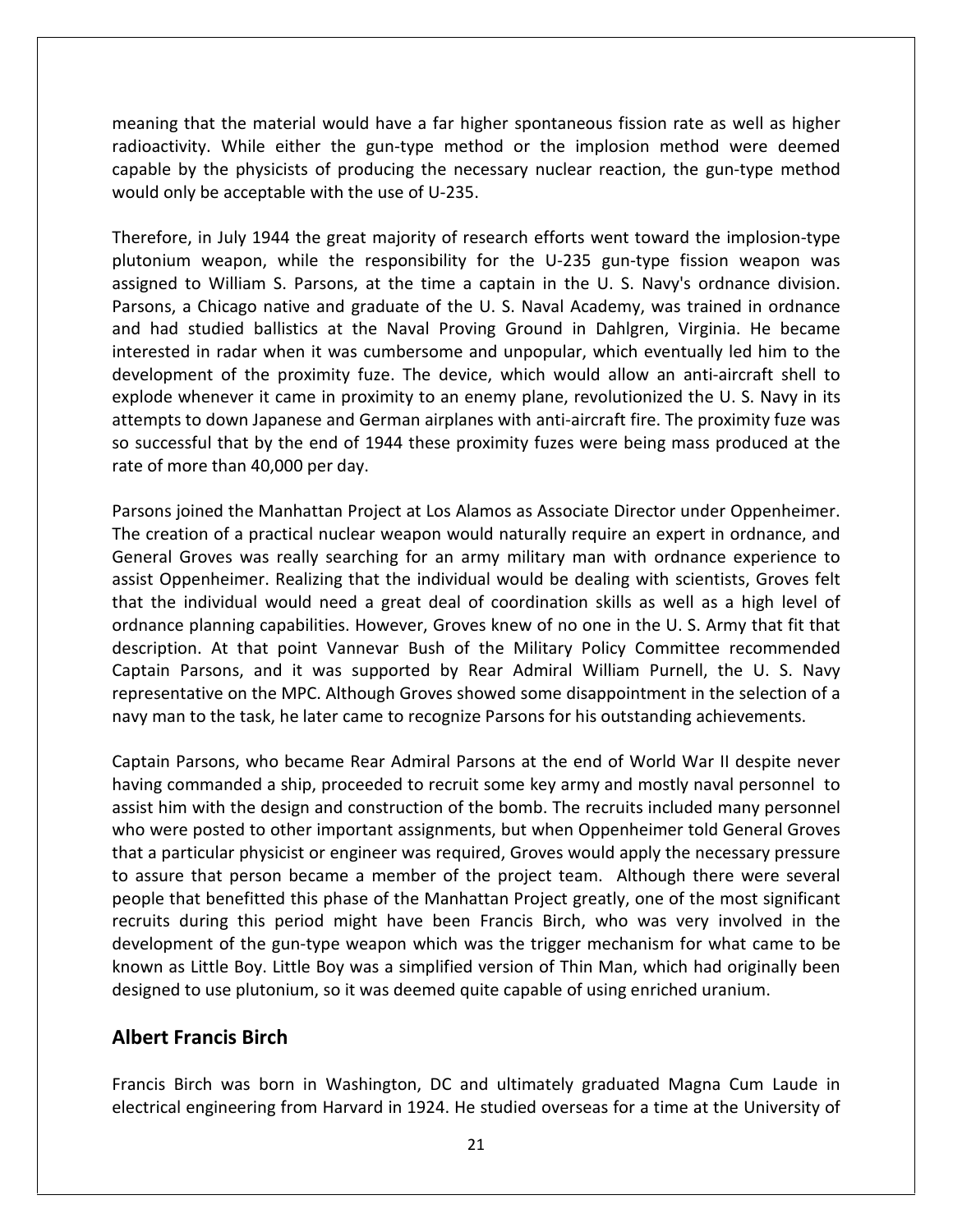He later returned to Harvard and studied the paramagnetic properties of mercury Competent and other and other and studied the paramagnetic properties of mercury<br>Copper and other geophysical pursuits. He received his Ph. D. under the supervision of Dr. Strasbourg. He later returned to Harvard and studied the paramagnetic proper<br>and copper and other geophysical pursuits. He received his Ph. D. under the sup<br>Percv Bridgman, who went on to receive the Nobel Prize for Physic ourg. He later returned to Harvard and studied the paramagnetic properties of mercury<br>ppper and other geophysical pursuits. He received his Ph. D. under the supervision of Dr.<br>Bridgman, who went on to receive the Nobel Pri He later returned to Harvard and studied the paramagnetic properties of mercury<br>and other geophysical pursuits. He received his Ph. D. under the supervision of Dr.<br>han, who went on to receive the Nobel Prize for Physics in Strasbourg. He later returned to Harvard and studied the paramagnetic properties of mercury He later returned to Harvard and studied the paramagnetic properties of mercury<br>and other geophysical pursuits. He received his Ph. D. under the supervision of Dr.<br>man, who went on to receive the Nobel Prize for Physics in and copper and other geophysical pursuits. He received his Ph. D. under the supervision of Dr. Percy Bridgman, who went on to receive the Nobel Prize for Physics in 1946. washington, and the contract of the contract of the contract of the contract of the contract of the contract of the contract of the contract of the contract of the contract of the contract of the contract of the contract o

that would explode in proximity to a target. The following vear he accepted a commission<br>that would explode in proximity to a target. The following years of the<br>that would explode in proximity to a target. The following ye the U. S. Navy as a lieutenant commander, and was posted to the Bureau of Ships in<br>the U. S. Navy as a lieutenant commander, and worked with him on the radar-triggered<br>e that would explode in proximity to a target. The fol The vector assistant and associate professor at Harvard through most of the<br>put took a leave of absence when war broke out and moved to MIT's Radiation<br>1942. There he met Captain Parsons and worked with him on the radar-tr Birch was a resea<br>depression, but to<br>Laboratory in 1942<br>fuze that would ex<br>in the U. S. Navy<br>Washington, DC, fr<br>in Los Alamos. tory in 1942. There he met Captain Parsons and worked with him on the radar-triggered<br>at would explode in proximity to a target. The following year he accepted a commission<br>U. S. Navy as a lieutenant commander, and was pos Laboratory in 1942. There he met Captain Parsons and worked with him on the radar-triggered fuze that would explode in proximity to a target. The following year he accepted a commission ould explode in proximity to a target. The following year he accepted a commission<br>S. Navy as a lieutenant commander, and was posted to the Bureau of Ships in<br>n, DC, from where he was summoned by Captain Parsons to the Man in the U.S. Navy as a lieutenant commander, and was posted to the Bureau of Ships in uranium. Birch actually supervised the manufacture of the Little Boy, devising the Washington, DC, from where he was summoned by Captain Parsons to the Manhattan Project in Los Alamos. bomb

ton, DC, from where he was summoned by Captain Parsons to the Manhattan Project<br>amos.<br>s division switched their goal from a gun-type nuclear weapon using contaminated<br>m to U-235, Birch created scale models and later full-s the bomb.<br>
This division switched their goal from a gun-type nuclear weapon using contaminated<br>
inium to U-235, Birch created scale models and later full-scale mockups of the bomb using<br>
riched uranium. Birch actually supe his division switched their goal from a gun-type nuclear weapon using contaminated<br>ium to U-235, Birch created scale models and later full-scale mockups of the bomb using<br>ched uranium. Birch actually supervised the manufac When his division switched their goal from a gun-type nuclear weapon using contaminated When his division switched their goal from a gun-type nuclear weapon using<br>plutonium to U-235, Birch created scale models and later full-scale mockups of t<br>unenriched uranium. Birch actually supervised the manufacture of t inched uranium. Birch actually supervised the manufacture of the Little Boy, devising the<br>ble plug" system that would allow the arming of the bomb by the bomb commander so<br>the bomb would not cause a nuclear explosion in th unenriched uranium. Birch actually supervised the manufacture of the Little Boy, devising the unenricle union<br>"double plug" system that would allow the arming of the bomb by the bomb commander so e plug" system that would allow the arming of the bomb by the bomb commander so<br>e bomb would not cause a nuclear explosion in the event that the B-29 carrying the<br>were to crash. Birch would later go to Tinian Island to sup that the bomb would not cause a nuclear explosion in the event that the B-29 carrying the long Thin Man design, the bomb could be substantially shortened to the extent that it could long Thin Man design, the bomb could be substantially shortened to the extent that it could long Thin Man design, the bomb could b .<br>hom of the Little Boy onto the B-29, and the detonation of the first atomic bomb. 1945,

by were to crash. Birch would later go to Tinian Island to supervise the assembly, the loading<br>e Little Boy onto the B-29, and the detonation of the first atomic bomb.<br>uranium loaded gun-type weapon was considered to be of ittle Boy onto the B-29, and the detonation of the first atomic bomb.<br>
inium loaded gun-type weapon was considered to be of a more basic design which<br>
york only with enriched uranium. By abandoning the plutonium concept th Franchilland and the steam let contracts to three different companies for the necessary parts in order that had used<br>Birlin Man design, the bomb could be substantially shortened to the extent that it could<br>t into a B-29 bo The uranium loaded gun-type weapon was considered to be of a more basic design which e uranium loaded gun-type weapon was considered to be of a more basic design which<br>uld work only with enriched uranium. By abandoning the plutonium concept that had used<br>elong Thin Man design, the bomb could be substantial would work only with enriched uranium. By abandoning the plutonium concept that had used ork only with enriched uranium. By abandoning the plutonium concept that had used<br>Thin Man design, the bomb could be substantially shortened to the extent that it could<br>nto a B-29 bomb bay. Little Boy's final dimensions we the long Thin Man design, the bomb on now fit into a B-29 bomb bay. Little slightly over two feet in diameter. W<br>1945, Birch's team let contracts to to maintain an air of secrecy. Its fina pounds of enriched uranium. The n *Man* (*Man* **Consultant Consultant Consultant Consults** fit into a B-29 bomb bay. Little Boy's final tly over two feet in diameter. When the differ aintain an air of secrecy. Its final weight what of enriched uranium. The to maintain an air of secrecy. Its final weight was slightly under five tons, which included 141 iaintain an air of secrecy. Its final weight was slightly under five tons, which included 141<br>nds of enriched uranium. The nuclear chain reaction was initiated by small pouches of<br>ite, a smokeless gunpowder.<br>**Man (Implosio** pounds of enriched uranium. The nuclear chain reaction was initiated by small pouches of of enriched uranium. The nuclear chain reaction was initiated by small pouches of<br>a smokeless gunpowder.<br>**an (Implosion-Type Weapon)**<br>sibility of a plutonium bomb had been explored by the physicists in late 1942, but was<br>s cordite, a smokeless gunpowder.

#### **Fat Man (Implosion-Type Weapon)**

Allows", a smokeless gunpowder.<br> **Alloys Transmith (Implosion-Type Weapon)**<br>
Alloys and plutonium bomb had been explored by the physicists in late 1942, but was<br>
shelved when the British, who were working concurrently on a (Implosion-Type Weapon)<br>ility of a plutonium bomb had been explored by the physicists in late 1942, but was<br>elved when the British, who were working concurrently on a nuclear project named<br>oys", concluded that plutonium mi **t Man (Implosion-Type Weapon)**<br>e feasibility of a plutonium bomb had been explored by the physicists in late 1942, but was<br>most shelved when the British, who were working concurrently on a nuclear project named<br>ube Alloys lity of a plutonium bomb had been explored by the physicists in late 1942, but was<br>lved when the British, who were working concurrently on a nuclear project named<br>ys", concluded that plutonium might not be a fissionable ma The feasibility of a plutonium bomb had been explored by the physicists in late 1942, but was The feasibility of a plutonium bomb had been explored by the physicists<br>almost shelved when the British, who were working concurrently on a<br>"Tube Alloys", concluded that plutonium might not be a fissionable<br>weapons. Oppenh beyonded that plutonium might not be a fissionable material for nuclear<br>oenheimer and other physicists did not necessarily agree with the British findings<br>feeling that purified plutonium was more than a suitable material, "Tube Alloys", concluded that plutonium might not be a fissionable material for nuclear<br>weapons. Oppenheimer and other physicists did not necessarily agree with the British findings ins. Oppenheimer and other physicists did not necessarily agree with the British findings<br>
is time, feeling that purified plutonium was more than a suitable material, and had finally<br>
ced General Groves that an implosion-t at that time, feeling that purified plutonium was more than a suitable material, and had finally<br>convinced General Groves that an implosion-type nuclear weapon might be quicker to build<br>and that any impurity problems with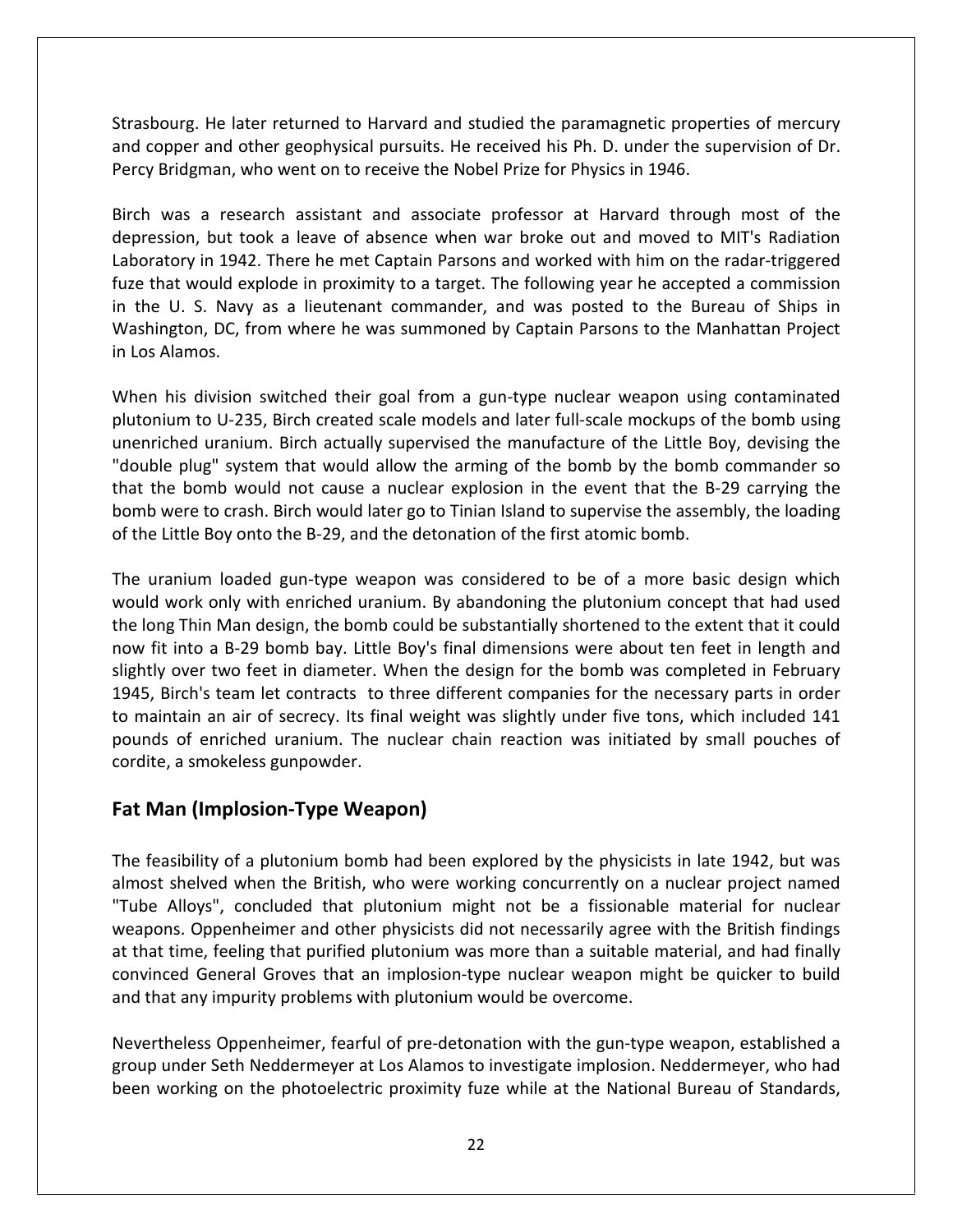recruited by Oppenheimer to provide the implosion method as <sup>a</sup> backup to the gun-type Progress was recruited by Oppenheimer to provide the implosion method as a backup to the gun-type<br>Progress was slow amid much skepticism and indifference until September of 1943, when Figure 2.1 September 10 and the implosion method as a backup to the gun-type<br>The progress was slow amid much skepticism and indifference until September of 1943,<br>John von Neumann joined the implosion team at Los Alamos. Vo ited by Oppenheimer to provide the implosion method as a backup to the gun-type<br>Progress was slow amid much skepticism and indifference until September of 1943,<br>nn von Neumann joined the implosion team at Los Alamos. Von N ecruited by Oppenheimer to provide the implosion method as a backup to the gun-type<br>on. Progress was slow amid much skepticism and indifference until September of 1943,<br>John von Neumann joined the implosion team at Los Ala recruited by Oppenheimer to provide the implosion method as a backup to the gun-type<br>Don. Progress was slow amid much skepticism and indifference until September of 1943,<br>The John von Neumann joined the implosion team at L was recruited by Oppenheimer to provide the implosion method as a backup to the gun-type by Oppenheimer to provide the implosion method as a backup to the gun-type<br>ress was slow amid much skepticism and indifference until September of 1943,<br>on Neumann joined the implosion team at Los Alamos. Von Neumann was a<br> weapon. Progress was slow amid much skepticism and indifference until September of 1943, charges was slow amid much skepticism and indifference until September of 1943, bhn von Neumann joined the implosion team at Los Alamos. Von Neumann was a t who used mathematics in the development of functional analysis, a when John von Neumann joined the implosion<br>physicist who used mathematics in the developme<br>early developers of the digital computer. Workin<br>was able to create a sound mathematical model<br>Neddermeyer took a dramatic jump. Vo rs of the digital computer. Working with Nobel Prize winner Edward Teller, he<br>eate a sound mathematical model for implosion, and implosion research under<br>cook a dramatic jump. Von Neumann also suggested the use of high exp early developers of the digital computer. Working with Nobel Prize winner Edward Teller, he was able to create a sound mathematical model for implosion, and implosion research under to create a sound mathematical model for implosion, and implosion research under<br>neyer took a dramatic jump. Von Neumann also suggested the use of high explosives in<br>harges to explode a sphere. This fact alone resulted in Neddermeyer took a dramatic jump. Von Neumann also suggested the use of high explosives in explore took a dramatic jump. Von Neumann also suggested the use of high explosives in<br>ed charges to explode a sphere. This fact alone resulted in a much faster assembly of fissile<br>rial than could occur with a gun method.<br> shaped charges to explode a sphere. This fact alone resulted in a much faster assembly of fissile material than could occur with a gun method. the

d charges to explode a sphere. This fact alone resulted in a much faster assembly of fissile<br>
ial than could occur with a gun method.<br>
Inheimer had also recruited George Kistiakowsky, an ordnance expert who had been<br>
Ing w I than could occur with a gun method.<br>
Heimer had also recruited George Kistiakowsky, an ordnance expert who had been<br>
I with the National Defense Research Committee (NDRC) as their primary developer of<br>
plosives. Kistiako enheimer had also recruited George Kistiakowsky, an ordnance expert who had been<br>sing with the National Defense Research Committee (NDRC) as their primary developer of<br>explosives. Kistiakowsky, who had fled the Ukraine as Oppenheimer had also recruited George Kistiakowsky, an ordnance expert who had been eimer had also recruited George Kistiakowsky, an ordnance expert who had been<br>with the National Defense Research Committee (NDRC) as their primary developer of<br>losives. Kistiakowsky, who had fled the Ukraine as a teenager working with the National Defense Research Committee (NDRC) as their primary developer of mg with the National Defense Research Committee (NDRC) as their primary developer of explosives. Kistiakowsky, who had fled the Ukraine as a teenager during the Russian Civil earned his Ph. D. from the University of Berlin new explosives. Kistiakowsky, who had fled the Ukraine as a teenager during the Russian Civil losives. Kistiakowsky, who had fled the Ukraine as a teenager during the Russian Civil<br>ned his Ph. D. from the University of Berlin in physical chemistry, emigrated to the<br>tates, and joined the faculty at Harvard Universit War, earned his Ph. D. from the University of Berlin in physical chemistry, emigrated to the Ph. D. from the University of Berlin in physical chemistry, emigrated to the<br>nd joined the faculty at Harvard University in 1930. Leading up to and during<br>ears he was involved in weapons research, and had been named techni United States, and joined the faculty at Harvard University in 1930. Leading up to and during tes, and joined the faculty at Harvard University in 1930. Leading up to and during<br>war years he was involved in weapons research, and had been named technical<br>the Explosives Research Laboratory before arriving in Los Alam the early war years he was involved in weapons research, and had been named technical the early war years he was involved in weapons researdirector of the Explosives Research Laboratory before arrivapril 1944 the first samples of plutonium that had bet Hanford rather than in a cyclotron at Oak Ridge reveale Internal 1944 the first samples of plutonium that had been produced in a nuclear reactor at unford rather than in a cyclotron at Oak Ridge revealed five times more Plutonium-240 than atonium-239. This fact proved to the sc April 1944 the first samples of plutonium that had been produced in a nuclear reactor at Hanford rather than in a cyclotron at Oak Ridge revealed five times more Plutonium-240 than In in a cyclotron at Oak Ridge revealed five times more Plutonium-240 than<br>is fact proved to the scientists that plutonium would be unusable unless<br>e utilized, but only plutonium could be produced in sufficient quantities plutonius m-239. This fact proved to the scientists that plutonium would be unusable unless<br>
a could be utilized, but only plutonium could be produced in sufficient quantities to<br>
cure more than one bomb every few years.<br>
onths late implosion could be utilized, but only plutonium could be produced in sufficient quantities to manufacture more than one bomb every few years.

could be utilized, but only plutonium could be produced in sufficient quantities to<br>re more than one bomb every few years.<br>this later in June 1944 Kistiakowsky issued a report to Oppenheimer detailing the<br>nalities in the i ore than one bomb every few years.<br>
later in June 1944 Kistiakowsky issued a report to Oppenheimer detailing the<br>
les in the implosion team activities, thus resulting in Neddermeyer being<br>
ector of the team. Oppenheimer na ew months later in June 1944 Kistiakowsky issued a report to Oppenheimer detailing the<br>functionalities in the implosion team activities, thus resulting in Neddermeyer being<br>laced as director of the team. Oppenheimer named A few months later in June 1944 Kistiakowsky issued a report to Oppenheimer detailing the<br>dysfunctionalities in the implosion team activities, thus resulting in Neddermeyer being<br>replaced as director of the team. Oppenheim dysfunctionalities in the implosion team activities, thus resulting in Neddermeyer being replaced as director of the team. Oppenheimer named Kistiakowsky as the new implosion team<br>director. Oppenheimer, possibly uncertain as to the motives of Kistiakowsky, kept tor. Oppenheimer, possibly uncertain as to the motives of Kistiakowsky, kept<br>dermeyer on as an implosion consultant. Nevertheless the implosion method championed<br>leddermeyer was used in the first nuclear test at Trinity as Neddermeyer on as an implosion consultant. Nevertheless the implosion method championed meyer on as an implosion consultant. Nevertheless the implosion method championed<br>dermeyer was used in the first nuclear test at Trinity as were the bomb dropped on<br>ki as well as almost all subsequent nuclear weapons that by Neddermeyer was used in the first nuclear test at Trinity as were the bomb dropped on Neddermeyer was used in the first nuclear test at Trinity as were the bomb dropped on<br>gasaki as well as almost all subsequent nuclear weapons that were manufactured by the<br>ites States.<br>Parain task of the metallurgists on t Nagasaki as well as almost all subsequent nuclear weapons that were manufactured by the Unites States. spherical

rails of the B-29, a diameter of 66 inches was available. Drop tests using a B-29 Super-fortress is as well as almost all subsequent nuclear weapons that were manufactured by the<br>different allows were used with the implosion team was to cast the plutonium into a<br>with a consistent density, which proved difficult becaus States.<br>
ain task of the metallurgists on the implosion team was to cast the plutonium into a<br>
twith a consistent density, which proved difficult because there were multiple isotopes<br>
stonium. Plutonium stability was a maj task of the metallurgists on the implosion team was to cast the plutonium into a<br>ith a consistent density, which proved difficult because there were multiple isotopes<br>ium. Plutonium stability was a major problem and could The main task of the metallurgists on the implosion team was to cast the plutonium into a main task of the metallurgists on the implosion team was to cast the plutonium into a<br>ere with a consistent density, which proved difficult because there were multiple isotopes<br>lutonium. Plutonium stability was a major pro sphere with a consistent density, which proved difficult because there were multiple isotopes re with a consistent density, which proved difficult because there were multiple isotopes<br>utonium. Plutonium stability was a major problem and could cause pre-detonation, so<br>ral different alloys were used with the plutoniu of plutonium. Plutonium stability was a major problem and could cause pre-detonation, so conium. Plutonium stability was a major problem and could cause pre-detonation, so<br>I different alloys were used with the plutonium in order to create stability. The Implosion<br>then discovered that a plutonium-gallium alloy several different alloys were used with the plutonium in order to create stability. The Implosion al different alloys were used with the plutonium in ord<br>then discovered that a plutonium-gallium alloy cou<br>cal shape, coating the sphere with nickel to avoid corr<br>omb was constrained to a maximum length of thirted<br>f the B-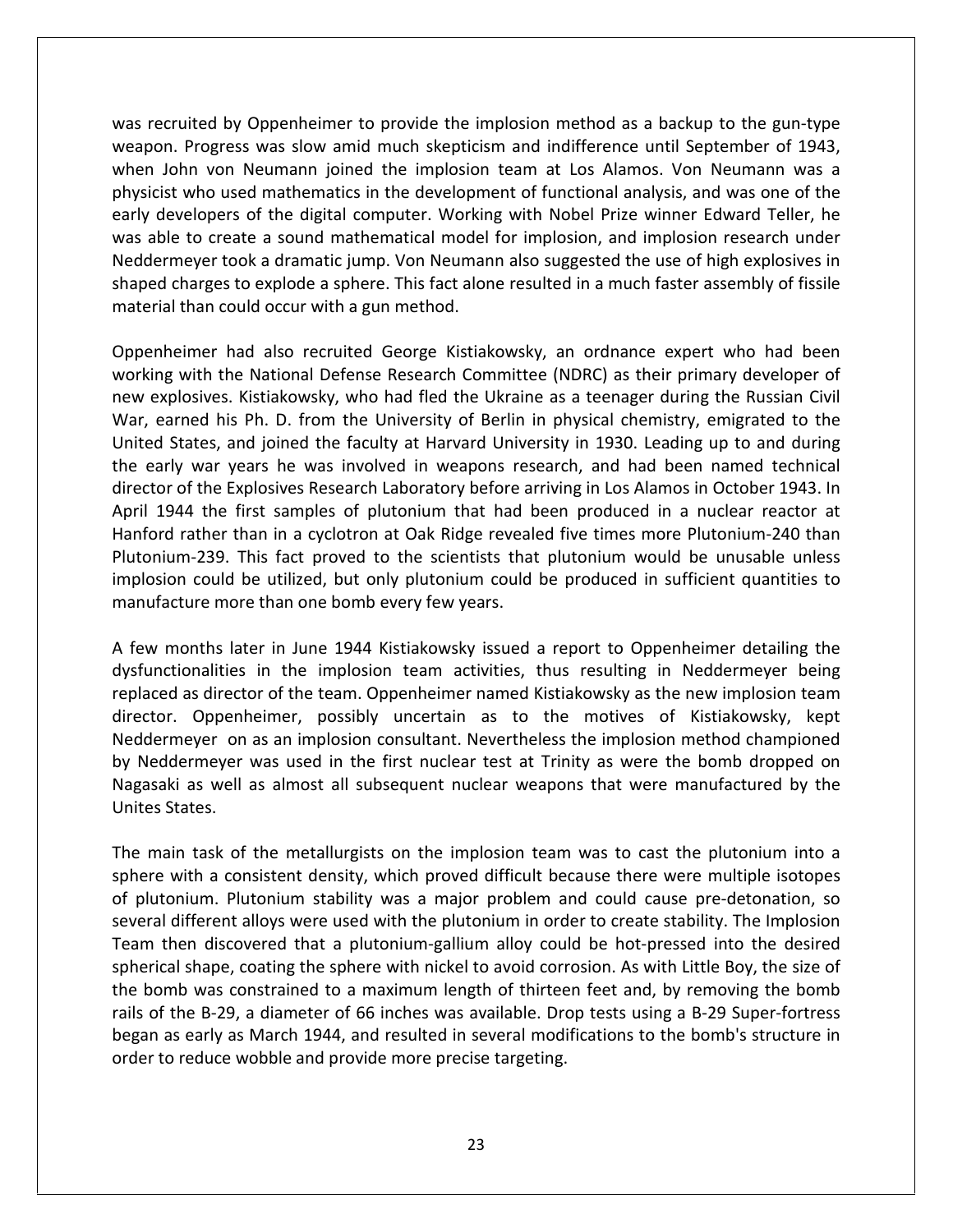## **Alberta Project Alberta** various

Delivery

Alberta<br>
Softhe nuclear weapons was the responsibility of the Ordnance Division, a group that<br>
Alberta Fiamed Alberta<br>Formed by Oppenheimer in the spring of 1944 and led initially by Norman Ramsey, a noted formed by Oppenheimer in the spring of 1944 and led initially by Norman Ramsey, a noted **Project Alberta**<br>Delivery of the nuclear weapons was the responsibility of the Ordnance Division, a group that<br>was formed by Oppenheimer in the spring of 1944 and led initially by Norman Ramsey, a noted<br>physics professor Example of the nuclear weapons was the responsibility of the Ordnance Division, a group that<br>the dividence of the vergion and went on to be awarded initially by Norman Ramsey, a noted<br>professor at Harvard University. Ramse **Iberta**<br>the nuclear weapons was the responsibility of the Ordnance Division, a group that<br>d by Oppenheimer in the spring of 1944 and led initially by Norman Ramsey, a noted<br>fessor at Harvard University. Ramsey later becam of the nuclear weapons was the responsibility of the Ordnance Division, a group that<br>med by Oppenheimer in the spring of 1944 and led initially by Norman Ramsey, a noted<br>professor at Harvard University. Ramsey later became Delivery of the nuclear weapons was the responsibility of the Ordnance Division, a group that livery of the nuclear weapons was the responsibility of the Ordnance Division, a group that<br>s formed by Oppenheimer in the spring of 1944 and led initially by Norman Ramsey, a noted<br>ysics professor at Harvard University. R was formed by Oppenheimer in the spring of 1944 and led initially by Norman Ramsey, a noted<br>physics professor at Harvard University. Ramsey later became a prominent member of the U. S.<br>Atomic Energy Commission and went on physics professor at Harvard University. Ramsey later became a prominent member of the U.S. Atomic Energy Commission and went on to be awarded the Nobel Prize for his inventions in oscillatory field measurements. At first only the Ordnance Division was involved in the tests of various sizes of bombs, but when the latory field measurements. At first only the Ordnance Division was involved in the tests of<br>ous sizes of bombs, but when the tests shifted to live bombing exercises, they were moved<br>Vendover Army Air Field in Utah in Octob various sizes of bombs, but when the tests shifted to live bombing exercises, they were moved In the Mariana Islands. In February 1945 Ashworth traveled to Guam to inform Fleet Admiral<br>the Mariana Islands. In February 1944 At that time Naval Commander Frederick<br>orth became Captain Parsons' head of operations and as to Wendover Army Air Field in Utah in October 1944. At that time Naval Commander Frederick to Wendover Army Air Field in Utah in October 1944. At that time Naval Commander Frederick<br>Ashworth became Captain Parsons' head of operations and assumed command of the test<br>program, while Ramsey remained in charge of del program, while Ramsey remained in charge of delivery. the

became Captain Parsons' head of operations and assumed command of the test<br>
while Ramsey remained in charge of delivery.<br>
Fare agreed in December 1944 that any nuclear attack on Japan would have to come<br>
Mariana Islands. I le Ramsey remained in charge of delivery.<br>
greed in December 1944 that any nuclear attack on Japan would have to come<br>
iana Islands. In February 1945 Ashworth traveled to Guam to inform Fleet Admiral<br>
itz of the Manhattan USAAF agreed in December 1944 that any nuclear attack on Japan would have to come<br>
In the Mariana Islands. In February 1945 Ashworth traveled to Guam to inform Fleet Admiral<br>
ster Nimitz of the Manhattan Project, and of th The USAAF agreed in December 1944 that any nuclear attack on Japan would have to come from the Mariana Islands. In February 1945 Ashworth traveled to Guam to inform Fleet Admiral Chester Nimitz of the Manhattan Project, and of the pending nuclear attacks on Japan. Nimitz of the Manhattan Project, and of the pending nuclear attacks on Japan.<br>
r, his view of Guam was that it had a congested harbor and a definite shortage of<br>
ction personnel. He then toured Tinian Island, which was 150 However, his view of Guam was that it had a congested harbor and a definite shortage of er, his view of Guam was that it had a congested harbor and a definite shortage of<br>ction personnel. He then toured Tinian Island, which was 150 miles closer to Japan, at<br>gestion of the USAAF, and agreed that their North Fi construction personnel. He then toured Tinian Island, which was 150 miles closer to Japan, at ion personnel. He then toured Tinian Island, which was 150 miles closer to Japan, at<br>estion of the USAAF, and agreed that their North Field was a much better location for<br>clear weapons to Japan.<br>Alberta was formed in March the suggestion of the USAAF, and agreed that their North Field was a much better location for flying nuclear weapons to Japan.

the suggestion of the USAAF, and agreed that their North Field was a much better location for<br>flying nuclear weapons to Japan.<br>Project Alberta was formed in March 1945, basically combining the efforts of the individual<br>gro r nuclear weapons to Japan.<br>
ct Alberta was formed in March 1945, basically combining the efforts of the individual<br>
bs and absorbing them into one team. Parsons became the head of Project Alberta, with<br>
ey as his technica Project Alberta was formed in March 1945, basically combining the efforts of the individual<br>groups and absorbing them into one team. Parsons became the head of Project Alberta, with<br>Ramsey as his technical assistant and As Project Alberta was formed in March 1945, basically combining the efforts of the individual<br>groups and absorbing them into one team. Parsons became the head of Project Alberta, with<br>Ramsey as his technical assistant and As ps and absorbing them into one team. Parsons became the head of Project Alberta, with<br>sey as his technical assistant and Ashworth as his military and operations advisor. Under<br>e three men were more than fifty other Army, N groups and absorbing them into one team. Parsons became the head of Project Alberta, with Ramsey as his technical assistant and Ashworth as his military and operations advisor. Under as his technical assistant and Ashworth as his military and operations advisor. Under<br>ree men were more than fifty other Army, Navy and civilian personnel, all volunteer,<br>de up the Little Boy assembly team and the Fat Man these three men were more than fifty other Army, Navy and civilian personnel, all volunteer, who made up the Little Boy assembly team and the Fat Man assembly team. General Groves sent a construction team, made up mostly of Seabees from the 6th Naval Construction Brigade, to provide buildings for laboratory and in sent a construction team, made up mostly of Seabees from the 6th Naval Construction Brigade, addition to Captain Parsons there were two senior officers on Tinian Island who were part of addition to Captain Parsons there were two senior officers on Tinian Island, who were part of addition to Captain Parsons there w to provide buildings for laboratory and instrument work, parts warehouses, a shop building, to provide buildings for laboratory and instrument work, parts warehouses, a shop building,<br>and assembly, ordnance, and administrative buildings. Parts for three nuclear bombs were<br>shipped from the port in San Francisco di and assembly, ordnance, and administrative buildings. Parts for three nuclear bombs were<br>shipped from the port in San Francisco directly to Tinian Island, and the assemblies for Little<br>Boy, Fat Man, and Trinity were perfor Boy, Fat Man, and Trinity were performed at Tinian. nuclear control of the control of the control of the control of the control of the control of the control of the control of the control of the control of the control of the control of the control of the control of the cont

I from the port in San Francisco directly to Tinian Island, and the assemblies for Little<br>
E. Man, and Trinity were performed at Tinian.<br>
ion to Captain Parsons there were two senior officers on Tinian Island who were part Fat Man, and Trinity were performed at Tinian.<br> **Chain of Captain Parsons there were two senior officers on Tinian Island who were part of<br>
Manhattan Project, although not formally part of Project Alberta; Rear Admiral Wil** In addition to Captain Parsons there were two senior officers on Tinian Island who were part of the Manhattan Project, although not formally part of Project Alberta; Rear Admiral William R.<br>Purnell, representative of the M on to Captai<br>hattan Proje<br>representat<br><del>Seneral Grov</del><br>**Test**<br>**Test** Farrell, General Groves' Deputy for Operations. Parsons, Purnell, and Farrell became known as al Groves' Deputy for Operations. Parsons, Purnell, and Farrell became known as<br>
int Chiefs", and seemed to have complete control and command over the entire<br>
in Japan.<br>
and General Groves were both adamant in their opinio the "Tinian Joint Chiefs", and seemed to have complete control and command over the entire **Tinian Joint Chiefs**", and seemed to have complete control and command over the entire<br>
lear mission in Japan.<br> **hity Test**<br>
benheimer and General Groves were both adamant in their opinion that there was the need<br>
a full nuclear mission in Japan.

ear mission in Japan.<br> **ity Test**<br>
enheimer and General Groves were both adamant in their opinion that there was the need<br>
full test of the implosion concept due to the bomb's very complex firing mechanism as<br>
as the neces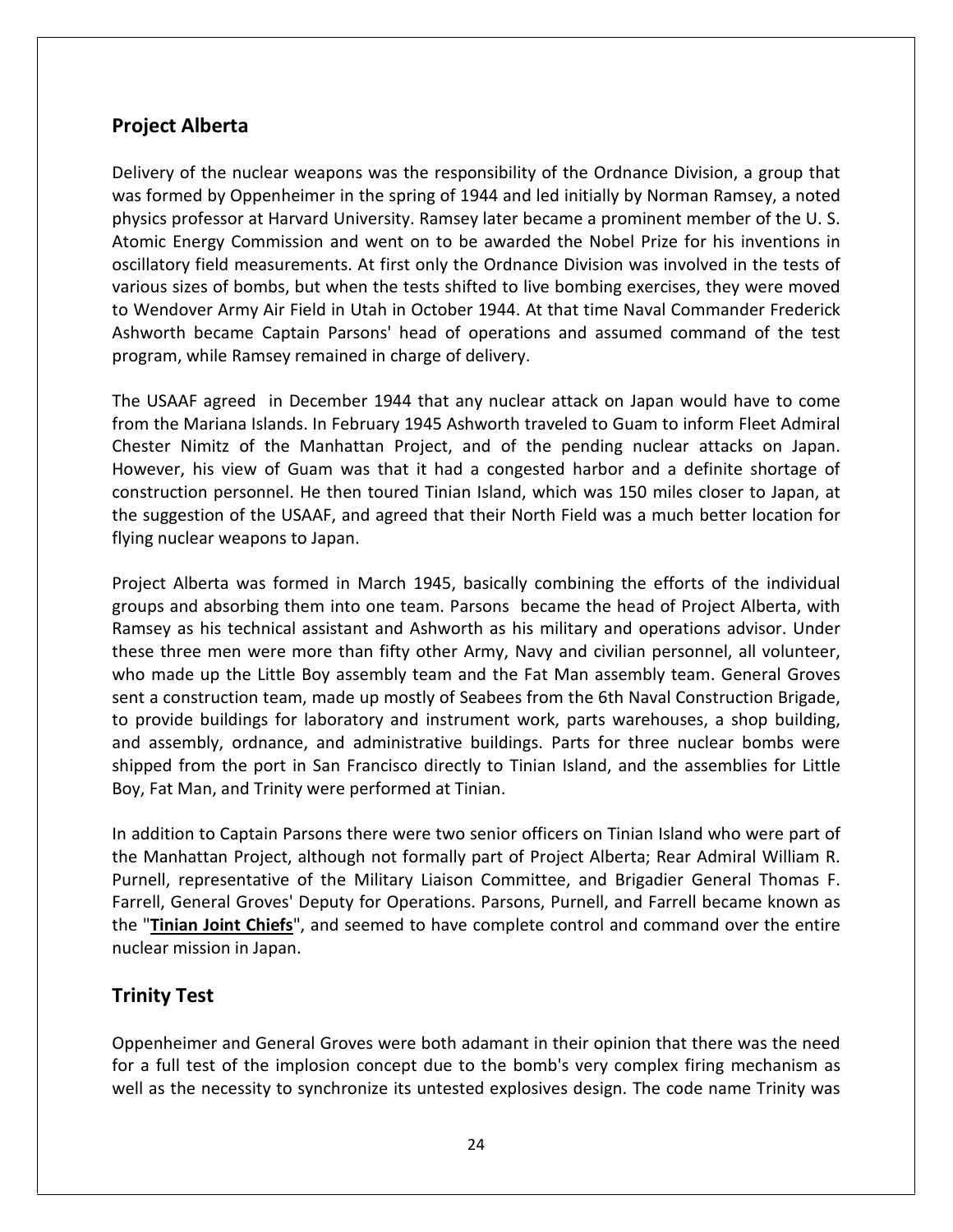to the nuclear test by Oppenheimer, inspired by the poetry of John Dunne, and the med to the nuclear test by Oppenheimer, inspired by the poetry of John Dunne, and the<br>device was informally nicknamed "The Gadget". The Trinity test was directed by Kenneth The nuclear test by Oppenheimer, inspired by the poetry of John Dunne, and the<br>A native of New York and a Harvard University professor who had graduated from in electrical engineering. The Sadget The Trinity test was directed by Kenneth<br>device was informally nicknamed "The Gadget". The Trinity test was directed by Kenneth<br>pridge, a native of New York and a Harvard University pr o the nuclear test by Oppenheimer, inspired by the poetry of John Dunne, and the<br>e was informally nicknamed "The Gadget". The Trinity test was directed by Kenneth<br>e, a native of New York and a Harvard University professor assigned to the nuclear test by Oppenheimer, inspired by the poetry of John Dunne, and the<br>test device was informally nicknamed "The Gadget". The Trinity test was directed by Kenneth<br>Bainbridge, a native of New York and a ed to the nuclear test by Oppenheimer, inspired by the poetry of John Dunne, and the evice was informally nicknamed "The Gadget". The Trinity test was directed by Kenneth idge, a native of New York and a Harvard University assigned to the nuclear test by Oppenheimer, inspired by the poetry of John Dunne, and the test device was informally nicknamed "The Gadget". The Trinity test was directed by Kenneth auto and by air, and the only structure in the area was the MacDonald Ranch House, which and by air, and the only structure in the area was the MacDonald Ranch House, which are a about 35 miles and the MacHon University. T Bainbridge, a native of New York and a Harvard University professor who had graduated from bridge, a native of New York and a Harvard University professor who had graduated from<br>in electrical engineering, and who later received his PH. D. under the guidance of Karl<br>pton from Princeton University. The site select MIT in electrical engineering, and who later received his PH. D. under the guidance of Karl<br>Compton from Princeton University. The site selected was a desert area about 35 miles<br>southeast of Socorro, New Mexico at the USAA Compton from Princeton University. The site selected was a desert area about 35 miles rom Princeton University. The site selected was a desert area about 35 miles<br>of Socorro, New Mexico at the USAAF Alamogordo Bombing and Gunnery Range,<br>became known as the White Sands Proving Grounds. The site had been insp southeast of Socorro, New Mexico at the USAAF Alamogordo Bombing and Gunnery Range, southeast of Socorro, New Mexico at<br>which later became known as the Wh<br>by auto and by air, and the only struce<br>had been condemned by the U.S. Arm<br>family. There the ranch house, whicl<br>converted to a laboratory where the<br>swe r auto and by air, and the only structure in the area was the MacDonald Ranch House, which<br>ad been condemned by the U.S. Army and had been vacated under protest by the MacDonald<br>mily. There the ranch house, which was about by auto and by air, and the only structure in the area was the MacDonald Ranch House, which<br>had been condemned by the U.S. Army and had been vacated under protest by the MacDonald en condemned by the U.S. Army and had been vacated under protest by the MacDonald<br>There the ranch house, which was about two miles southeast of the test site, was<br>ted to a laboratory where the "Gadget" was assembled amidst family. There the ranch house, which was about two miles southeast of the test site, was ly. There the ranch house, which was about two miles southeast of the test site, was<br>verted to a laboratory where the "Gadget" was assembled amidst dust and sand and<br>tering heat in early July 1945.<br>nventional explosives te ت<br>مرج camp

for the desert sand; however, a B-29 Super-fortress flown by Major Clyde Shields<br>five feet deep in the desert sand; however, a B-29 Super-fortress flown by Major Clyde Shields<br>five feet deep in the desert sand; however, a Itering heat in early July 1945.<br>
Subseminate of high explosives test had been held as a dress rehearsal on 07 May1945 in which only<br>
ut 100 tons of high explosives had been detonated. A twenty foot high wooden platform<br>
b A conventional explosives test had been held as a<br>about 100 tons of high explosives had been det<br>had been constructed about 800 yards from the<br>five feet deep in the desert sand; however, a B-2<br>at an altitude of 15,000 feet 100 tons of high explosives had been detonated. A twenty foot high wooden platform<br>een constructed about 800 yards from the Trinity test site. The explosion created a crater<br>eet deep in the desert sand; however, a B-29 Su about 100 tons of high explosives had been detonated. A twenty foot high wooden platform had been constructed about 800 yards from the Trinity test site. The explosion created a crater en constructed about 800 yards from the Trinity test site. The explosion created a crater<br>et deep in the desert sand; however, a B-29 Super-fortress flown by Major Clyde Shields<br>altitude of 15,000 feet could barely feel th five feet deep in the desert sand; however, a B-29 Super-fortress flown by Major Clyde Shields<br>at an altitude of 15,000 feet could barely feel the shock, nor did the personnel at the base<br>camp feel much shock some ten mile at an altitude of 15,000 feet could barely feel the shock, nor did the personnel at the base camp feel much shock some ten miles away. and

The fourteen inches. This was a restive moment for the physicists and engineers, who<br>different inches. This was a restive moment for the physicists and had a wall<br>of fourteen inches. This was a restive moment for the physi their much shock some ten miles away.<br>
In a failed test by General Groves had led to the construction of a large steel containment<br>
alled "Jumbo", which would contain the plutonium bomb and allow it to be recovered in<br>
Int of a failed test by General Groves had led to the construction of a large steel containment<br>
I called "Jumbo", which would contain the plutonium bomb and allow it to be recovered in<br>
vent of a "fizzle". The vessel was ten Fears of a failed test by General Groves had led to the construction of a large steel containment d test by General Groves had led to the construction of a large steel containment<br>lumbo", which would contain the plutonium bomb and allow it to be recovered in<br>l'fizzle". The vessel was ten feet in diameter and 25 feet lo vessel called "Jumbo", which would contain the plutonium bomb and allow it to be recovered in 'Jumbo", which would contain the plutonium bomb and allow it to be recovered in<br>a "fizzle". The vessel was ten feet in diameter and 25 feet long and had a wall<br>ourteen inches. This was a restive moment for the physicists a the event of a "fizzle". The vessel was ten feet in diameter and 25 feet long and had a wall of a "fizzle". The vessel was ten feet in diameter and 25 feet long and had a wall<br>of fourteen inches. This was a restive moment for the physicists and engineers, who<br>a man felt that their efforts had been under-appreciate thickness of fourteen inches. This was a restive moment for the physicists and engineers, who kness of fourteen inches. This was a restive moment for the physicists and engineers, who<br>ost to a man felt that their efforts had been under-appreciated, and that their long hours<br>days might prove meaningless. General Gro almost to a man felt that their efforts had been under-appreciated, and that their long hours it was hoisted up a steel tower about fifty feet in height that had been erected again it was hoisted up a steel tower about fifty feet in height that had arrived from Tinian in a le, were being assembled in the ranch hous and days might prove meaningless. General Groves, on the other hand, felt a personal and days might prove meaningless. Generant responsibility for the billion dollar project sl components of the bomb, including the plut briefcase, were being assembled in the ranch use "Jumbo", feeling that there were bette nents of the bomb, including the plutonium core which had arrived from Tinian in a<br>se, were being assembled in the ranch house, Oppenheimer made the decision not to<br>imbo", feeling that there were better ways to recover plu briefcase, were being assembled in the ranch house, Oppenheimer made the decision not to<br>use "Jumbo", feeling that there were better ways to recover plutonium in the event of a dud.<br>Instead it was hoisted up a steel tower use "Jumbo", feeling that there were better ways to recover plutonium in the event of a dud. lumbo", feeling that there were better ways to recover plutonium in the event of a dud.<br>
Id it was hoisted up a steel tower about fifty feet in height that had been erected again<br>
I 800 yards from the Trinity test site.<br>
I Instead it was hoisted up a steel tower about fifty feet in height that had been erected again about 800 yards from the Trinity test site. civilian

the test site. Bets were taken among the physicists and scientists as to the size of the resultant in place. The arming party, including Bainbridge and Kistiakowsky, completed arming the place. The arming party, including Bainbridge and Kistiakowsky, completed arming the place. The arming party, including Bainbridge and From a platform at 10:00 PM on 15 July 1945. Precautions were taken to evacuate the<br>form a platform at 10:00 PM on 15 July 1945. Precautions were taken to evacuate the<br>from a platform at 10:00 PM on 15 July 1945. Precautio population if necessary, and several shelters had been built more than nine miles from<br>population if necessary, and numerous measuring devices, some as close as only 200 feet away, were<br>place. The arming party, including B Finally on 14 July 1945 the bomb was hoisted by electric winch up a 100 foot high steel tower in Ily on 14 July 1945 the bomb was hoisted by electric winch up a 100 foot high steel tower in<br>er to give the observers and the instruments a better indication of the bomb being dropped<br>n a bomber, and numerous measuring dev order to give the observers and the instruments a better indication of the bomb being dropped In the observers and the instruments a better indication of the bomb being dropped<br>nber, and numerous measuring devices, some as close as only 200 feet away, were<br>e. The arming party, including Bainbridge and Kistiakowsky, from a bomber, and numerous measuring devices, some as close as only 200 feet away, were mber, and numerous measuring devices, some as close<br>ce. The arming party, including Bainbridge and Kistiako<br>m a platform at 10:00 PM on 15 July 1945. Precautions<br>pulation if necessary, and several shelters had been buil<br>te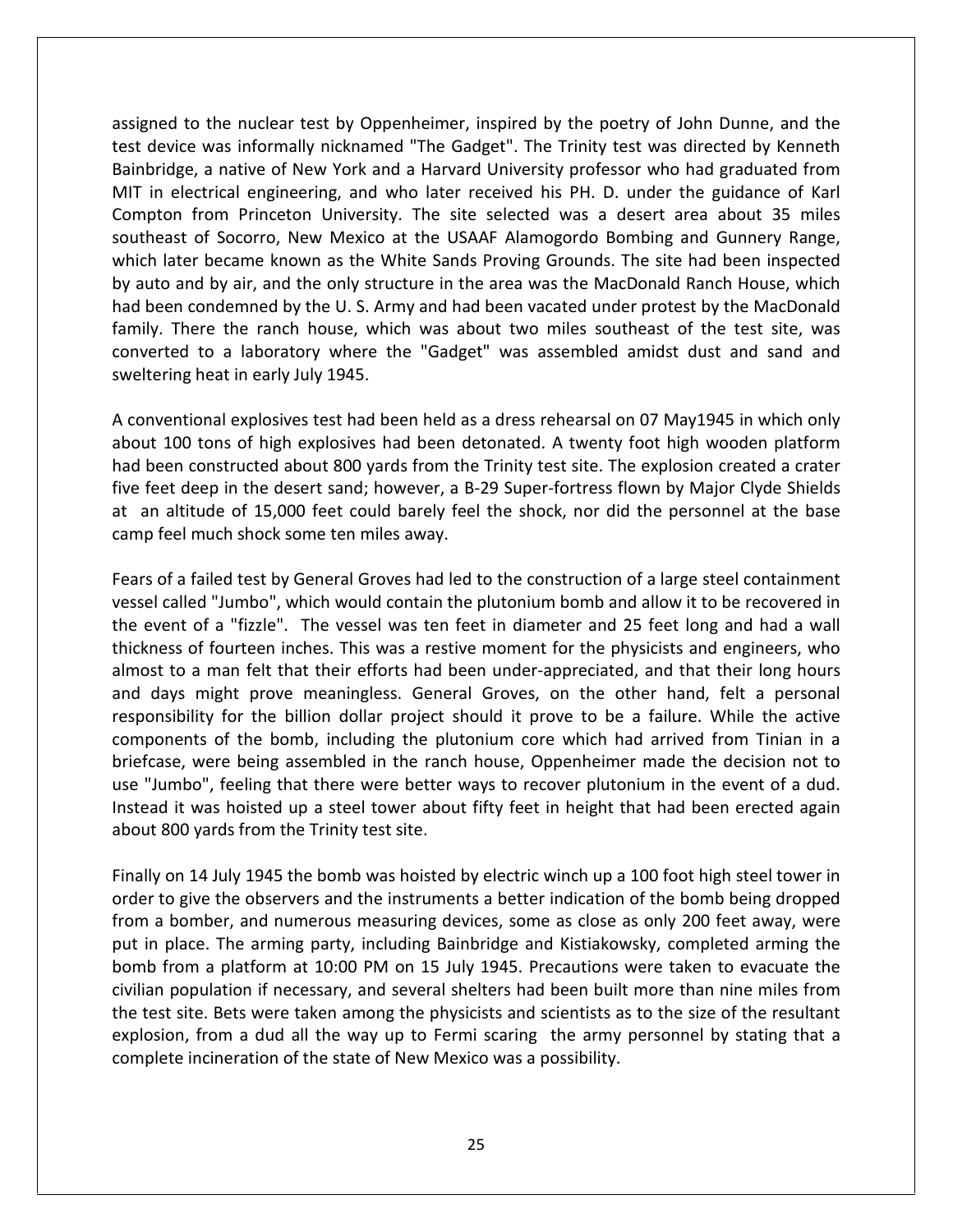detonation was planned for 4:00 AM on <sup>16</sup> July <sup>1945</sup> but was postponed because of rain set and the section of the detonation was planned for 4:00 AM on 16 July 1945 but was postponed because of rain<br>Several lightning strikes in the area. A positive weather report came in at 4:45 AM, and mation was planned for 4:00 AM on 16 July 1945 but was postponed because of rain<br>The command to provide weather report came in at 4:45 AM, and<br>Groves gave the command to proceed with the detonation. The rain stopped The detonation was planned for 4:00 AM on 16 July 1945 but was postponed because of rain<br>and several lightning strikes in the area. A positive weather report came in at 4:45 AM, and<br>General Groves gave the command to proce ation was planned for 4:00 AM on 16 July 1945 but was postponed because of rain<br>al lightning strikes in the area. A positive weather report came in at 4:45 AM, and<br>Groves gave the command to proceed with the detonation. Th nation was planned for 4:00 AM on 16 July 1945 but was postponed because of rain<br>ral lightning strikes in the area. A positive weather report came in at 4:45 AM, and<br>Groves gave the command to proceed with the detonation. The detonation was planned for 4:00 AM on 16 July 1945 but was postponed because of rain detonation was planned for 4:00 AM on 16 July 1945 but was postponed because of rain<br>several lightning strikes in the area. A positive weather report came in at 4:45 AM, and<br>ral Groves gave the command to proceed with the and several lightning strikes in the area. A positive weather report came in at 4:45 AM, and the strikes in the area. A positive weather report came in at 4:45 AM, and<br>the same the command to proceed with the detonation. The rain stopped<br>veral minutes later and two B-29's, one of which was flown by Major Shields,<br> General Groves gave the command to proceed with the detonation. The rain stopped eral Groves gave the command to proceed with the detonation. The rain stopped<br>pletely several minutes later and two B-29's, one of which was flown by Major Shields,<br>erved the test. At 5:30 AM the "Gadget" exploded with an completely several minutes later and two B-29's, one of which was flown by Major Shields, completely several<br>observed the test.<br>kilotons, leaving a<br>over 100 miles awa<br>Oppenheimer were<br>and engineers who<br>world forever. **Conference**<br>
the test. At 5:30 AM the<br>
aving a crater in the de<br>
iles away, and the mush<br>
ner were obviously ecsta<br>
ers who had observed there.<br> **Conference** Oppenheimer were obviously ecstatic, while at the same time they and most of the scientists the success of Trinity, dropping a nuclear bomb over Japan was hardly a foregone<br>the success of Trinity, dropping a nuclear bomb over Japan was hardly a foregone and engineers who had observed the mighty blast, knew that this experience would change the ers who had observed the mighty blast, knew that this experience would change the<br> **Conference**<br>
The success of Trinity, dropping a nuclear bomb over Japan was hardly a foregone<br>
Allied forces had defeated the Germans (V-E world forever.

#### Potsdam Conference

Forever.<br> **am Conference**<br>
ing the success of Trinity, dropping a nuclear bomb over Japan was hardly a foregone<br>
sion. Allied forces had defeated the Germans (V-E Day was officially 08 May 1945) and a<br>
conference was being **dam Conference**<br>ving the success of Trinity, dropping a nuclear bomb over Japan was hardly a foregone<br>usion. Allied forces had defeated the Germans (V-E Day was officially 08 May 1945) and a<br>conference was being held in t **Conference**<br>
he success of Trinity, dropping a nuclear bomb over Japan was hardly a foregone<br>
Allied forces had defeated the Germans (V-E Day was officially 08 May 1945) and a<br>
erence was being held in the city of Potsdam Following the success of Trinity, dropping a nuclear bomb over Japan was hardly a foregone<br>conclusion. Allied forces had defeated the Germans (V-E Day was officially 08 May 1945) and a<br>major conference was being held in th wing the success of Trinity, dropping a nuclear bomb over Japan was hardly a foregone<br>usion. Allied forces had defeated the Germans (V-E Day was officially 08 May 1945) and a<br>r conference was being held in the city of Pots conclus<br>
major<br>
how the<br>
dominis<br>
July 19<br>
who sa ion. Allied forces had defeated the Germans (V-E Day was officially 08 May 1945) and a onference was being held in the city of Potsdam in occupied Germany to determine e Allied Forces under Dwight D. Eisenhower and Russia ...<br>ma major conference was being held in the city of Potsdam in occupied Germany to determine<br>how the Allied Forces under Dwight D. Eisenhower and Russia under Josef Stalin would<br>administer (and later divide) the spoils of war. Allied Forces under Dwight D. Eisenhower and Russia under Josef Stalin would<br>
r (and later divide) the spoils of war. In attendance at Potsdam, which began on 17<br>
were President Truman, Stalin, and UK Prime Minister Winsto how the Allied Forces under Dwight D. Eisenhower and Russia under Josef Stalin would administer (and later divide) the spoils of war. In attendance at Potsdam, which began on 17 ster (and later divide) the spoils of war. In attendance at Potsdam, which began on 17<br>45, were President Truman, Stalin, and UK Prime Minister Winston Churchill. Churchill,<br>w nothing but the "devil himself" in Stalin and July 1945, were President Truman, Stalin, and UK Prime Minister Wins<br>who saw nothing but the "devil himself" in Stalin and had urged the<br>Stalin's takeover of Eastern Europe, was in the process of losing the pr<br>the UK to Cl who saw nothing but the "devil himself" in Stalin and had urged the Allied Forces to resist Stalin's takeover of Eastern Europe, was in the process of losing the prime minister election in takeover of Eastern Europe, was in the process of losing the prime minister election in<br>to Clement Atlee, who wasn't convinced that Stalin was all that bad a guy. Furthermore,<br>ent Truman, who despised Stalin with a passion the UK to Clement Atlee, who wasn't convinced that Stalin was all that bad a guy. Furthermore, Clement Atlee, who wasn't convinced that Stalin was all that bad a guy. Furthermore,<br>Truman, who despised Stalin with a passion, had only assumed the presidency of the<br>tes in April 1945 following the death of President Roo President Truman, who despised Stalin with a passion, had only assumed the presidency of the ruman, who despised Stalin with a passion, had only assumed the presidency of the<br>es in April 1945 following the death of President Roosevelt. FDR had seen Stalin as a<br>irit" who would help the U. S. to democratize the worl United States in April 1945 following the death of President Roosevelt. FDR had seen Stalin as a "kindred spirit" who would help the U.S. to democratize the world. adopted

ted States in April 1945 following the death of President Roosevelt. FDR had seen Stalin as a<br>ndred spirit" who would help the U. S. to democratize the world.<br>an, however, seemed far from being willing to surrender in spit Who would help the U.S. to democratize the world.<br>
Alter world.<br>
Alter the fact that they had<br>
most of their satellite territories and their main cities were being bombarded<br>
high-flying B-29 American bombers. Their atroci Japan, however, seemed far from being willing to surrender in spite of the fact that they had<br>obviously lost most of their satellite territories and their main cities were being bombarded<br>mercilessly by high-flying B-29 Am It is the Trinity explosion, the Japanese had actually inflicted more casualties on the Trinity explosively by high-flying B-29 American bombers. Their atrocities against American prisoners ar had ramped up, and their kami obviously lost most of their satellite territories and their main cities<br>mercilessly by high-flying B-29 American bombers. Their atrocities ag<br>of war had ramped up, and their kamikaze tactics against U. S.<br>documented. Alth mercilessly by high-flying B-29 American bombers. Their atrocities against American prisoners of war had ramped up, and their kamikaze tactics against U. S. naval vessels was well In a ramped up, and their kamikaze tactics against U. S. naval vessels was well<br>ed. Although the Japanese citizenry was war weary, the Japanese military had<br>philosophy of insanity and vowed to fight on to the last Japanese documented. Although the Japanese citizenry was war weary, the Japanese military had mented. Although the Japanese citizenry was war weary, the Japanese military had<br>bted a philosophy of insanity and vowed to fight on to the last Japanese soldier. From mid-<br>1945 until the Trinity explosion, the Japanese ha adopted a philosophy of insanity and vowed to fight on to the last Japanese soldier. From midilosophy of insanity and vowed to fight on to the last Japanese soldier. From mid-<br>til the Trinity explosion, the Japanese had actually inflicted more casualties on the<br>litary than in the previous three years combined<br>uman April 1945 until the Trinity explosion, the Japanese had actually inflicted more casualties on the American military than in the previous three years combined

there was much euphoria among most of the Manhattan Project Team members and U.S. iand the Trinity explosion, the Japanese had actually inflicted more casualties on the<br>itary than in the previous three years combined<br>itary than in the previous three years combined<br>iman, who had recently been made aware American military than in the previous three years combined<br>President Truman, who had recently been made aware of the U. S. nuclear weapons program<br>and had been told of the success at Trinity the previous day in a coded no t Truman, who had recently been made aware of the U.S. nuclear weapons program<br>been told of the success at Trinity the previous day in a coded note when the Potsdam<br>nce began, proceeded to notify the Japanese government th President Truman, who had recently been made aware of the U.S. nuclear weapons program man, who had recently been made aware of the U.S. nu<br>told of the success at Trinity the previous day in a coded<br>egan, proceeded to notify the Japanese government<br>nd utter destruction..." if they would fail to unconditic<br>ch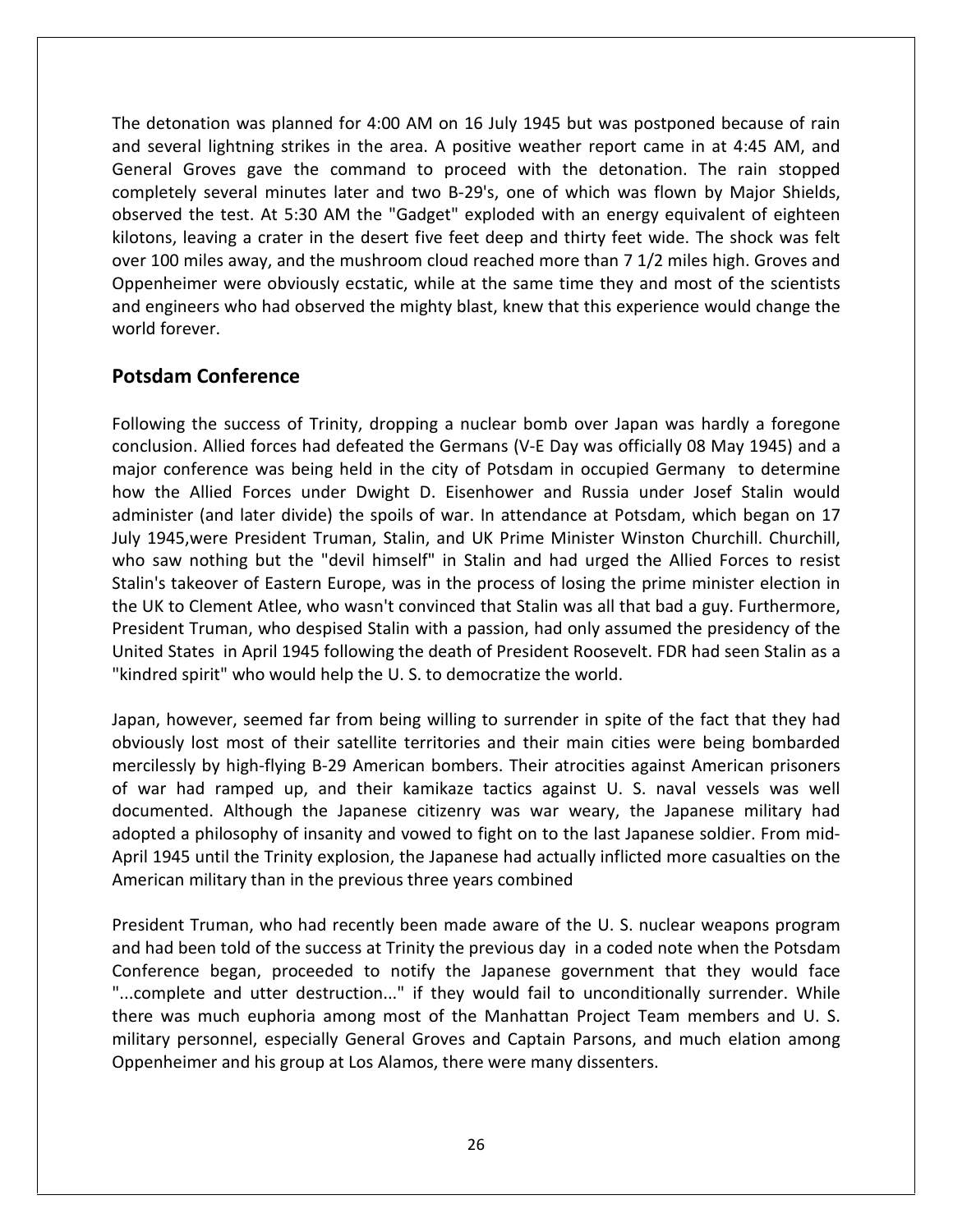Douglas MacArthur favored the continuation of bombing the major cities in Japan, Touglas MacArthur favored the continuation of bombing the major cities in Japan,<br>Tokyo which had suffered nearly fifty percent destruction, as well as several other ouglas MacArthur favored the continuation of bombing the major cities in Japan,<br>Tokyo which had suffered nearly fifty percent destruction, as well as several other<br>cities which had not been victimized by any Allied bombing Douglas MacArthur favored the continuation of bombing the major cities in Japan,<br>Tokyo which had suffered nearly fifty percent destruction, as well as several other<br>cities which had not been victimized by any Allied bombin Douglas MacArthur favored the continuation of bombing the major cities in Japan,<br>g Tokyo which had suffered nearly fifty percent destruction, as well as several other<br>e cities which had not been victimized by any Allied bo eral Douglas MacArthur favored the continuation of bombing the major cities in Japan,<br>ding Tokyo which had suffered nearly fifty percent destruction, as well as several other<br>nese cities which had not been victimized by an General Douglas MacArthur favored the continuation of bombing the major cities in Japan, including Tokyo which had suffered nearly fifty percent destruction, as well as several other<br>Japanese cities which had not been victimized by any Allied bombing raids. MacArthur then cities which had not been victimized by any Allied bombing raids. MacArthur then<br>o follow these air raids by a massive invasion which was already in the planning<br>neral Eisenhower, Secretary of War Henry Stimson, and some o planned to follow these air raids by a massive invasion which was already in the planning I to follow these air raids by a massive invasion which was already in the planning<br>General Eisenhower, Secretary of War Henry Stimson, and some of the scientists who<br>ially supported the Manhattan Project, now opposed bomb stages. General Eisenhower, Secretary of War Henry Stimson, and some of the scientists who neral Eisenhower, Secretary of War Henry Stimson, and some of the scientists who<br>y supported the Manhattan Project, now opposed bombing Japan with an atomic<br>i moral grounds.<br>when General MacArthur informed President Truman had initially supported the Manhattan Project, now opposed bombing Japan with an atomic weapon on moral grounds. more

initially supported the Manhattan Project, now opposed bombing Japan with an atomic<br>bon on moral grounds.<br>ever, when General MacArthur informed President Truman that there would likely be one<br>on American casualties as a re in one moral grounds.<br>
In one form or another. The form of President Truman that there would likely be one<br>
American casualties as a result of the invasion of Japan, President Truman issued no<br>
d and remained silent. At th Then four of the invasion of Japan, President Truman that there would likely be one<br>
I American casualties as a result of the invasion of Japan, President Truman issued no<br>
and and remained silent. At this point in time th However, when General MacArthur informed President Truman that there<br>million American casualties as a result of the invasion of Japan, Presider<br>command and remained silent. At this point in time the United States p<br>one hun *I*, *inter* denoted in<br>American casualtie<br>id and remained s<br>idred and fifty mi<br>in one form or ar<br>an four hundred<br>it Truman's silence military in one form or another. Of those that had served, there had already been a total of ary in one form or another. Of those that had served, there had already been a total of<br>
than four hundred thousand casualties as well as hundreds of thousands of wounded;<br>
dent Truman's silence on the matter made his posi more than four hundred thousand casualties as well as hundreds of thousands of wounded; on four hundred thousand casualties as well as hundreds of thousands of wounded;<br>Truman's silence on the matter made his position very clear.<br> **and**<br>
t case and bomb pre-assemblies without the fissile components left a por President Truman's silence on the matter made his position very clear.

### **Tinian Island**

It Truman's silence on the matter made his position very clear.<br> **Island**<br>
get case and bomb pre-assemblies without the fissile components left a port in<br>
ia on 16 July 1945 aboard the cruiser USS Indianapolis under the co **n Island**<br>arget case and bomb pre-assemblies without the fissile components left a port in<br>nia on 16 July 1945 aboard the cruiser USS Indianapolis under the command of Captain<br>s McVay, headed for the U. S. Army air base o **n Island**<br>carget case and bomb pre-assemblies without the fissile components left a port in<br>rnia on 16 July 1945 aboard the cruiser USS Indianapolis under the command of Captain<br>es McVay, headed for the U. S. Army air bas target case and bomb pre-assemblies without the fissile components left a port in<br>prnia on 16 July 1945 aboard the cruiser USS Indianapolis under the command of Captain<br>es McVay, headed for the U. S. Army air base on Tinia The target case and bomb pre-assemblies without the fissile components left a port in California on 16 July 1945 aboard the cruiser USS Indianapolis under the command of Captain Charles McVay, headed for the U. S. Army air California on 16 July 1945 aboard the cruiser USS Indianapolis under the command of Captain mia on 16 July 1945 aboard the cruiser USS Indianapolis under the command of Captain<br>is McVay, headed for the U. S. Army air base on Tinian Island. McVay was told that the<br>was valuable, but not what the cargo involved, and Charles McVay, headed for the U.S. Army air base on Tinian Island. McVay was told that the cargo was valuable, but not what the cargo involved, and that the war would be prolonged by each day of his journey. The cargo arrived safely on Tinian Island, a small island in the Pacific east of the Philippines and appr Island was chosen for the final assembly of Little Boy because it had six 8,500 foot Island was chosen for the final assembly of Little Boy because it had six 8,500 foot east of the Philippines and approximately 1500 miles south of Japan. Again there may have is per Philippines and approximately 1500 miles south of Japan. Again there may have<br>the intervention, because the USS Indianapolis was sunk by a Japanese submarine<br>s later, with only about three hundred of the ship's more been divine intervention, because the USS Indianapolis was sunk by a Japanese submarine both the major secure the USS Indianapolis was sunk by a Japanese submarine<br>er, with only about three hundred of the ship's more than eleven hundred men<br>was chosen for the final assembly of Little Boy because it had six 8, three days later, with only about three hundred of the ship's more than eleven hundred men

three days later, with only about three hundred of the ship's more than eleven hundred men<br>surviving.<br>Tinian Island was chosen for the final assembly of Little Boy because it had six 8,500 foot<br>runways and had been used fo and was chosen for the final assembly of Little Boy because it had six 8,500 foot<br>and had been used for several months by long range B-29 bombers to drop<br>nal bombs on the major cities in Japan. In fact one estimate was tha Tinian Island was chosen for the final assembly of Little Boy because it had six 8,500 foot In Island was chosen for the final assembly of Little Boy because it had six 8,500 foot ways and had been used for several months by long range B-29 bombers to drop entional bombs on the major cities in Japan. In fact one .<br>دوسرین and had been used for several months by long range B-29 bombers to drop<br>ional bombs on the major cities in Japan. In fact one estimate was that as many as<br>people had been killed in the city of Tokyo alone due to the many B conventional bombs on the major cities in Japan. In fact one estimate was that as many as 150,000 people had been killed in the city of Tokyo alone due to the many B-29 bombing runs. week

powder bags until the B-29 was in flight. Birch, who was most familiar with the manufacture of bombs on the major cities in Japan. In fact one estimate was that as many as<br>le had been killed in the city of Tokyo alone due to the many B-29 bombing runs.<br>of the components of "Little Boy" had been tested individually, ID people had been killed in the city of Tokyo alone due to the many B-29 bombing runs.<br>
In all of the components of "Little Boy" had been tested individually, the sub-assemblies<br>
In all of the components of "Little Boy" h If all of the components of "Little Boy" had been tested individually, the sub-assemblies<br>ot been tested at Los Alamos. By this time Parsons and Birch had arrived at Tinian, and<br>all dry runs were made out over the Pacific Although all of the components of "Little Boy" had been tested individually, the sub-assemblies hall of the components of "Little Boy" had been tested individually, the sub-assemblies<br>been tested at Los Alamos. By this time Parsons and Birch had arrived at Tinian, and<br>dry runs were made out over the Pacific near Tini had not been tested at Los Alamos. By this time Parsons and Birch had arrived at Tinian, and not been tested at Los Alamos. By this time Parsons and Birch had arrived at Tinian, and<br>ral dry runs were made out over the Pacific near Tinian to prove out different key<br>ponents of the bomb. Parsons had been concerned ab several dry runs were made out over the Pacific near Tinian to prove out different key Hry runs were made out over the Pacific near Tinian to prove out different key<br>ents of the bomb. Parsons had been concerned about premature detonation of the<br>the event of a crash, since there had been at least four B-29 ru components of the bomb. Parsons had been concerned about premature detonation of bomb in the event of a crash, since there had been at least four B-29 runway accidents week that he had arrived at Tinian, so he had made the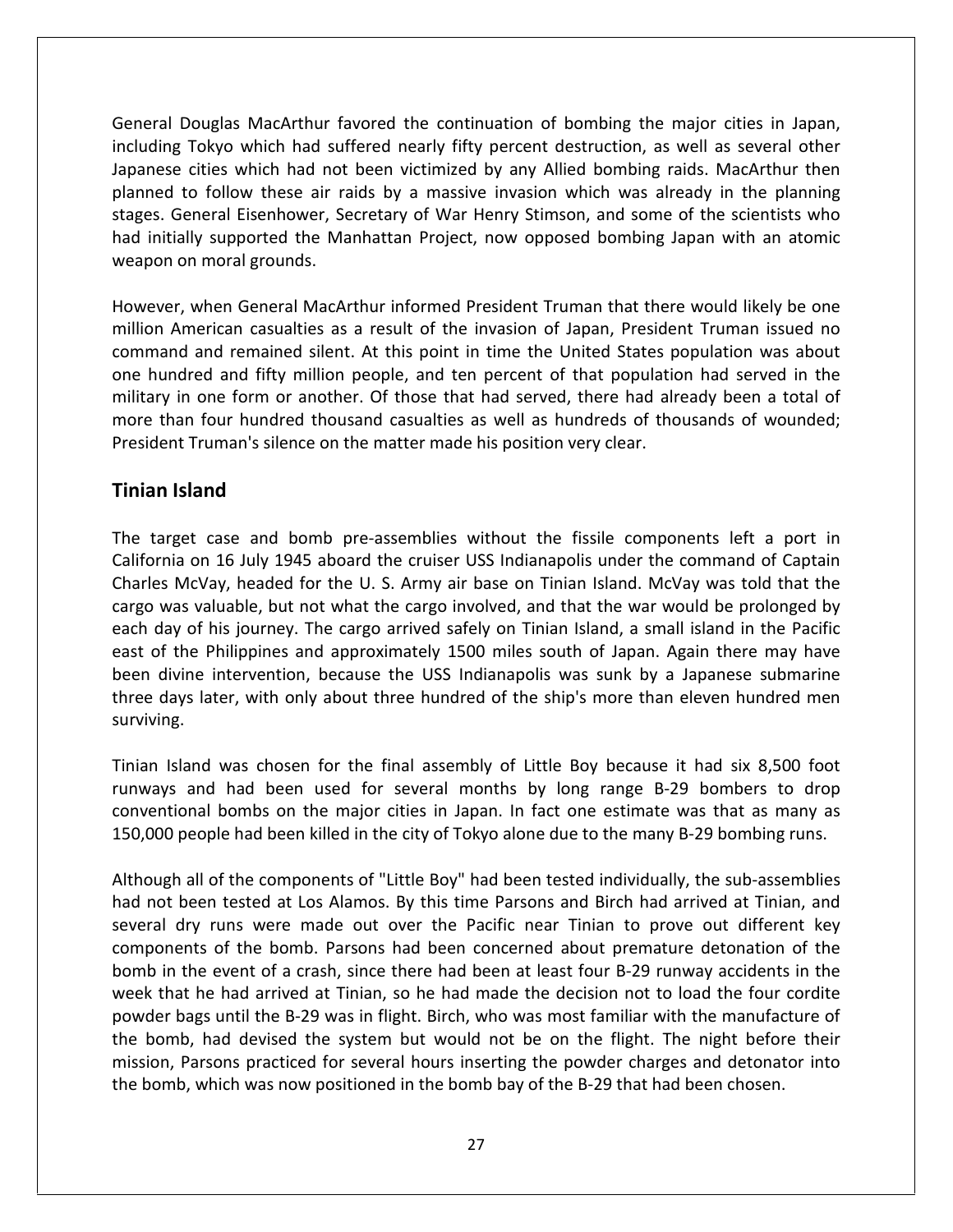task force at Tinian, made up of Parsons. Rear Admiral William Purnell, and Brigadier<br>The Standard Purnell, and brigadier<br>Lask force at Tinian, made up of Parsons. Rear Admiral William Purnell, and Brigadier Thomas Farrell, had decision-making authority over the nuclear mission, and Brigadier<br>Thomas Farrell, had decision-making authority over the nuclear mission, and had made task force at Tinian, made up of Parsons, Rear Admiral William Purnell, and Brigadier<br>eral Thomas Farrell, had decision-making authority over the nuclear mission, and had made<br>decision to drop "Little Boy" on Japan at the If force at Tinian, made up of Parsons, Rear Admiral William Purnell, and Brigadier<br>Thomas Farrell, had decision-making authority over the nuclear mission, and had made<br>sion to drop "Little Boy" on Japan at the earliest op task force at Tinian, made up of Parsons, Rear Admiral William Purnell, and Brigadier<br>eral Thomas Farrell, had decision-making authority over the nuclear mission, and had made<br>decision to drop "Little Boy" on Japan at the task force at Tinian, made up of Parsons, Rear Admiral William Purnell, and Brigadier<br>eral Thomas Farrell, had decision-making authority over the nuclear mission, and had made<br>decision to drop "Little Boy" on Japan at the The task force at Tinian, made up of Parsons, Rear Admiral William Purnell, and Brigadier ask force at Tinian, made up of Parsons, Rear Admiral William Purnell, and Brigadier<br>ral Thomas Farrell, had decision-making authority over the nuclear mission, and had made<br>ecision to drop "Little Boy" on Japan at the ear General Thomas Farrell, had decision-making authority over the nuclear mission, and had made eral Thomas Farrell, had decision-making authority over the nuclear mission, and had made<br>decision to drop "Little Boy" on Japan at the earliest opportunity. This bomb had been<br>ted using Uranium-235, which was the radioact the decision to drop "Little Boy" on Japan at the earliest opportunity. This bomb had been on to drop "Little Boy" on Japan at the earliest opportunity. This bomb had been<br>sing Uranium-235, which was the radioactive isotope of Uranium, and this material<br>been subjected to any form of explosive tests. The 509th Co created using Uranium-235, which was the radioactive isotope of Uranium, and this material created using Uranium-235, which was the radioactive isotope of Uranium,<br>had never been subjected to any form of explosive tests. The 509th Compo<br>the direction of Colonel Paul Tibbetts, had been training for several months direction of Colonel Paul Tibbetts, had been training for several months on the dropping of<br>
t atomic bombs and were combat-ready. In the meantime their Bombardment Squadron<br>
been equipped with fifteen Silver-plate B-29's .<br>inc For a tomic bombs and were combat-ready. In the meantime their Bombardment Squadron<br>I been equipped with fifteen Silver-plate B-29's which had been adapted to carry nuclear<br>apons. Their features included reversible pitch p had been equipped with fifteen Silver-plate B-29's which had been adapted to carry nuclear een equipped with fifteen Silver-plate B-29's which had been adapted to carry nuclear<br>ons. Their features included reversible pitch propellers, fuel-injected engines, pressurized<br>is, and pneumatic actuators for rapid opera weapons. Their features included reversible pitch propellers, fuel-injected engines, pressurized ت میں ہے۔<br>یون cabins because

ns. Their features included reversible pitch propellers, fuel-injected engines, pressurized<br>and pneumatic actuators for rapid operations of bomb bay doors.<br>rget Committee, comprised of General Groves and representatives fr d pneumatic actuators for rapid operations of bomb bay doors.<br>
t Committee, comprised of General Groves and representatives from the army, army<br>
and Manhattan Project, had met in April and May of 1945 and had chosen six ma extra committee, comprised of General Groves and representatives from the army, army<br>and Manhattan Project, had met in April and May of 1945 and had chosen six major<br>apan as obvious targets due to their wartime manufacturi The Target Committee, comprised of Ge<br>air force, and Manhattan Project, had r<br>cities in Japan as obvious targets due to<br>troop concentration. Although Kyoto<br>weapons manufacturing, Secretary of<br>because he had spent his honey weapons manufacturing, Secretary of War Henry Stimson had removed Kyoto from the list pons manufacturing, Secretary of War Henry Stimson had removed Kyoto from the list<br>ause he had spent his honeymoon there several decades earlier, and had admired the<br>ure and architecture of the city.<br>**Oshima**<br>the night of because he had spent his honeymoon there several decades earlier, and had admired the use he had spent his honeymoon there several decades earlier, and had admired the<br>
ire and architecture of the city.<br> **Shima**<br>
the night of 05 August 1945 "Little Boy", under the supervision of Francis Birch, was loaded<br>
t culture and architecture of the city.

#### Hiroshima

na<br>
Ana<br>
ight of 05 August 1945 "Little Boy", under the supervision of Francis Birch, was loaded<br>
Jomb bay of the Enola Gay, a Boeing B-29 Super-Fortress. Colonel Tibbetts had some<br>
as he watched "Little Boy" being loaded, **Shima**<br>The night of 05 August 1945 "Little Boy", under the supervision of Francis Birch, was loaded<br>The bomb bay of the Enola Gay, a Boeing B-29 Super-Fortress. Colonel Tibbetts had some<br>The same was also aware that there **na**<br>Beptived the Saugust 1945 "Little Boy", under the supervision of Francis Birch, was loaded<br>Domb bay of the Enola Gay, a Boeing B-29 Super-Fortress. Colonel Tibbetts had some<br>as he watched "Little Boy" being loaded, si On the night of 05 August 1945 "Little Boy", under the supervi<br>into the bomb bay of the Enola Gay, a Boeing B-29 Super-Fort<br>concerns as he watched "Little Boy" being loaded, since the es<br>close to nine thousand pounds. He w bomb bay of the Enola Gay, a Boeing B-29 Super-Fortress. Colonel Tibbetts had some<br>s as he watched "Little Boy" being loaded, since the estimated weight of the bomb was<br>nine thousand pounds. He was also aware that there ha into the bomb bay of the Enola Gay, a Boeing B-29 Super-Fortress. Colonel Tibbetts had some concerns as he watched "Little Boy" being loaded, since the estimated weight of the bomb was as he watched "Little Boy" being loaded, since the estimated weight of the bomb was<br>ine thousand pounds. He was also aware that there had been at least four accidents<br>B-29's on the runways at Tinian the previous week, and close to nine thousand pounds. He was also aware that there had been at least four accidents to nine thousand pounds. He was also aware that there had been at least four accidents<br>ving B-29's on the runways at Tinian the previous week, and he knew that he would need<br>the runway with such a heavy load in order to li involving B-29's on the runways at Tinian the previous week, and he knew that he would need all of the runway with such a heavy load in order to lift off.

iving B-29's on the runways at Tinian the previous week, and he knew that he would need<br>
f the runway with such a heavy load in order to lift off.<br>
tly before the Enola Gay took off, three other B-29's had left for the sho runway with such a heavy load in order to lift off.<br>
efore the Enola Gay took off, three other B-29's had left for the shores of Japan to<br>
the weather conditions over any of the potential targets. Just before the Enola Gay Shortly before the Enola Gay took off, three other B-29's had left for the shores of Japan to<br>ascertain the weather conditions over any of the potential targets. Just before the Enola Gay<br>took off at 2:45 a.m. on 06 August In the weather conditions over any of the potential targets. Just before the Enola Gay<br>
i at 2:45 a.m. on 06 August 1945, two other B-29's lifted off and accompanied the Enola<br>
its historical journey, each equipped with ca took off at 2:45 a.m. on 06 August 1945, two other B-29's lifted off and accompanied the Enola f at 2:45 a.m. on 06 August 1945, two other B-29's lifted off and accompanied the Enola<br>its historical journey, each equipped with cameras and a variety of impact measuring<br>. On board with Colonel Tibbetts was a twelve man Gay on its historical journey, each equipped with cameras and a variety of impact measuring y on its historical journey, each equipped with cameras and a variety of impact measuring<br>vices. On board with Colonel Tibbetts was a twelve man crew, which included co-pilot<br>otain Robert Lewis and tail gunner Staff Sergea Captain Robert Lewis and tail gunner Staff Sergeant George Caron as well as Captain Parsons.

they would be able to drop the bomb on the primary target. One hour later, at 8:15 a.m. devices. On board with Colonel Tibbetts was a twelve man crew, which included co-pilot<br>Captain Robert Lewis and tail gunner Staff Sergeant George Caron as well as Captain Parsons.<br>Shortly after takeoff Parsons climbed down Captain Robert Lewis and tail gunner Staff Sergeant George Caron as well as Captain Parsons.<br>Shortly after takeoff Parsons climbed down into the bomb bay of the Enola Gay and carefully<br>carried out the procedure that he had It is the bomb was climbed down into the bomb bay of the Enola Gay and carefully<br>the procedure that he had been practicing the night before. Flying at a high altitude<br>avoid antiaircraft fire from the ground, Tibbetts heard Shortly after takeoff Parsons climbed down into the bomb bay of the Enola Gay and carefully of the Enola Gay and carefully<br>
by of the Enola Gay and carefully<br>
but the procedure that he had been practicing the night before. Flying at a high altitude<br>
er to avoid antiaircraft fire from the ground, Tibbetts heard a carried out the procedure that he had been practicing the night before. Flying at a high altitude<br>in order to avoid antiaircraft fire from the ground, Tibbetts heard a signal from one of the<br>advance aircraft about one hour in order to avoid antiaircraft fire from the ground, Tibbetts heard a signal from one of the advance aircraft about one hour ahead which indicated that cloud cover was minimal, and that<br>they would be able to drop the bomb on the primary target. One hour later, at 8:15 a.m.<br>(Hiroshima time) the bomb was released ov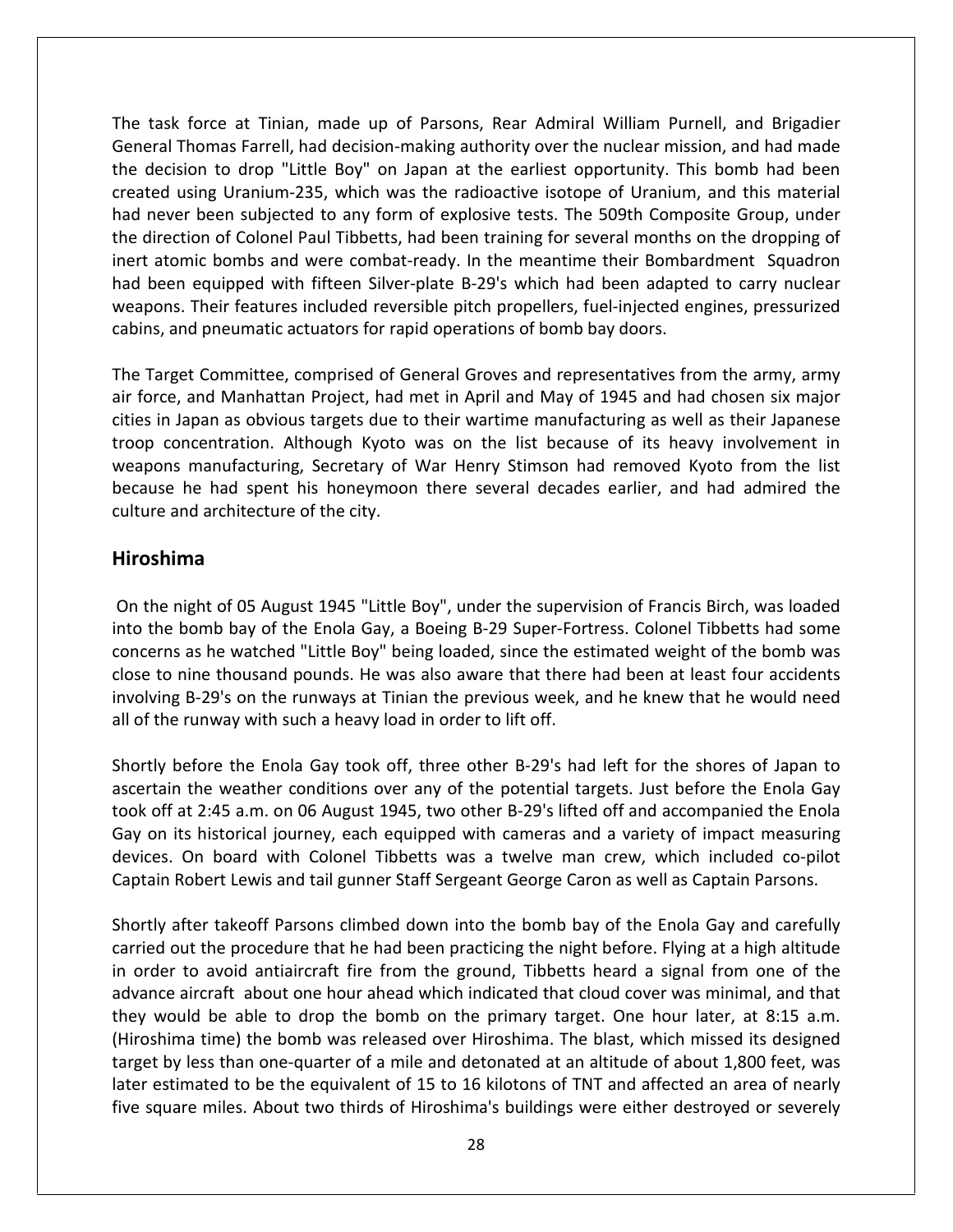but the loss of life was devastating - more than 70,000 people, including close to military personnel, were killed, and at least another 70,000 people, including close to<br>military personnel, were killed, and at least another 70,000 were severely injured and died of radiation burns. In spite of this seeming close to a military personnel, were killed, and at least another 70,000 people, including close to inditary personnel, were killed, and at least another 70,000 were severel valuable cities for the was devastating - more than 70,000 people, including close to<br>initiary personnel, were killed, and at least another 70,000 were severely injured and<br>lied of radiation burns. In spite of this seeming damaged, but the loss of life was devastating - more than 70,000 people, including close to<br>20,000 military personnel, were killed, and at least another 70,000 were severely injured and later died of radiation burns. In spite of this seeming devastation of one of Japan's largest and In the of radiation burns. In spite of this seeming devastation of one of Japan's largest and<br>it valuable cities for the war effort, the Japanese military command were unfazed and<br>ed to fight on to the death.<br>**Example 10.** most valuable cities for the war effort, the Japanese military command were unfazed and valuable cities for the war effort, the Japanese military command were unfazed and<br>
d to fight on to the death.<br> **ISAKi**<br>
ISKIFIANG Army Air Field on a C-54, and arrived at North Field on Tinian on 28 July 1945. On vowed to fight on to the death.

#### Nagasaki and

ed to fight on to the death.<br> **Asaki**<br>
first plutonium core and its urchin initiator, made of polonium and beryllium, was shipped<br>
I Kirtland Army Air Field on a C-54, and arrived at North Field on Tinian on 28 July 1945. **aki**<br>I plutonium core and its urchin initiator, made of polonium and beryllium, was shipped<br>Thand Army Air Field on a C-54, and arrived at North Field on Tinian on 28 July 1945. On<br>The day three "Fat Man" high explosives **gasaki**<br>
e first plutonium core and its urchin initiator, made of polonium and beryllium, was shipped<br>
m Kirtland Army Air Field on a C-54, and arrived at North Field on Tinian on 28 July 1945. On<br>
same day three "Fat Man first plutonium core and its urchin initiator, made of polonium and beryllium, was shipped<br>I Kirtland Army Air Field on a C-54, and arrived at North Field on Tinian on 28 July 1945. On<br>same day three "Fat Man" high explosi The first plutonium core and its urchin initiator, made of polonium and beryllium, was shipped st plutonium core and its urchin initiator, made of polonium and beryllium, was shipped<br>irtland Army Air Field on a C-54, and arrived at North Field on Tinian on 28 July 1945. On<br>me day three "Fat Man" high explosives subfrom Kirtland Army Air Field on a C-54, and arrived at North Field on Tinian on 28 July 1945. On from Kirtland Army Air Field on a C-54, and arrived at North Field<br>the same day three "Fat Man" high explosives sub-assemblies<br>arrived at North Field on 02 August. F31, the first of the three, w<br>its components checked out ed at North Field on 02 August. F31, the first of the three, was partially disassembled and<br>omponents checked out by Project Alberta personnel, then fully reassembled and wired<br>made ready. The second of the three sub-assem arrived at North Field on 02 August. F31, the first of the three, was partially disassembled and its components checked out by Project Alberta personnel, then fully reassembled and wired nponents checked out by Project Alberta personnel, then fully reassembled and wired<br>ade ready. The second of the three sub-assemblies was used in a test drop off Tinian<br>to determine the capabilities of the B-29 Super-Fortr and made ready. The second of the three sub-assemblies was used in a test drop off Tinian dy. The second of the three sub-assemblies was used in a test drop off Tinian<br>mine the capabilities of the B-29 Super-Fortress, while the third unit was to be<br>esumably for a third nuclear bombing of Japan.<br>int Chiefs" met Island to determine the capabilities of the B-29 Super-Fortress, while the third unit was to be assembled, presumably for a third nuclear bombing of Japan. told

determine the capabilities of the B-29 Super-Fortress, while the third unit was to be<br>ed, presumably for a third nuclear bombing of Japan.<br>an "Joint Chiefs" met with General Curtis LeMay on the island of Guam on 07 August<br> Stated that Project Alberta would have a "Fat Man" ready by 11 August.<br>
Stated that Project Alberta would have a "Fat Man" ready by 11 August.<br>
Stated that Project Alberta would have a "Fat Man" ready by 11 August,, but wh Tinian "Joint Chiefs" met with General Curtis LeMay on the island of Guam on 07 August<br>
the day after the Hiroshima attack. LeMay, head of the USAAF in the Pacific, had<br>
emented a blistering bombing attack against Japanese The Tinian "Joint Chiefs" met with General Curtis LeMay on the island of Guam on 07 August implemented a blistering bombing attack against Japanese cities during the previous two<br>months with high-flying B-29's and knew of all the critical targets in the country. Parsons<br>originally stated that Project Alberta wou months with high-flying B-29's and knew of all the critical targets in the country. Parsons with high-flying B-29's and knew of all the critical targets in the country. Parsons<br>lly stated that Project Alberta would have a "Fat Man" ready by 11 August,, but when<br>pending weather conditions being too severe, agreed originally stated that Project Alberta would have a "Fat Man" ready by 11 August,, but when stated that Project Alberta would have a "Fat Man" ready by 11 August,, but when<br>nding weather conditions being too severe, agreed to have the bomb ready by 09<br>ission a new B-29 Silver-plate named Bockscar, with only three August

For this mission a new B-29 Silver-plate named Bockscar, with only three combat missions to its<br>For this mission a new B-29 Silver-plate named Bockscar, with only three combat missions to its<br>credit, was chosen, piloted by August.<br>
For this mission a new B-29 Silver-plate named Bockscar, with only three combat missions to its<br>
credit, was chosen, piloted by the 393rd Bombardment Squadron Commander, Major Charles<br>
Sweeney. The "Fat Man" was w ission a new B-29 Silver-plate named Bockscar, with only three combat missions to its<br>s chosen, piloted by the 393rd Bombardment Squadron Commander, Major Charles<br>The "Fat Man" was wheeled out and loaded into the bomb bay, For this mission a new B-29 Silver-plate named Bockscar, with only three combat missions to its is mission a new B-29 Silver-plate named Bockscar, with only three combat missions to its<br>, was chosen, piloted by the 393rd Bombardment Squadron Commander, Major Charles<br>ney. The "Fat Man" was wheeled out and loaded into credit, was chosen, piloted by the 393rd Bombardment Squadron Commander, Major Charles was chosen, piloted by the 393rd Bombardment Squadron Commander, Major Charles<br>ey. The "Fat Man" was wheeled out and loaded into the bomb bay, armed but with its<br>electrical safety plugs still engaged. Bockscar lifted off a Sweeney. The "Fat Man" was wheeled out and loaded into the bomb bay, armed but with its ey. The "Fat Man" was wheeled out and loaded into the bomb bay, armed but with its electrical safety plugs still engaged. Bockscar lifted off at 3:47 a.m. on the morning of 09 t 1945, with Sweeney and his crew and Commande green electrical safety plugs still engaged. Bockscar lifted off at 3:47 a.m. on the morning of 09<br>August 1945, with Sweeney and his crew and Commander Ashworth as the weaponeer.<br>Ashworth changed out the electrical plugs a August 1945, wit<br>Ashworth changed<br>flight an engineer<br>would have to be<br>Enola Gay over H<br>named The Great<br>with his crew. t an engineer noted that one fuel pump was inoperative, meaning that the fuel in that tank<br>Id have to be carried to Japan and back, consuming even more fuel. As with the flight by<br>a Gay over Hiroshima, Bockscar was accompa flight an engineer noted that one fuel pump was inoperative, meaning that the fuel in that tank<br>would have to be carried to Japan and back, consuming even more fuel. As with the flight by d have to be carried to Japan and back, consuming even more fuel. As with the flight by<br>
Gay over Hiroshima, Bockscar was accompanied by another new B-29 Super-Fortress<br>
d The Great Artiste as an observation aircraft, and Enola Gay over Hiroshima, Bockscar was accompanied by another new B-29 Super-Fortress<br>named The Great Artiste as an observation aircraft, and was piloted by Captain Frederick Bock<br>with his crew.<br>The original target was the Enola Gay over Hiroshima, Bockscar was accompanied by another new B-29 Super-Fortress named The Great Artiste as an observation aircraft, and was piloted by Captain Frederick Bock with his crew.

mills and bomb factories. Kokura was so obscured by clouds and by the smoke of the previous day's bombing runs on the nearby city of Yawata that Sweeney, who was trying to make a visual parameter of the Great Artiste as an observation aircraft, and was piloted by Captain Frederick Bock<br>is crew.<br>riginal target was the city of Kokura in the south of Japan, largely industrialized with steel<br>and bomb factorie return to Tinian with a live bomb, he headed east toward Nagasaki. The alternate target the Tinian with a live bomb, he headed east toward Nagasaki. The alternate target, the smoke of the previous return to Tinian with a l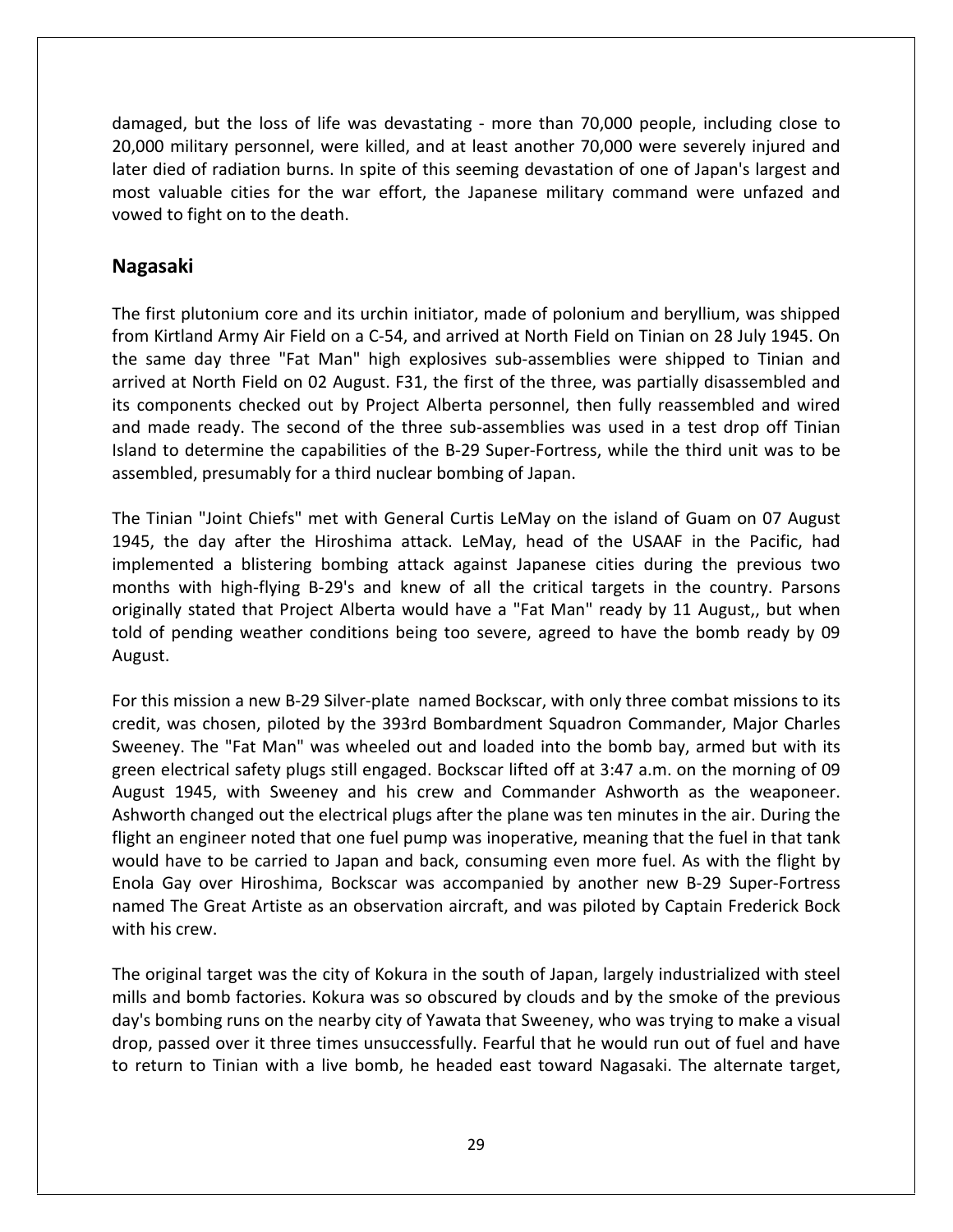was also obscured by clouds, so Ashworth ordered Sweeney to make <sup>a</sup> radar Nagasaki was<br>approach. Nagasaki was also obscured by clouds, so Ashworth ordered Sweeney to make a radar<br>approach.<br>At the last minute the crew found a hole in the clouds and "Fat Man" was dropped and. was also obscured by clouds, so Ashworth ordered Sweeney to make a radar<br>st minute the crew found a hole in the clouds and "Fat Man" was dropped and,<br>a 43 second free fall, exploded at 11:02 a.m., Japan time, at an altitud ر<br>Naga than

Saki was also obscured by clouds, so Ashworth ordered Sweeney to make a radar<br>Dach.<br>The last minute the crew found a hole in the clouds and "Fat Man" was dropped and,<br>Ding a 43 second free fall, exploded at 11:02 a.m., Jap Nagasaki was also obscured by clouds, so Ashworth ordered Sweeney to make a radar<br>approach.<br>At the last minute the crew found a hole in the clouds and "Fat Man" was dropped and,<br>following a 43 second free fall, exploded at t minute the crew found a hole in the clouds and "Fat Man" was dropped and,<br>a 43 second free fall, exploded at 11:02 a.m., Japan time, at an altitude of about 1,650<br>trospect the bomb missed its intended target by almost tw Fig. 2014<br>At the last minute the crew found a hole in the clouds and "Fat Man" was dropped and,<br>following a 43 second free fall, exploded at 11:02 a.m., Japan time, at an altitude of about 1,650<br>feet. In retrospect the bom e last minute the crew found a hole in the clouds and "Fat Man" was dropped and,<br>ing a 43 second free fall, exploded at 11:02 a.m., Japan time, at an altitude of about 1,650<br>n retrospect the bomb missed its intended target At the last minute the crew found a hole in the clouds and "Fat Man" was dropped and,<br>following a 43 second free fall, exploded at 11:02 a.m., Japan time, at an altitude of about 1,650 At the last minute the<br>following a 43 second fre<br>feet. In retrospect the b<br>cloud cover and poor vi<br>However, the "Fat Man"<br>than forty percent of th<br>were instantly killed, an<br>were later fatalities. last minute the crew found a hole in the same of the same of the same over and poor visibility, and damage or, the "Fat Man" nuclear bomb had a rity percent of the city was destroyed stantly killed, and another fifty to si However<br> **Japanese instrance late**<br> **D.** F The "Fat Man" nuclear bomb had a<br> **Under the Surrender** y percent of the city was destroyed<br>
Unconditional Surrender<br>
Unconditional Surrender were later fatalities.

### D.

#### lanan<sup>i</sup>c II sapa

er fatalities.<br> **Signally and the Tinian Tomage Signal Surrender**<br>
Groves and the Tinian "Joint Chiefs" were actually planning a third atomic bomb **Result/Summary**<br> **k Unconditional Surrender**<br> **coccur on or about the 18th or 19th of August. However, President Truman had issued issued Result/Summary**<br> **pan's Unconditional Surrender**<br> **eneral Groves and the Tinian "Joint Chiefs"** were actually planning a third atomic bomb<br>
tack to occur on or about the 18th or 19th of August. However, President Truman h **Unconditional Surrender**<br>
Groves and the Tinian "Joint Chiefs" were actually planning a third atomic bomb<br>
boccur on or about the 18th or 19th of August. However, President Truman had issued<br>
t the day after the Nagasaki **nconditional Surrender**<br>by es and the Tinian "Joint Chiefs" were actually planning a third atomic bomb<br>cur on or about the 18th or 19th of August. However, President Truman had issued<br>e day after the Nagasaki bombing that of the military leaders of the United States, with the possible exception of General<br>of the military leaders of the United States, Pressent Truman had issued<br>and the day after the Nagasaki bombing that no further atomic bo General Groves and the Tinian "Joint Chiefs" were actually planning a third atomic bomb Groves and the Tinian "Joint Chiefs" were actually planning a third atomic bomb<br>
o occur on or about the 18th or 19th of August. However, President Truman had issued<br>
t the day after the Nagasaki bombing that no further at attack to occur on or about the 18th or 19th of August. However, President Truman had issued<br>a request the day after the Nagasaki bombing that no further atomic bombs should be released<br>without his express authority. This a request the day after the Nagasaki bombing that no further atomic bombs should be released a request the day after the Nagasal<br>without his express authority. This<br>awakening, but just the opposite w<br>most of the military leaders of th<br>Douglas MacArthur, was to accumi<br>in the still unlikely event that Japar<br>until th kening, but just the opposite was true. His idea as well as that of his Secretary of State and<br>t of the military leaders of the United States, with the possible exception of General<br>glas MacArthur, was to accumulate the bo most of the military leaders of the United States, with the possible exception of General t of the military leaders of the United States, with the possible exception of General<br>glas MacArthur, was to accumulate the bombs as quickly as they could be assembled and,<br>e still unlikely event that Japan did not surren Douglas MacArthur, was to accumulate the bombs as quickly as they could be assembled and, MacArthur, was to accumulate the bombs as quickly as they could be assembled and,<br>till unlikely event that Japan did not surrender, begin to unleash them on a regular basis<br>and the Japanese capitulated.<br>Japanese capitulate

In the still unlikely event that Japan did not surrender, begin to unleash them on a regular basis<br>
until the Japanese capitulated.<br>
The announcement by Imperial Japan of their surrender was made on 15 August 1945, less th The Japanese capitulated.<br>The announcement by Imperial Japan of their surrender was made on 15 August 1945, less than<br>The week after the bombing of Nagasaki. V-J Day became official when representatives of the<br>Their of Jap Inouncement by Imperial Japan of their surrender was made on 15 August 1945, less than<br>eek after the bombing of Nagasaki. V-J Day became official when representatives of the<br>e of Japan signed the Instrument of Surrender ab The announcement by Imperial Japan of their surrender was made on 15 August 1945, less than uncement by Imperial Japan of their surrender was made on 15 August 1945, less than<br>after the bombing of Nagasaki. V-J Day became official when representatives of the<br>Japan signed the Instrument of Surrender aboard the USS one week after the bombing of Nagasaki. V-J Day became official when representatives of the week after the bombing of Nagasaki. V-J Day became official when representatives of the<br>ire of Japan signed the Instrument of Surrender aboard the USS Missouri on 02 September<br>i. Prior to the atomic bombings the nation of Empire of Japan signed the Instrument of Surrender aboard the USS Missouri on 02 September - their cities<br>naval yards<br>addition, the<br>the natural<br>leaders. is had been bombed mercilessly and their wartime military factories as well as their<br>s and shipping ports had been devastated by continual B-29 pumpkin bombs. In<br>heir naval fleet and merchant fleet had been almost totally refused<br>Trining rds and shipping ports had been devastated by continual B-29 pumpkin bombs. In<br>their naval fleet and merchant fleet had been almost totally decimated. Not having<br>aral resources to continue, their downfall was inevitable to addition, their naval fleet and merchant fleet had been almost totally decimated. Not having<br>the natural resources to continue, their downfall was inevitable to all but a few Imperial<br>leaders.<br>However, as later depicted in leaders.

The United States had been racing against time to develop an atomic bomb before the Germans natural resources to continue, their downfall was inevitable to all but a few Imperial<br>ers.<br>vever, as later depicted in some movies and newsreels, some in the Japanese military<br>sed to surrender. Located in wide regions of ever, as later depicted in some movies and newsreels, some in the Japanese military<br>sed to surrender. Located in wide regions of the former Japanese Empire, some isolated<br>ers and personnel continued to fight on for months Im later depict<br>
surrender. Loc<br>
d personnel cor<br>
States had bee<br>
in U. S. history.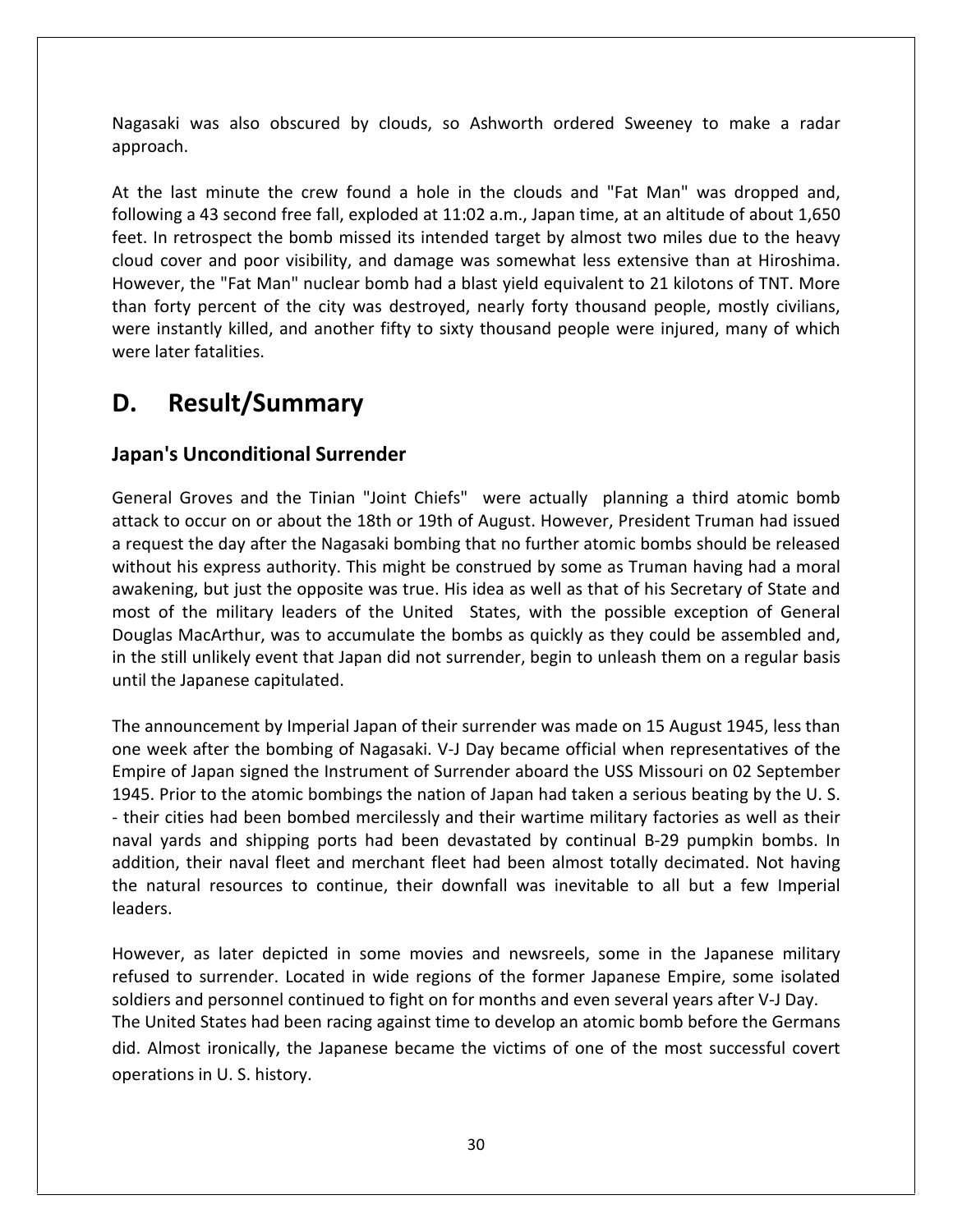# **Energy Commission Atomic Energy Commission**

the surrender of the Japanese, there was a mass exodus of "volunteer" engineers and<br>The surrender of the Japanese, there was a mass exodus of "volunteer" engineers and **Commission**<br>
the surrender of the Japanese, there was a mass exodus of "volunteer" engineers and<br>
back to their respective universities and engineering companies. In addition many in mic Energy Commission<br>
polyton powing the surrender of the Japanese, there was a mass exodus of "volunteer" engineers and<br>
sicists back to their respective universities and engineering companies. In addition many in<br>
milit **Atomic Energy Commission**<br>Following the surrender of the Japanese, there was a mass exodus of "volunteer" engineers and<br>physicists back to their respective universities and engineering companies. In addition many in<br>the m Energy Commission<br>
In the surrender of the Japanese, there was a mass exodus of "volunteer" engineers and<br>
In addition many in<br>
In addition many in<br>
Intary either retired, resigned, or were reassigned. Recognizing that ret Base. Purchase of the Japanese, there was a mass exodus of "volunteer" engineers and<br>tis back to their respective universities and engineering companies. In addition many in<br>itary either retired, resigned, or were reassign ان<br>Follo wing the surrender of the Japanese, there was a mass exodus of "volunteer" engineers and<br>cists back to their respective universities and engineering companies. In addition many in<br>nilitary either retired, resigned, or were physicists back to their respective universities and engineering companies. In addition many in personnel would be a problem when they converted from a short-term, emergency bomb-<br>making effort to maintaining a peacetime bomb stockpile, Groves and Oppenheimer created<br>Sandia Base. Purchased by the U. S. Army in 1930, personnel would be a problem when they converted from a short-term, emergency bomb-<br>making effort to maintaining a peacetime bomb stockpile, Groves and Oppenheimer created g effort to maintaining a peacetime bomb stockpile, Groves and Oppenheimer created<br>
Base. Purchased by the U. S. Army in 1930, the old Oxnard Air Field was transformed<br>
top-secret ordnance design, testing and assembly labo Sandia Base. Purchased by the U. S. Army in 1930, the old Oxnard Air Field was transformed<br>into a top-secret ordnance design, testing and assembly laboratory for atomic weapons<br>development.<br>Controversy continued to swirl a development.

into a top-secret ordnance design, testing and assembly laboratory for atomic weapons<br>development.<br>Controversy continued to swirl around the deployment of atomic bombs and their long term<br>effect on humans as well as on the development.<br>
Controversy continued to swirl around the deployment of atomic bombs and their long term<br>
effect on humans as well as on the ecology. In the summer of 1946, after months of wrangling<br>
and opposition, a Joint metroversy continued to swirl around the deployment of atomic bombs and their long term<br>ect on humans as well as on the ecology. In the summer of 1946, after months of wrangling<br>al opposition, a Joint Army/Navy Task Force Controversy continued to swirl around the deployment of atomic bombs and their long term<br>effect on humans as well as on the ecology. In the summer of 1946, after months of wrangling<br>and opposition, a Joint Army/Navy Task F effect on humans as well as on the ecology. In the summer of 1946, after months of wrangling and opposition, a Joint Army/Navy Task Force One, headed by the Navy rather than the Manhattan Project Team, had made the decision to explode two implosion-type bombs on a an Project Team, had made the decision to explode two implosion-type bombs on a bbsolete and captured ships in the lagoon at Bikini Atoll. The bomb dropped from a B--d its intended target, resulting in minimal damage. A se fleet of obsolete and captured ships in the lagoon at Bikini Atoll. The bomb dropped from a Bor of obsolete and captured ships in the lagoon at Bikini Atoll. The bomb dropped from a B-<br>nissed its intended target, resulting in minimal damage. A second bomb was exploded 90<br>underwater, causing extensive radioactive c 29 missed its intended target, resulting in minimal damage. A second bomb was exploded 90 issed its intended target, resulting in minimal damage. A second bomb was exploded 90<br>underwater, causing extensive radioactive contamination to the water. The Bikini atoll is<br>to this day for farming or fishing.<br>bly due to feet underwater, causing extensive radioactive contamination to the water. The Bikini atoll is unfit to this day for farming or fishing. Manhattan

The U. S. Atomic Energy Commission on 01 January 1947. David Lilienthal, a lawyer to the U. S. Atomic Energy Commission on 01 January 1947. David Lilienthal, a lawyer care to this day for farming or fishing.<br>
ibly due to the Bikini fiasco or for other reasons, Congress presented the Atomic Energy Act<br>
President Truman signed it into law on 01 August 1946. Responsibility for nuclear weap Provide to the Bikini fiasco or for other reasons, Congress presented the Atomic Energy Act<br>
In Truman signed it into law on 01 August 1946. Responsibility for nuclear weapons<br>
In energy was transferred from the U. S. Army Possibly due to the Bikini fiasco or for other reasons, Congress presented the Atomic Energy Act ssibly due to the Bikini fiasco or for other reasons, Congress presented the Atomic Energy Act<br>d President Truman signed it into law on 01 August 1946. Responsibility for nuclear weapons<br>d nuclear energy was transferred fr and President Truman signed it into law on 01 August 1946. Responsibility for nuclear weapons and nuclear energy was transferred from the U. S. Army's Manhattan District Corps of Engineers to the U. S. Atomic Energy Commission on 01 January 1947. David Lilienthal, a lawyer neers to the U. S. Atomic Energy Commission on 01 January 1947. David Lilienthal, a lawyer<br>career politician, was appointed as its first chairman. The AEC inherited total control of all<br>hattan Project facilities, including and career politician, was appointed as its first chairman. The AEC inherited total control of all r politician, was appointed as its first chairman. The AEC inherited total control of all<br>n Project facilities, including Oak Ridge, Hanford, and Los Alamos. A joint (U. S. Army<br>ask force created the Armed Forces Special W Manhattan Project facilities, including Oak Ridge, Hanford, and Los Alamos. A joint (U. S. Army hattan Project facilities, including Oak Ridge, Hanford, and Los Alamos. A joint (U. S. Army<br>avy) task force created the Armed Forces Special Weapons Project with General Groves<br>ed as its director the following month.<br>AEC & Navy) task force created the Armed Forces Special Weapons Project with General Groves named as its director the following month. environment

ask force created the Armed Forces Special Weapons Project with General Groves<br>its director the following month.<br>nitially played a key role in investigating the environmental effects as well as the<br>prospects for nuclear en is its director the following month.<br>
initially played a key role in investigating the environmental effects as well as the<br>
prospects for nuclear energy with government as well as with the private sector. As<br>
developed an ally played a key role in investigating the environmental effects as well as the<br>spects for nuclear energy with government as well as with the private sector. As<br>eloped and implemented its regulations, critics from all are The AEC initially played a key role in investigating the environmental effects as well as the EC initially played a key role in investigating the environmental effects as well as the<br>tial prospects for nuclear energy with government as well as with the private sector. As<br>EC developed and implemented its regulations potential prospects for nuclear energy with government as well as with the private sector. As the AEC developed and implemented its regulations, critics from all areas of the atomic spectrum began to voice their opposition and offer differing viewpoints. The design of nuclear reactors was either too rigid, or else **Experience the interest called** interest on the set of the set of the set of the set of the set of the set of the set of the set of the set of the set of the set of the set of the set of the set of the set of the set of t environment was either ignored, or else it was too costly. Finally the AEC was abolished in ment was either ignored, or else it was too costly. Finally the AEC was abolished in<br>eir regulatory functions were transferred to the Nuclear Regulatory Commission, and it<br>intually rolled into the all-encompassing Departme 1974, their regulatory functions were transferred to the Nuclear Regulatory Commission, and it neir regulatory functions were transferred to the Nuclear Regulatory Commission, and it<br>
intually rolled into the all-encompassing Department of Energy.<br> **ue: General Leslie Richard Groves**<br>
Dwight D. Eisenhower, now Chief was eventually rolled into the all-encompassing Department of Energy.

was eventually rolled into the all-encompassing Department of Energy.<br> **Prologue: General Leslie Richard Groves**<br>
General Dwight D. Eisenhower, now Chief of Staff of the United States Army, met with General<br>
Groves on 30 J **Cologue: General Leslie Richard Groves**<br>
Army, met with General<br>
Division of Staff of the United States Army, met with General<br>
Division of the point<br>
Cologies and his seeming to the promotion out of turn. Eisenhower made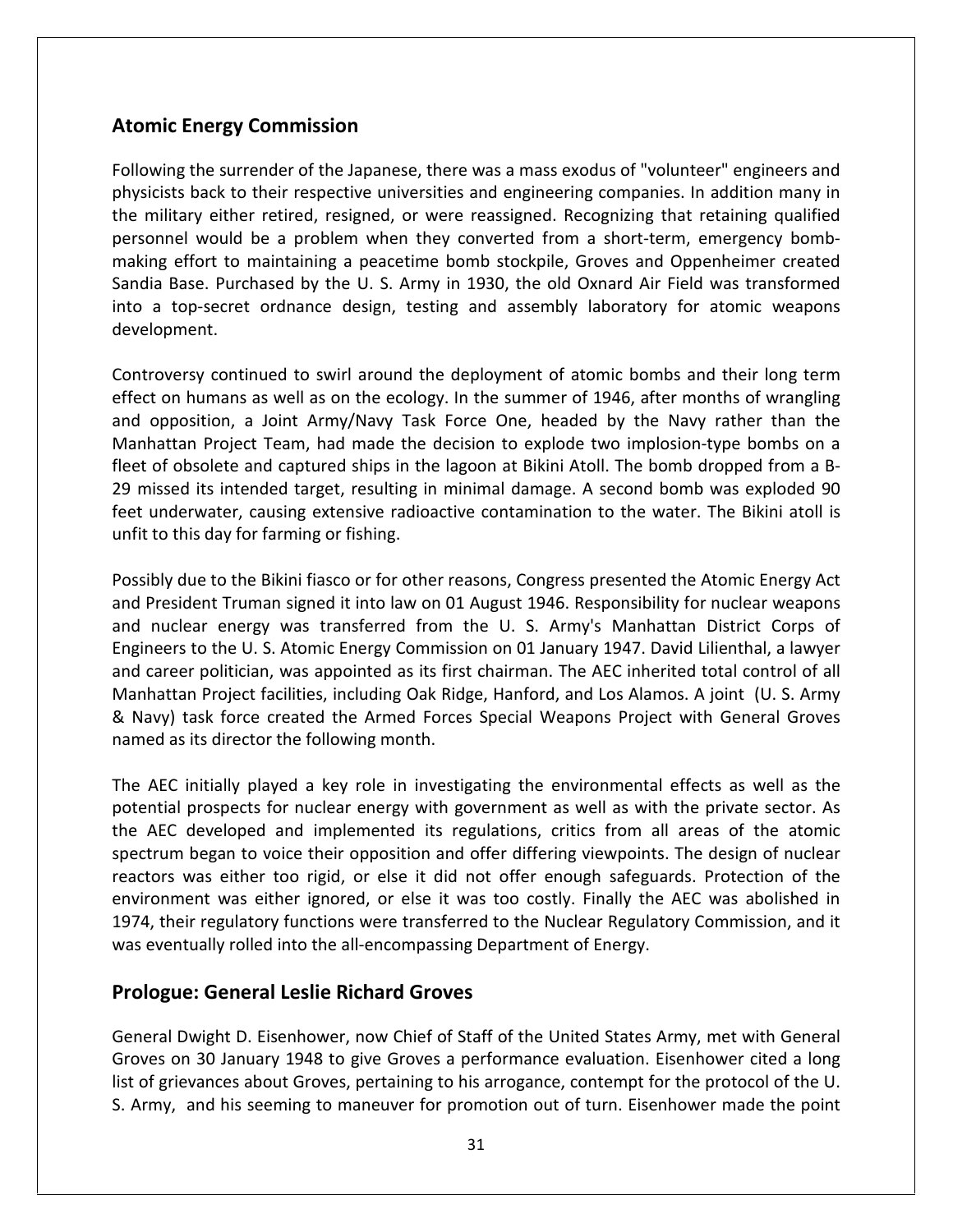clear that Groves would not be promoted to any significant post while he was in Mat Groves would not be promoted to any significant post while he was in<br>What was left unsaid by Eisenhower was his strong dislike for General Douglas what Groves would not be promoted to any significant post while he was in<br>What was left unsaid by Eisenhower was his strong dislike for General Douglas<br>Who had top command in the Pacific Theater, and his resentment that Gr the atomic bomb was left unsaid by the promoted to any significant post while he was in<br>the atomic What was left unsaid by Eisenhower was his strong dislike for General Douglas<br>in the atomic bomb was actually the method by very clear that Groves would not be promoted to any significant post while he was in ear that Groves would not be promoted to any significant post while he was in<br>nd. What was left unsaid by Eisenhower was his strong dislike for General Douglas<br>hur, who had top command in the Pacific Theater, and his resen command. What was left unsaid by Eisenhower was his strong dislike for General Douglas I. S. Army on 29 August 1948. Groves went on to have a successful business career, retiring<br>U.S. Army on 29 August 1948. Groves went on to have a successful business career, retiring<br>U.S. Army on 29 August 1948. Groves wen MacArthur, who had top command in the Pacific Theater, and his resentment that Groves' use In thur, who had top command in the Pacific Theater, and his resentment that Groves' use<br>
The atomic bomb was actually the method by which MacArthur had defeated the Japanese<br>
Species was vice president after thirteen year of the atomic bomb was actually the method by which MacArthur had defeated the Japanese and won the war in the Pacific.

atomic bomb was actually the method by which MacArthur had defeated the Japanese<br>on the war in the Pacific.<br>wasted little time following his meeting with Eisenhower, beginning his retirement from<br>S. Army on 29 August 1948. Sperry Rand Corporation as vice president after thirteen years with that company.<br>
Sperry Rand Corporation as vice president after thirteen years with that company. He<br>
Sperry Rand Corporation as vice president after thirt Groves wasted little time following his meeting with Eisenhower, beginning his retirement from the U. S. Army on 29 August 1948. Groves went on to have a successful business career, retiring from the Sperry Rand Corporatio red little time following his meeting with<br>the only on 29 August 1948. Groves went on<br>erry Rand Corporation as vice president<br>count of the Manhattan Project that<br>Rand. General Groves died in 1970 fro<br>tional Cemetery.<br>**Dr.** wrote an account of the Manhattan Project that was published the year after his retirement n account of the Manhattan Project that was published the year after his retirement<br>erry Rand. General Groves died in 1970 from a heart attack at age 74 and is buried in<br>I National Cemetery.<br>**I.e.: Dr. J. Robert Oppenheime** from Sperry Rand. General Groves died in 1970 from a heart attack at age 74 and is buried in over <sup>a</sup> period of just <sup>a</sup> few months. Whereas he was euphoric about his Arlington National Cemetery. appalled

#### Drologu  $\cdots$

Cemetery.<br> **Robert Oppenheimer**<br>
mer's attitude regarding the creation of the atomic bomb changed<br>
a period of just a few months. Whereas he was euphoric about his<br>
and those of his project team after Trinity and even Hiro **Example 19 The Bombing and Compenheimer**<br> **Example and carnage at Nagasaki. By October of 1945 he had told both**<br>
by the bombing and carnage at Nagasaki. By October of 1945 he had told both **Example Show The President Cypenheimer**<br>ppenheimer's attitude regarding the creation of the atomic bomb changed<br>lly over a period of just a few months. Whereas he was euphoric about his<br>nments and those of his project tea gact Division Coppennicum.<br>
I Oppenheimer's attitude regarding the creation of the atomic bomb changed<br>
tically over a period of just a few months. Whereas he was euphoric about his<br>
plishments and those of his project tea Robert Oppenhe<br>dramatically over<br>accomplishments<br>appalled by the<br>Secretary of War<br>bomb on Japan w<br>in the future. plishments and those of his project team after Trinity and even Hiroshima, he was<br>ed by the bombing and carnage at Nagasaki. By October of 1945 he had told both<br>ary of War Henry Stimson and President Truman that he did not accomplishments and those of his project team after Trinity and even Hiroshima, he was appalled by the bombing and carnage at Nagasaki. By October of 1945 he had told both y the bombing and carnage at Nagasaki. By October of 1945 he had told both<br>of War Henry Stimson and President Truman that he did not feel that the second<br>pan was a military necessity, and that he wished to see all nuclear Secretary of War Henry Stimson and President Truman that he did not feel that the second schiff war Henry Stimson and President Truman that he did not feel that the second<br>
I Japan was a military necessity, and that he wished to see all nuclear weapons banned<br>
ture.<br>
e Atomic Energy Commission (AEC) came into bomb on Japan was a military necessity, and that he wished to see all nuclear weapons banned in the future. race

Japan was a military necessity, and that he wished to see all nuclear weapons banned<br>ure.<br>2 Atomic Energy Commission (AEC) came into being in 1947, Oppenheimer was<br>4 Chairman of the General Advisory Committee. In this role re future.<br>
Russians conducted their first atomic bomb test in 1947, Oppenheimer was<br>
pointed Chairman of the General Advisory Committee. In this role he emphasized basic<br>
ear science and arms control, being one of the maj the Atomic Energy Commission (AEC) came into being in 1947, Oppenheimer was<br>inted Chairman of the General Advisory Committee. In this role he emphasized basic<br>ar science and arms control, being one of the major opponents t Once the Atomic Energy Commission (AEC) came into being in 1947, Oppenheimer was<br>appointed Chairman of the General Advisory Committee. In this role he emphasized basic<br>nuclear science and arms control, being one of the maj appointed Chairman of the Genera<br>nuclear science and arms control,<br>pursuing the hydrogen bomb, fearfu<br>the Russians conducted their first a<br>race was on. Nevertheless, his opp<br>angered many people in the politica<br>alleged comm nuclear science and arms control, being one of the major opponents to the United States pursuing the hydrogen bomb, fearful of getting into a nuclear race with Russia. However, once rsuing the hydrogen bomb, fearful of getting into a nuclear race with Russia. However, once<br>e Russians conducted their first atomic bomb test in 1949, Oppenheimer realized that the<br>ce was on. Nevertheless, his opposition t the Russians conducted their first atomic bomb test in 1949, Oppenheimer realized that the e Russians conducted their first atomic bomb test in 1949, Oppenheimer realized that the<br>ce was on. Nevertheless, his opposition to creating more and larger nuclear weapons had<br>gered many people in the political arena, and race was on. Nevertheless, his opposition to creating more and larger nuclear weapons had is on. Nevertheless, his opposition to creating more and larger nuclear weapons had<br>I many people in the political arena, and he became the subject of an FBI probe into his<br>communist background.<br>of his tremendous wartime e angered many people in the political arena, and he became the subject of an FBI probe into his alleged communist background.  $\frac{1}{2}$ 

Oppenheimer, a heavy smoker, was diagnosed not surprisingly with throat cancer in late 1965, involvement because of his being a potential security risk, despite the fact that<br>involvement because of his being a potential security clearance was revoked in 1953, and he was later severely castigated<br>of the well-known Franch many of his tremendous wartime efforts in developing the bomb that helped bring World War<br>end, his security clearance was revoked in 1953, and he was later severely castigated<br>one of the well-known McCarthy hearings of his tremendous wartime efforts in developing the bomb that helped bring World War<br>end, his security clearance was revoked in 1953, and he was later severely castigated<br>one of the well-known McCarthy hearings. In 1954 he In spite of his tremendous wartime efforts in developing the bomb that helped bring World War In spite of his tremendous wartime efforts in developing the bomb that helped bring World War<br>II to an end, his security clearance was revoked in 1953, and he was later severely castigated<br>during one of the well-known McCa II to an end, his security clearance was revoked in 1953, and he was later severely castigated<br>during one of the well-known McCarthy hearings. In 1954 he was banned from further<br>government involvement because of his being during one of the well-known McCarthy hearings. In 1954 he was banned from further government involvement because of his being a potential security risk, despite the fact that General Groves and many of his associates test Finally succumbed to the deadly disease in February, 1967. Although rarely mentioned and<br>the deadly succumbed to the deadly disease in this later life. He was politically exonerated in<br>3 when President John F. Kennedy pres government involvement because of his being a potential security risk, despite the fact that General Groves and many of his associates testified on his behalf. Oppenheimer continued to Groves and many of his associates testified on his behalf. Oppenheimer continued to receiving many tributes and awards in his later life. He was politically exonerated in nen President John F. Kennedy presented Oppenheimer Ecture, receiving many tributed<br>1963 when President John F.<br>Oppenheimer, a heavy smoke<br>underwent throat surgery and<br>and finally succumbed to the<br>seldom considered as the "F<br>certainly its "Chief Architect."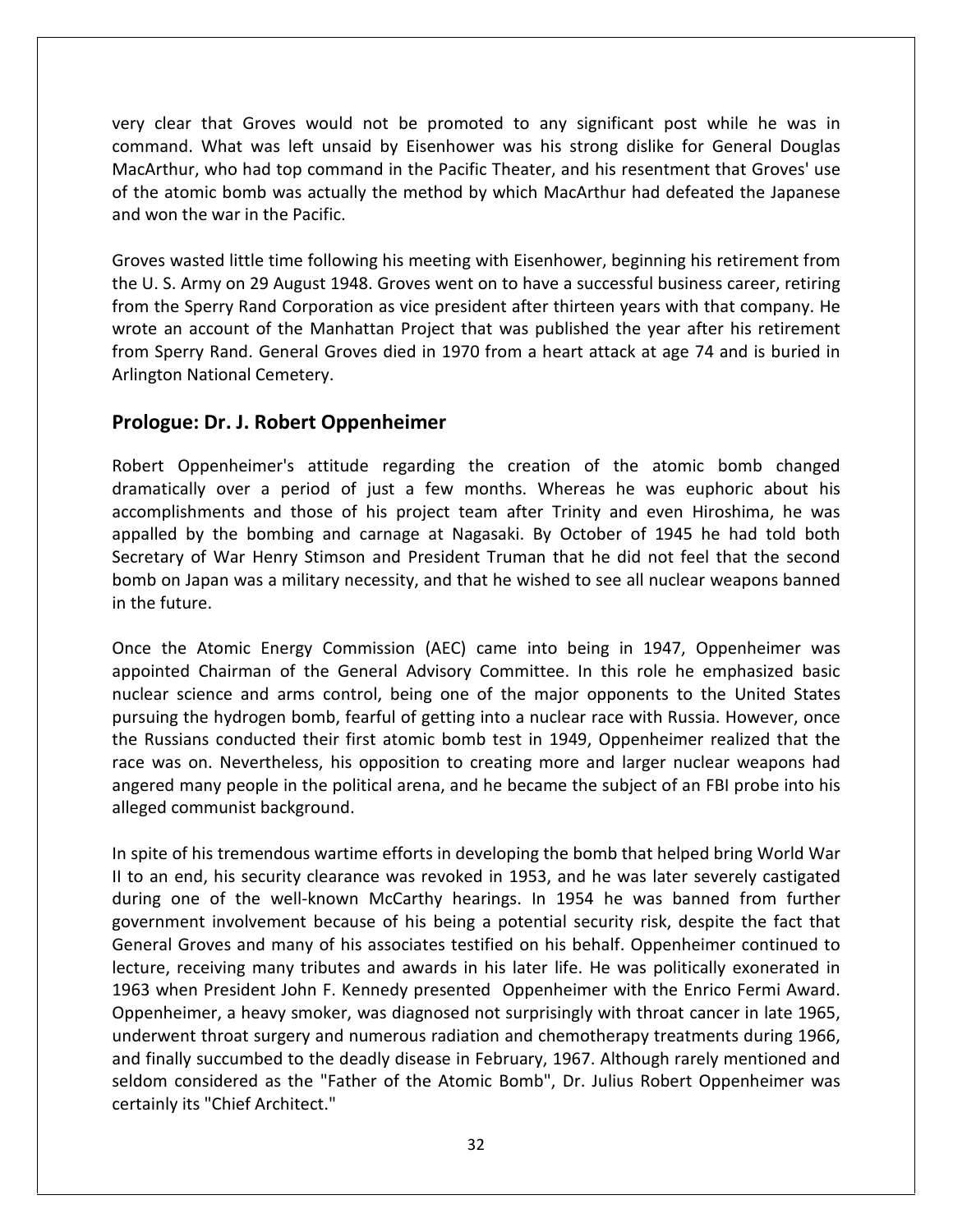## **America's Greatest Projects & Their Engineers: II** America's Greatest Projects & Their Engineers: II<br>Adolph Hitler was able to reduce un employment in Germany in the 1930's by: **1erica's Greatest Projects & Thei**<br>Iph Hitler was able to reduce un employment in<br>a. Increasing the number of civil projects. **nerica's Greatest Projects & Their En<br>Iph Hitler was able to reduce un employment in Germ<br>a. Increasing the number of civil projects.<br>b. creating an office of economic development. nerica's Greatest Projects & Their Engineers: II**<br>Iph Hitler was able to reduce un employment in Germany in the 1930's by:<br>a. Increasing the number of civil projects.<br>b. creating an office of economic development.<br>c. Purg

- 1. Adolph Hitler was able to reduce un employment in<br>
a. Increasing the number of civil projects.<br>
b. creating an office of economic development<br>
c. Purging the nation of Jews and using their w<br>
d. Increasing trade with Ru nuclear
	-
	-
	-
	-
- Adolph Hitler was able to reduce un employment in Germany in the 1930's by:<br>
a. Increasing the number of civil projects.<br>
b. creating an office of economic development.<br>
c. Purging the nation of Jews and using their wealth Increasing the numl<br>creating an office of<br>Purging the nation of<br>Increasing trade withe<br>first European pl<br>weapons was:: a. Increasing the namber<br>b. creating an office of ec<br>c. Purging the nation of J<br>d. Increasing trade with F<br>of the first European phys<br>ear weapons was::<br>a. Dr. Lise Meitner b. Creating an once of ecc.<br>
c. Purging the nation of Je<br>
d. Increasing trade with Ru<br>
of the first European physic<br>
ear weapons was::<br>
a. Dr. Lise Meitner<br>
b. Dr. Leo Szilard d. Increasing trade with Ru<br>of the first European physic<br>ear weapons was::<br>a. Dr. Lise Meitner<br>b. Dr. Leo Szilard<br>C. Dr. Otto Hahn d. Thereasing trade with hassien<br>of the first European physicists<br>ear weapons was::<br>a. Dr. Lise Meitner<br>b. Dr. Leo Szilard<br>c. Dr. Otto Hahn<br>d. None of the above  $\ddot{\phantom{0}}$ one of the mat Earopean physicses to express<br>
nuclear weapons was::<br>
a. Dr. Lise Meitner<br>
b. Dr. Leo Szilard<br>
c. Dr. Otto Hahn<br>
d. None of the above<br>
The official beginning of World War II was: nuclear weapons was::<br>a. Dr. Lise Meitner
	-
	-
	-
	- c. Dr. Otto Hahn<br>d. None of the above
- a.
- a. Dr. Lise Meitner<br>
b. Dr. Leo Szilard<br>
c. Dr. Otto Hahn<br>
d. None of the above<br>
official beginning of World War II was:<br>
a. The Japanese bombing of Pearl Harbor in 1941. a. Dr. Lise Welther<br>
b. Dr. Leo Szilard<br>
c. Dr. Otto Hahn<br>
d. None of the above<br>
official beginning of World War II was:<br>
a. The Japanese bombing of Pearl Harbor in 1<br>
b. The Germans invading Poland in 1939. Dr. Otto Hahn<br>None of the above<br>cial beginning of World War II was:<br>The Japanese bombing of Pearl Harbor in 1941.<br>The Germans invading Poland in 1939.<br>The Japanese invading the Philippines in 1941 d. None of the above<br>3. The official beginning of World War II was:<br>a. The Japanese bombing of Pearl Harbor in 1941.<br>b. The Germans invading Poland in 1939.<br>c. The Japanese invading the Philippines in 1941<br>d. The Germans d
	- b. The Germans invading Poland in 1939.
	-
	- The official beginning of World War II was:<br>
	a. The Japanese bombing of Pearl Harbor in 1941.<br>
	b. The Germans invading Poland in 1939.<br>
	c. The Japanese invading the Philippines in 1941<br>
	d. The Germans declaring war on the
- 4. Dr. Vannevar Bush, a strong proponent of the atomic bomb project;:
- Final Beginning of World Wall it Was.<br>The Japanese bombing of Pearl Harbor in 1941.<br>The Germans invading the Philippines in 1941<br>The Germans declaring war on the United States in 1941.<br>Nevar Bush, a strong proponent of the c. The Japanese invading the Philippines in 1941<br>d. The Germans declaring war on the United States in 1941.<br>Vannevar Bush, a strong proponent of the atomic bomb project<br>a. expressed his displeasure that a mere colonel (Les preferred that a U. S. Naval commander should lead the project.<br>
The Germans declaring war on the United States in 1941.<br>
Vannevar Bush, a strong proponent of the atomic bomb project;<br>
a. expressed his displeasure that a m believed that he was personally best suited States in 1941.<br>
Mannevar Bush, a strong proponent of the atomic bomb project;<br>
a. expressed his displeasure that a mere colonel (Leslie Groves) v<br>
project.<br>
b. preferred that a The Semans accuring<br>
Nevar Bush, a strong pr<br>
expressed his displea<br>
project.<br>
preferred that a U. S. I<br>
believed that he was p<br>
All the above Major Leslie Groves, who was subsequently promoted to colonel and placed in charge of<br>Major Leslie Groves, who was subsequently promoted to colonel and placed in charge of<br>Major Leslie Groves, who was subsequently promoted  $\alpha$ .  $\alpha$ 
	- b. preferred that a U.S. Naval commander should lead the project.
	-
	-
- Figures and barracks necessary to prepare for inevitable war with Germany:<br>of the camps and barracks necessary to prepare for inevitable war with Germany:<br>of the camps and barracks necessary to prepare for inevitable war w b. preferred that a U. S. Naval commander should lead the project.<br>
c. believed that he was personally best suited to lead the project.<br>
d. All the above<br>
or Leslie Groves, who was subsequently promoted to colonel and plac referred that a of 5. Navar commander show<br>c. believed that he was personally best suited<br>d. All the above<br>or Leslie Groves, who was subsequently promot<br>struction of the camps and barracks necessary to<br>a. was a government Entered that he was personally sest sancel to lead the project.<br>
In All the above<br>
or Leslie Groves, who was subsequently promoted to colonel and placed in charge of<br>
struction of the camps and barracks necessary to prepar 5. Major Leslie Groves, who was subsequently promoted to colonel a<br>construction of the camps and barracks necessary to prepare for ir<br>a. was a government bureaucrat who maintained the status of<br>b. requested more money from
	- a. was a government bure<br>b. requested more money<br>c. implemented good projid.<br>d. criticized his subordinat<br>ie Richard Groves was a grad<br>a. Harvard University.
	-
	- construction of the camps and barracks necessary to prepare for inevitable war with Germany:<br>
	a. was a government bureaucrat who maintained the status quo.<br>
	b. requested more money from Congress.<br>
	c. implemented good proje Brooklyn Polytechnic Honey Hom Cong.<br>
	C. implemented good project manage<br>
	d. criticized his subordinates for not g<br>
	ie Richard Groves was a graduate of:<br>
	a. Harvard University.<br>
	b. West Point.<br>
	c. Brooklyn Polytechnic Inst
		-
- 6. Leslie Richard Groves was a graduate of:<br>
a. Harvard University.<br>
b. West Point.<br>
c. Brooklyn Polytechnic Institute.<br>
d. New York University.
- b. requested more<br>c. implemented go<br>d. criticized his sub<br>ie Richard Groves wa<br>a. Harvard Univers<br>b. West Point. a. Harvard University.
	-
	- a. Harvard University.<br>
	b. West Point.<br>
	c. Brooklyn Polytechnic Insti<br>
	d. New York University.<br>
	prior to the entry of the Unite<br>
	a. to enter into politics.
	-
- Leslie Richard Groves was a graduate of:<br>
Just prior to the entry of the United States into World War II. Groves had been preparing:<br>
Just prior to the entry of the United States into World War II. Groves had been preparin to enter MIT's enterprise.<br>
to enterprise the MIT's enterprise into<br>
the MIT's engineering school.<br>
to enter into politics.<br>
to enter MIT's engineering school. For a major provided in the construction.<br>
For a major role in the construction of the construction division.<br>
For a major role in the construction division.<br>
For a major role in the construction division. d. New York University.<br>
d. New York University.<br>
7. Just prior to the entry of the United States int<br>
a. to enter into politics.<br>
b. to enter MIT's engineering school.<br>
c. for a major role in the construction d<br>
d. to rec I ust prior to the entry of the United States into World War II, Grove<br>
a. to enter into politics.<br>
b. to enter MIT's engineering school.<br>
c. for a major role in the construction division.<br>
d. to receive a combat assignmen
	-
	-
	-
	-
-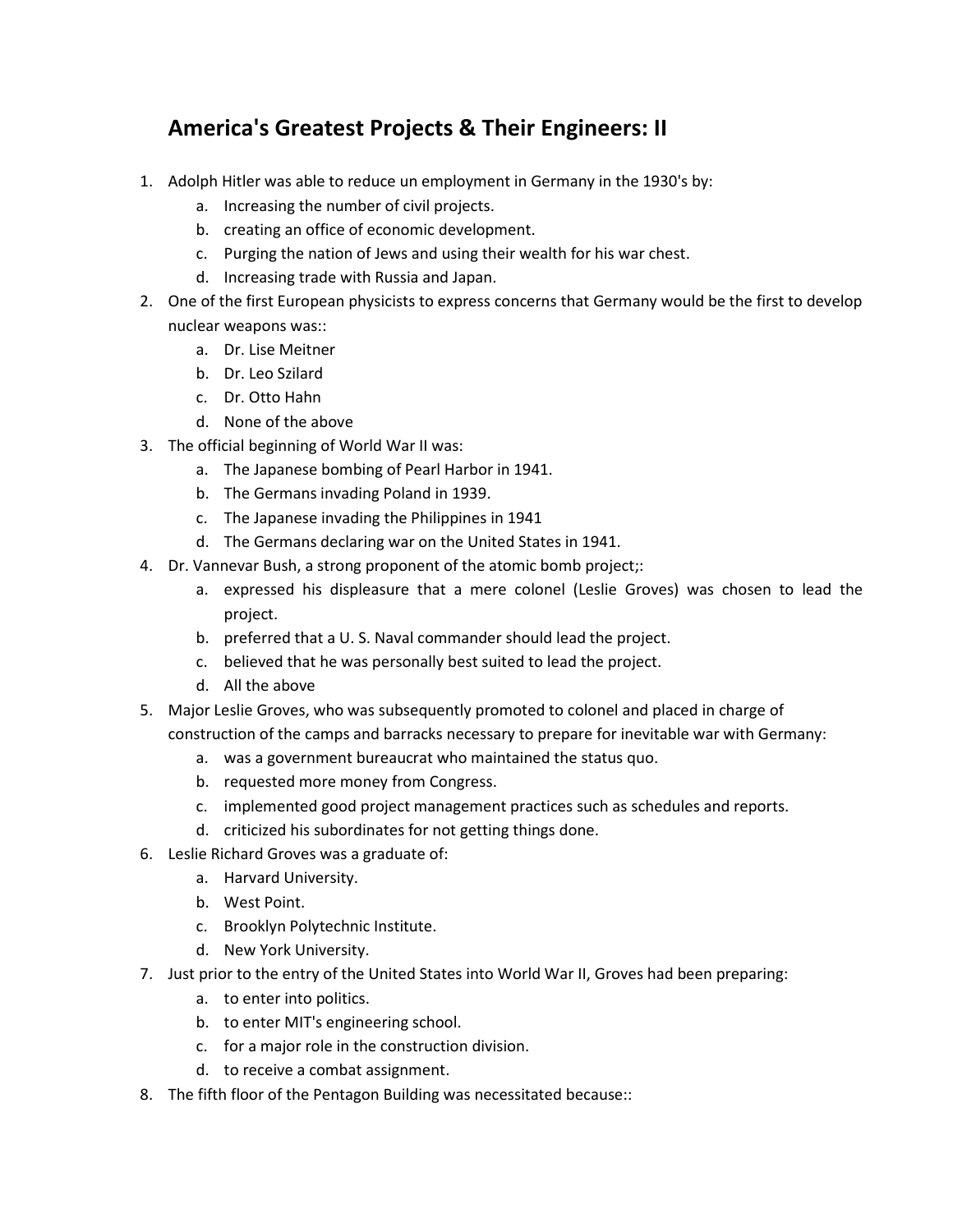- DC had <sup>a</sup> law preventing Americans of African descent from sharing bathroom facilities with a. DC had a law preventing Americans of African<br>whites.<br>b. the U. S. Army anticipated future growth. a. DC had a law preventing Americans of African descent from sharing bandwites.<br>b. the U.S. Army anticipated future growth.<br>c. more revenue would be generated for the anticipated war effort. a. DC had a law preventing Americans of African descent from sharing bathroom facilitie<br>whites.<br>b. the U. S. Army anticipated future growth.<br>c. more revenue would be generated for the anticipated war effort.<br>d. George Berg a. DC had a law preventing Americans of African descent from<br>whites.<br>b. the U.S. Army anticipated future growth.<br>c. more revenue would be generated for the anticipated war e<br>d. George Bergstrom anticipated the space would a.a. De had a law preventing<br>whites.<br>b. the U.S. Army anticipate<br>c. more revenue would be<br>d. George Bergstrom antici<br>first Manhattan Project proc<br>a. Manhattan. Kansas.
	-
	- b. the U.S. Army anticip<br>c. more revenue would<br>d. George Bergstrom an<br>first Manhattan Project p<br>a. Manhattan, Kansas.<br>b. Washington. DC. b. the U. S. Army anticipated f<br>c. more revenue would be ger<br>d. George Bergstrom anticipat<br>first Manhattan Project product<br>a. Manhattan, Kansas.<br>b. Washington, DC.<br>c. Oak Ridge. Tennessee.
	-
- c. more revenue would be generate<br>d. George Bergstrom anticipated th<br>9. The first Manhattan Project production f<br>a. Manhattan, Kansas.<br>b. Washington, DC.<br>c. Oak Ridge, Tennessee.<br>d. Los Alamos. New Mexico. 9. The first Manhattan Project production facility was located in:<br>a. Manhattan, Kansas.
	-
	-
	-
	-
- a. George Bergstrom anticipated the space would be heeded for the U.S. Air Force.<br>The first Manhattan Project production facility was located in:<br>a. Manhattan, Kansas.<br>b. Washington, DC.<br>c. Oak Ridge, Tennessee.<br>d. Los Ala Inst Manhattan Project production<br>
a. Manhattan, Kansas.<br>
b. Washington, DC.<br>
c. Oak Ridge, Tennessee.<br>
d. Los Alamos, New Mexico.<br>
Oak Ridge facility still in use for<br>
a. the X-10 Graphite Plant. b. Washington, DC.<br>
c. Oak Ridge, Tennessee.<br>
d. Los Alamos, New Mexico.<br>
Oak Ridge facility still in use for nuclear materia<br>
a. the X-10 Graphite Plant.<br>
b. the Y-12 Electromagnetic Separation Plant. c. Oak Ridge, Tennessee.<br>
d. Los Alamos, New Mexico.<br>
Oak Ridge facility still in use for nuclea<br>
a. the X-10 Graphite Plant.<br>
b. the Y-12 Electromagnetic Separation F<br>
c. the K-25 Gaseous Diffusion Plant. d. Los Alamos, New Mexico.<br>
10. The Oak Ridge facility still in use for nuclear mat<br>
a. the X-10 Graphite Plant.<br>
b. the Y-12 Electromagnetic Separation Plant.<br>
c. the K-25 Gaseous Diffusion Plant.<br>
d. the S-50 Liquid Ther The Oak Ridge facility still in use for nuclear materials processing and s<br>
a. the X-10 Graphite Plant.<br>
b. the Y-12 Electromagnetic Separation Plant.<br>
c. the K-25 Gaseous Diffusion Plant.<br>
d. the S-50 Liquid Thermal Diffu
	- a. the X-10 Graphite Plant.
	-
	-
	-
- a. the X-10 Graphite Plant.<br>
b. the Y-12 Electromagnetic Separation Plant.<br>
c. the K-25 Gaseous Diffusion Plant.<br>
d. the S-50 Liquid Thermal Diffusion Plant.<br>
onium-239, a new element with 94 protons, was first produced<br>
a Glenn Seaborg and his team at the University of California at Berkeley.<br>Glenn Seaborg and Diffusion Plant.<br>The S-50 Liquid Thermal Diffusion Plant.<br>The S-50 Liquid Thermal Diffusion Plant.<br>The S-50 Liquid Thermal Diffusion d. the K 25 date of Binasion Franchester.<br>
d. the S-50 Liquid Thermal Diffusion Plant.<br>
11. Plutonium-239, a new element with 94 protons, was f<br>
a. Dr. Enrico Fermi at the University of Chicago's<br>
b. Glenn Seaborg and his
	-
	- Br. The Priz Electromagnetic separation Plant.<br>
	d. the S-50 Liquid Thermal Diffusion Plant.<br>
	onium-239, a new element with 94 protons, was first produced by::<br>
	a. Dr. Enrico Fermi at the University of Chicago's Met Lab.<br>
	b a. Dr. Enrico Fermi at the University of Chicago's Met Lab.<br>b. Glenn Seaborg and his team at the University of California at Berkeley.
	-
	-
- General Groves recognized the potential of Plutonium produced by:<br>
a. Dr. Enrico Fermi at the University of Chicago's Met Lab.<br>
b. Glenn Seaborg and his team at the University of California at Berkeley.<br>
c. Dr. Ernest Lawr by a fiew element with 54 procons, was first produced by:<br>
irico Fermi at the University of Chicago's Met Lab.<br>
I Seaborg and his team at the University of California at Berkeley.<br>
In physicists in Manchester, England.<br>
I the Dupont Corporation at the University of Check<br>C. Dr. Ernest Lawrence at the University of Ca<br>d. British physicists in Manchester, England.<br>eral Groves recognized the potential of Pl<br>struction, and operation of the prod b. Chemised States and the United States C. Dr. Ernest Lawrence at the U.<br>1. British physicists in Manches<br>1. The United States Navy.<br>1. The United States Navy. d. British physicists in Manchester, England.<br>
eral Groves recognized the potential of P<br>
struction, and operation of the production faci<br>
a. the Dupont Corporation at Oak Ridge.<br>
b. the United States Navy.<br>
c. the Dupont 12. General Groves recognized the construction, and operation of t<br>a. the Dupont Corporation<br>b. the United States Navy.<br>c. the Dupont Corporation<br>d. None of the above. Senetal Groves Tecegnized the potential of Tratemann procluders, and wanted the design,<br>
construction, and operation of the production facility to be performed by:<br>
a. the Dupont Corporation at Oak Ridge.<br>
b. the Dupont Co construction, and operation of the production facility to be performed by:
	-
	-
	- b.
	- d. None of the above.
- a. the Dupont<br>b. the United S<br>c. the Dupont<br>d. None of the<br>hat material was u a. The Bupont Corporation<br>b. the United States I<br>c. the Dupont Corporation<br>d. None of the above<br>at material was used b<br>anford?<br>a. Stainless Steel the Dupont Corpor<br>None of the above<br>aterial was used b<br>ord?<br>Stainless Steel<br>Masonite and Bupont Corpo<br>None of the above<br>aterial was used b<br>ord?<br>Stainless Steel<br>Masonite<br>Concrete d. World of the disovelent<br>anford?<br>a. Stainless Steel<br>b. Masonite<br>c. Concrete<br>d. Water-cooled Jacket  $1, 4$ The selection by General Groves of Dr. Robert Oppenheimer as director of the bomb-making<br>The selection by General Groves of Dr. Robert Oppenheimer as director of the bomb-making at Hanford?<br>a. Stainless Steel
	-
	- b. Masonite
	-
	-
- Aniless Steel<br>
sonite<br>
ncrete<br>
tter-cooled Jacket<br>
ion by General Groves<br>
at Los Alamos was: the Masonite<br>
the Masonite<br>
c. Concrete<br>
d. Water-cooled Jacket<br>
selection by General Groves of Dr. Robert Oppenheimer as di<br>
ratory at Los Alamos was:<br>
a. the obvious choice by everyone on the Manhattan Project. E. Massime<br>
C. Concrete<br>
d. Water-cooled Jacket<br>
selection by General Groves of Dr. Robert Oppenheime<br>
ratory at Los Alamos was:<br>
a. the obvious choice by everyone on the Manhattan Proje<br>
b. met with great enthusiasm by th d. Water-cooled Jacket<br>selection by General Groves of Dr. Robert Oppenheimer as director of t<br>ratory at Los Alamos was:<br>a. the obvious choice by everyone on the Manhattan Project.<br>b. met with great enthusiasm by the U.S. A an opportunity for Groves of Dr. Robert Oppenheimer as director of the laboratory at Los Alamos was:<br>
a. the obvious choice by everyone on the Manhattan Project.<br>
b. met with great enthusiasm by the U.S. Army brass.<br>
c. co Laboratory at Los Alamos was:<br>
a. the obvious choice by everyone on the Manhattan Project.<br>
b. met with great enthusiasm by the U.S. Army brass.<br>
c. controversial, but proved to be one of General Groves' best decisions.<br>
d
	- a. the obvious choice by everyone or<br>b. met with great enthusiasm by the<br>c. controversial, but proved to be on<br>d. an opportunity for Groves to blam<br>Alamos, New Mexico was selected as t<br>a. it had an ample water supply.
	-
	-
	-
- b. met with great enthusiasm by the U.S. Army brass.<br>
c. controversial, but proved to be one of General Groves' best decisions.<br>
d. an opportunity for Groves to blame someone else if the project failed.<br>
15. Los Alamos, Ne
	-
	- a. it had an ample water supply.<br>b. it was near Oppenheimer's raic.<br>c. it was a vast secluded area.
	-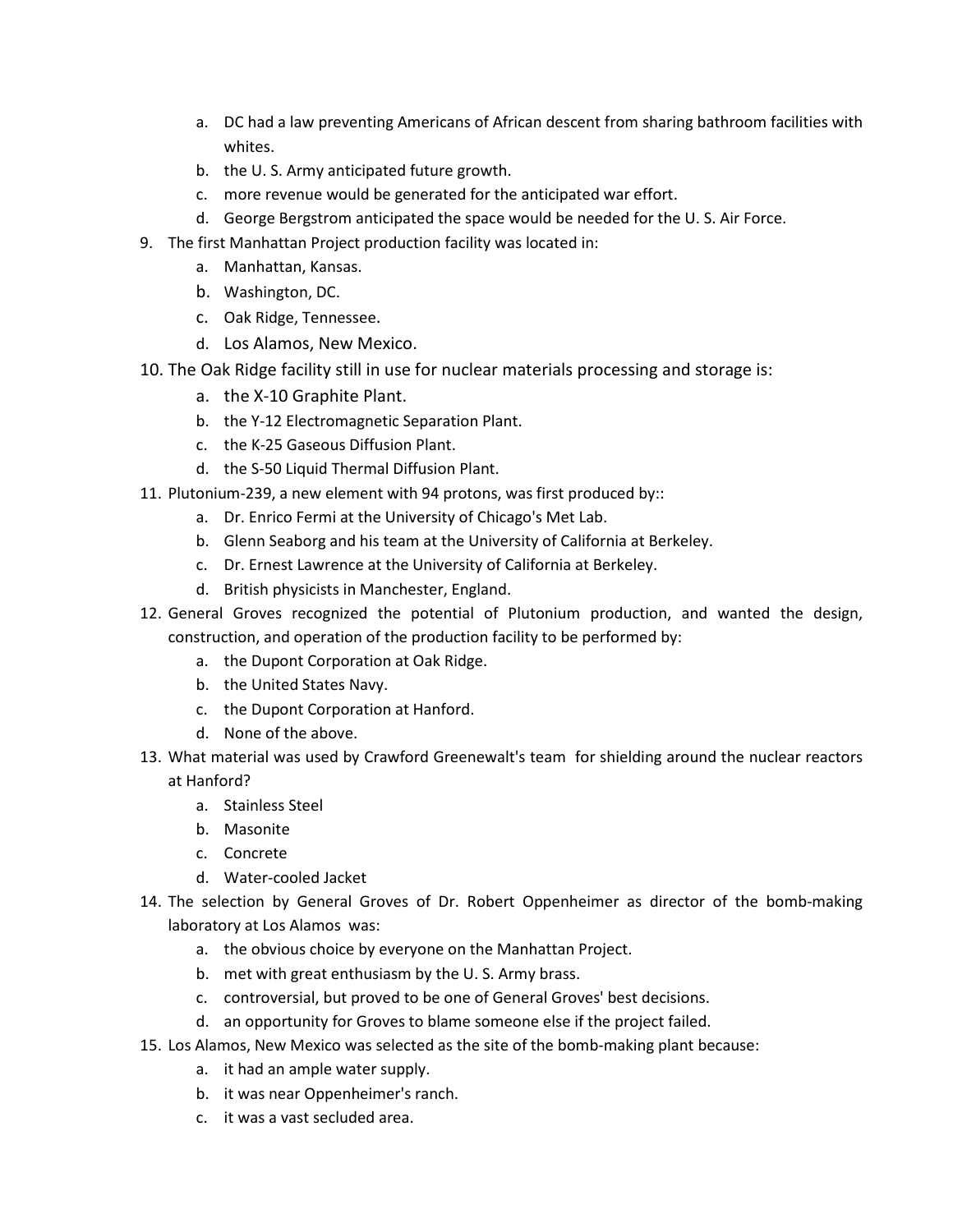- the Boys' Ranch could be converted into a laboratory.
- d. the Boys' Ranch could be converted into a laboratory.<br>The process of producing enriched Uranium-235 for the first atomic bomb that was dropped on e Boys' Ranc<br>ss of produc<br>was at: d. the Boys' Ranch could be converted into a<br>process of producing enriched Uranium-235<br>shima was at:<br>a. the K-25 and S-50 Plants at Oak Ridge. d. the Boys' Ranch could be converted into a lab<br>process of producing enriched Uranium-235 for<br>shima was at:<br>a. the K-25 and S-50 Plants at Oak Ridge.<br>b. the Met Lab at the University of Chicago. the Boys Ranen coald be converted.<br>
process of producing enriched Uran<br>
shima was at:<br>
a. the K-25 and S-50 Plants at Oak R<br>
b. the Met Lab at the University of C.<br>
c. the X-10 Plant at Oak Ridge. 16. The process of producing enriched Ura<br>
Hiroshima was at:<br>
a. the K-25 and S-50 Plants at Oak I<br>
b. the Met Lab at the University of<br>
c. the X-10 Plant at Oak Ridge.<br>
d. the Y-12 Plant at Oak Ridge. The process of producing emicined ordinam 255 to<br>Hiroshima was at:<br>a. the K-25 and S-50 Plants at Oak Ridge.<br>b. the Met Lab at the University of Chicago.<br>c. the X-10 Plant at Oak Ridge.<br>d. the Y-12 Plant at Oak Ridge.<br>The Hiroshima was at:<br>a. the K-25 and S-50 Plants at Oak Ridge.
	-
	- a. the K-25 and S-50 Plants at Oak Ridge.<br>b. the Met Lab at the University of Chicago.<br>c. the X-10 Plant at Oak Ridge.<br>d. the Y-12 Plant at Oak Ridge.<br>proximity fuze developed by the U.S. Army:<br>a. was a byproduct of the Ma d. the N 25 and 5 36 Frants at Sak Mage.<br>
	b. the Met Lab at the University of Chicago.<br>
	c. the X-10 Plant at Oak Ridge.<br>
	d. the Y-12 Plant at Oak Ridge.<br>
	proximity fuze developed by the U.S. Army:<br>
	a. was a byproduct of th
	-
	-
- b. the Met Lab at the University of Chicago.<br>
c. the X-10 Plant at Oak Ridge.<br>
d. the Y-12 Plant at Oak Ridge.<br>
17. The proximity fuze developed by the U.S. Army:<br>
a. was a byproduct of the Manhattan Projec<br>
b. had limited extremely valuable by the end of World War II.<br>
17. The proximity fuze developed by the U.S. Army:<br>
a. was a byproduct of the Manhattan Project.<br>
b. had limited use during World War II.<br>
c. was used to avoid anti-aircraft .<br>م.
	-
	- a. was a byproduct of the<br>b. had limited use during \<br>c. was used to avoid anti-a<br>d. was extremely valuable<br>manufacture of "Little Boy"<br>a. Dr. Vannevar Bush. d. Was a syproduct of<br>b. had limited use du<br>c. was used to avoid<br>d. was extremely val<br>manufacture of "Little<br>a. Dr. Vannevar Bush<br>b. Francis Birch.
	- E. That immed ase daring trol.<br>
	C. Twas used to avoid anti-airc<br>
	d. Twas extremely valuable by<br>
	manufacture of "Little Boy" wa<br>
	a. Dr. Vannevar Bush.<br>
	b. Francis Birch.<br>
	c. General Leslie Groves.
	- d. was extremely valuable by the end of World War II.
- d. was ased to avoid and ancient<br>d. was extremely valuable by the<br>18. The manufacture of "Little Boy" was st<br>a. Dr. Vannevar Bush.<br>b. Francis Birch.<br>c. General Leslie Groves.<br>d. Dr. Robert Oppenheimer. a.
	-
	-
	-
	-
- The manufacture of "Little Boy" was supervised by:<br>
a. Dr. Vannevar Bush.<br>
b. Francis Birch.<br>
c. General Leslie Groves.<br>
d. Dr. Robert Oppenheimer.<br>
Plutonium was preferred over Uranium 235 by the Project Team because: manutectic of Entit Boy Was supervised by<br>a. Dr. Vannevar Bush.<br>b. Francis Birch.<br>c. General Leslie Groves.<br>d. Dr. Robert Oppenheimer.<br>onium was preferred over Uranium 235 by the<br>a. it did not require an implosion device. d. Entrancis Birch.<br>
1. General Leslie Groves.<br>
1. Dr. Robert Oppenheimer.<br>
1. Dr. Robert Oppenheimer.<br>
1. The species of the Uranium 235 by<br>
1. It did not require an implosion device.<br>
1. It wasn't as loud when it explode E. Trancis Birch.<br>
C. General Leslie Groves.<br>
d. Dr. Robert Oppenheimer.<br>
onium was preferred over Uranium 235 by the Project Team b<br>
a. it did not require an implosion device.<br>
b. it wasn't as loud when it exploded.<br>
c. i d. Dr. Robert Oppenheimer.<br>19. Plutonium was preferred over Uranium 235 by th<br>a. it did not require an implosion device.<br>b. it wasn't as loud when it exploded.<br>c. it could be produced in large quantities r<br>d. it kept the c
	-
	-
	- b. it wasn't as loud when it exploded.<br>c. it could be produced in large quantities more quickly.
	-
- The Project Alberta Team was referred over Uranium 235 by the Project Team because:<br>
a. it did not require an implosion device.<br>
b. it wasn't as loud when it exploded.<br>
c. it could be produced in large quantities more quic d. It wasn't as looking<br>b. It wasn't as look.<br>d. It kept the cose<br>Project Alberta Te<br>hbs.<br>a. True it could be pro<br>it could be pro<br>it kept the cos<br>ject Alberta Te<br>True<br>False d. It kept the cost of the Project lower.<br>
The Project Alberta Team was responsible for the assemblies of both the "Little Boy" and "Fat Man"<br>
bombs.<br>
a. True<br>
b. False<br>
During the Trinity test Dr. Oppenheimer decided agai The Project Alberta Team was rest<br>
The Project Alberta Team was res<br>
bombs.<br>
a. True<br>
b. False<br>
During the Trinity test Dr. Oppe<br>
"Jumbo" vessel because : hombs.
	-
	-
- he didn't want to hurt the feelings of the engineers and physicists on the project.<br>
a. True<br>
the didn't want to hurt the feelings of the engineers and physicists on the project.<br>
a. he didn't want to hurt the feelings of he false<br>
he false<br>
ing the Trinity test Dr. Oppenheimer decided against plan<br>
hoo'' vessel because :<br>
a. he didn't want to hurt the feelings of the engineers ar<br>
b. he felt that there were better uses for the vessel. b. False<br>ing the Trinity test Dr. Oppenheimer decided against placing the Plutoniun<br>nbo" vessel because :<br>a. he didn't want to hurt the feelings of the engineers and physicists on the<br>b. he felt that there were better uses be fractive that there were better ways to recover the Plutonium in the event of a fizzle.<br>
1. The felt that there were better uses for the engineers and physicists on the project.<br>
1. The felt that there were better uses The Japanese inflicted the most destruction on the U. S/ military:<br>The Japanese inflicted the most destruction on the most destruction.<br>The Japanese inflicted the most destruction on the U. S/ military:
	- a. he didn't want to hurt the<br>b. he felt that there were bet<br>c. he didn't think that the noid.<br>d. he felt that there were bet<br>Japanese inflicted the most de<br>a. on December 7, 1941.
	-
	- b. he felt that there were better uses for the vessel.<br>c. he didn't think that the noise from the explosion would<br>d. he felt that there were better ways to recover the Plut<br>Japanese inflicted the most destruction on the U. between mid-April, 1945 and mid-July, 1945.<br>
	the felt that there were better ways to recover the<br>
	Japanese inflicted the most destruction on the U.S/ r<br>
	a. on December 7, 1941.<br>
	b. between January 1, 1942 and December 31,
	-
- d. he felt that there were both the trinity that there were both the felt that there were both the trinity of the trinity of the trinity test.<br>B. b. between January 1, 1942<br>c. between mid-April, 1945<br>d. after the trinity t The Japanese inflicted the most destruction on the U. S/ milition.<br>
a. on December 7, 1941.<br>
b. between January 1, 1942 and December 31, 1944.<br>
c. between mid-April, 1945 and mid-July, 1945.<br>
d. after the trinity test.<br>
Th a.
	-
	- Japanese inflicted the most destruction on the U. S/ milit<br>a. on December 7, 1941.<br>b. between January 1, 1942 and December 31, 1944.<br>c. between mid-April, 1945 and mid-July, 1945.<br>d. after the trinity test.<br>"Little Boy" bo
	-
	-
- 
- a. on December 7, 1941.<br>
b. between January 1, 1942 and December 31, 1944.<br>
c. between mid-April, 1945 and mid-July, 1945.<br>
d. after the trinity test.<br>
"Little Boy" bomb that was dropped over Hiroshima:<br>
a. had been detona
- b. between January 1, 1942 and December 31, 1944.<br>
c. between mid-April, 1945 and mid-July, 1945.<br>
d. after the trinity test.<br>
23. The "Little Boy" bomb that was dropped over Hiroshima:<br>
a. had been detonated as a test at
	-